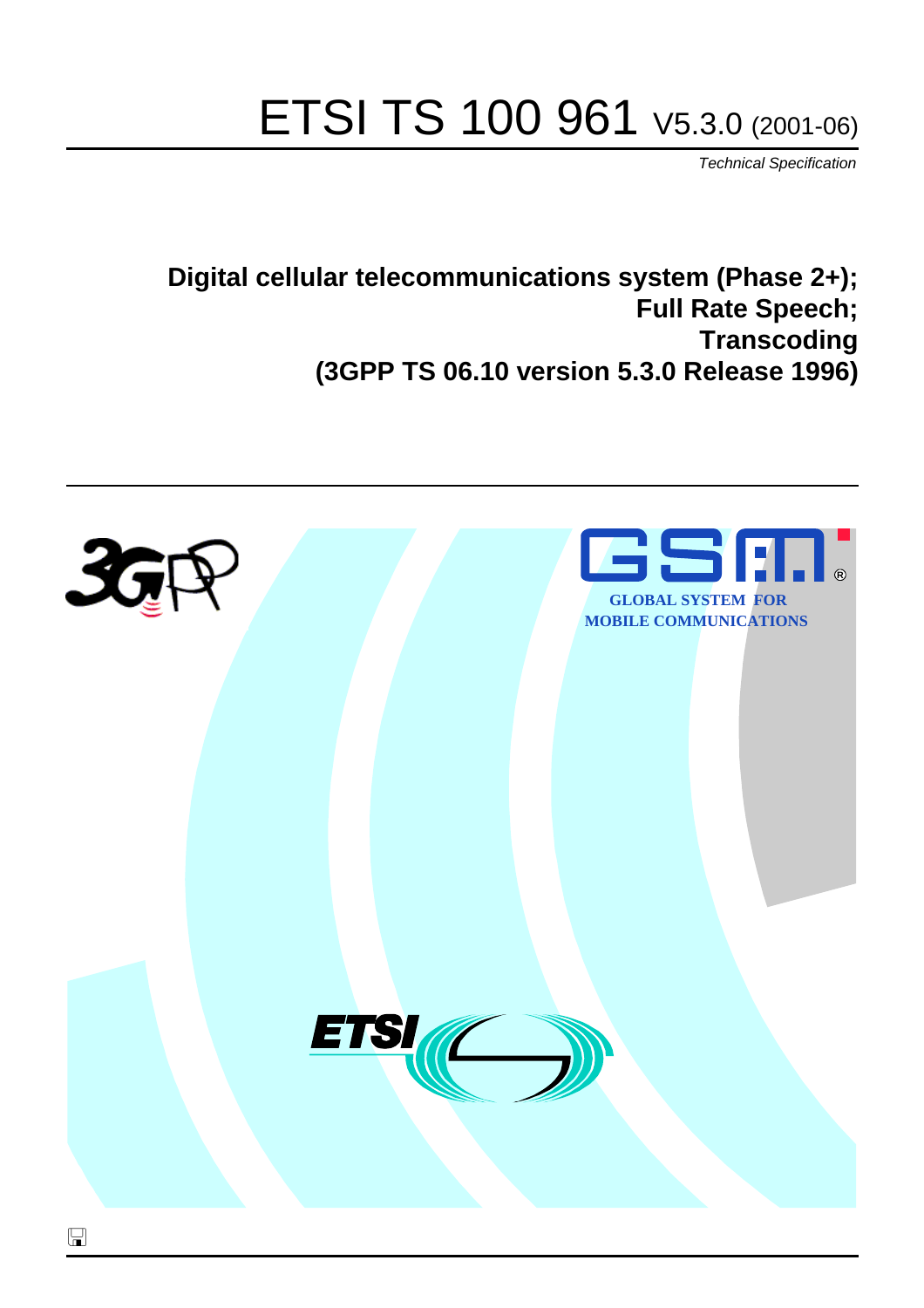**1** 

Reference RTS/TSGS-040610QR3

> Keywords GSM

#### **ETSI**

#### 650 Route des Lucioles F-06921 Sophia Antipolis Cedex - FRANCE

Tel.: +33 4 92 94 42 00 Fax: +33 4 93 65 47 16

Siret N° 348 623 562 00017 - NAF 742 C Association à but non lucratif enregistrée à la Sous-Préfecture de Grasse (06) N° 7803/88

**Important notice** 

Individual copies of the present document can be downloaded from: [http://www.etsi.org](http://www.etsi.org/)

The present document may be made available in more than one electronic version or in print. In any case of existing or perceived difference in contents between such versions, the reference version is the Portable Document Format (PDF). In case of dispute, the reference shall be the printing on ETSI printers of the PDF version kept on a specific network drive within ETSI Secretariat.

Users of the present document should be aware that the document may be subject to revision or change of status. Information on the current status of this and other ETSI documents is available a[t http://www.etsi.org/tb/status](http://www.etsi.org/tb/status)/

> If you find errors in the present document, send your comment to: <editor@etsi.fr>

#### **Copyright Notification**

No part may be reproduced except as authorized by written permission. The copyright and the foregoing restriction extend to reproduction in all media.

© European Telecommunications Standards Institute 2001.

All rights reserved.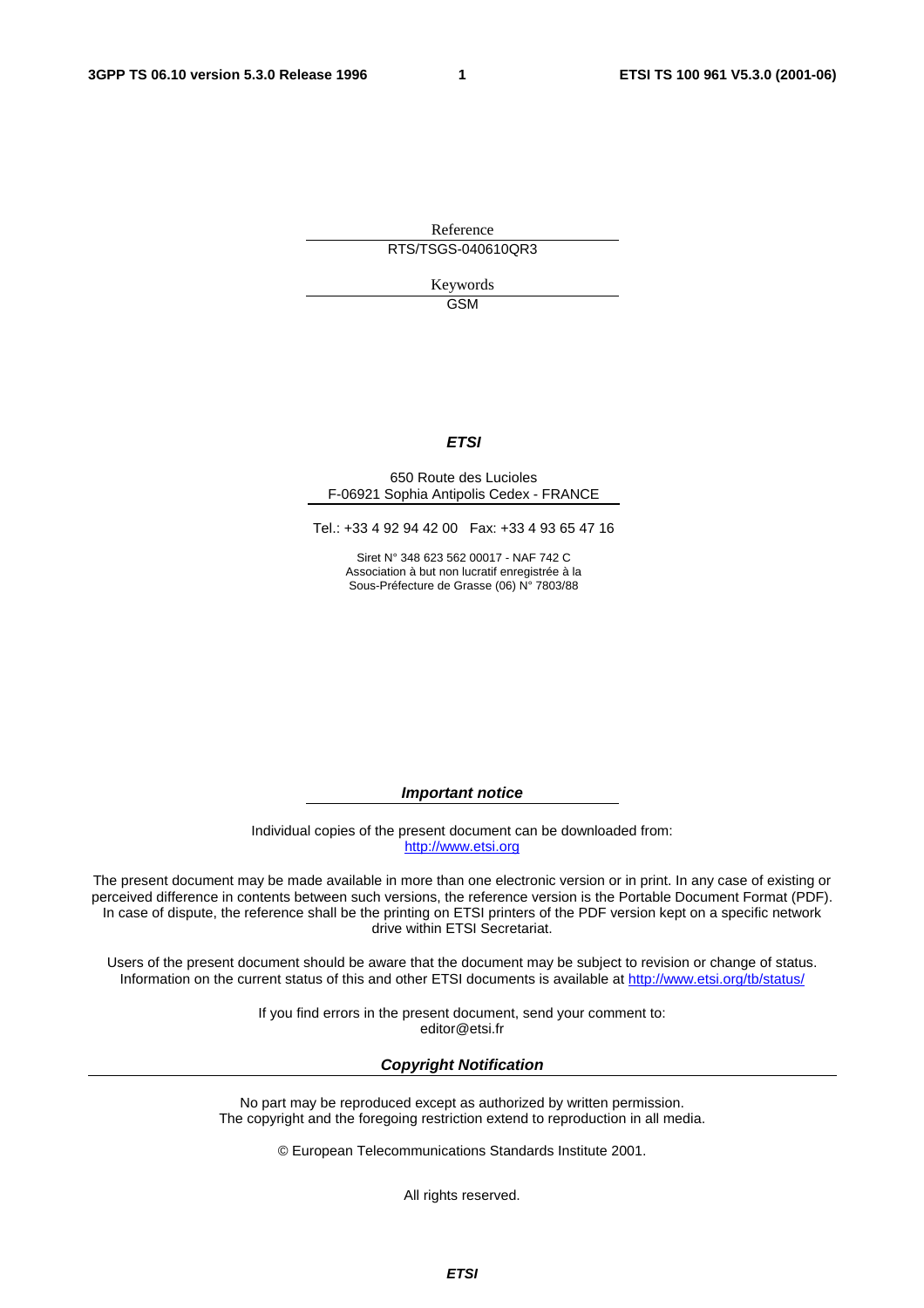## Intellectual Property Rights

IPRs essential or potentially essential to the present document may have been declared to ETSI. The information pertaining to these essential IPRs, if any, is publicly available for **ETSI members and non-members**, and can be found in ETSI SR 000 314: *"Intellectual Property Rights (IPRs); Essential, or potentially Essential, IPRs notified to ETSI in respect of ETSI standards"*, which is available from the ETSI Secretariat. Latest updates are available on the ETSI Web server [\(http://www.etsi.org/ipr\)](http://www.etsi.org/ipr).

Pursuant to the ETSI IPR Policy, no investigation, including IPR searches, has been carried out by ETSI. No guarantee can be given as to the existence of other IPRs not referenced in ETSI SR 000 314 (or the updates on the ETSI Web server) which are, or may be, or may become, essential to the present document.

## Foreword

This Technical Specification (TS) has been produced by the ETSI 3<sup>rd</sup> Generation Partnership Project (3GPP).

The present document may refer to technical specifications or reports using their 3GPP identities, UMTS identities or GSM identities. These should be interpreted as being references to the corresponding ETSI deliverables.

The cross reference between GSM, UMTS, 3GPP and ETSI identities can be found under [www.etsi.org/key](http://www.etsi.org/key) .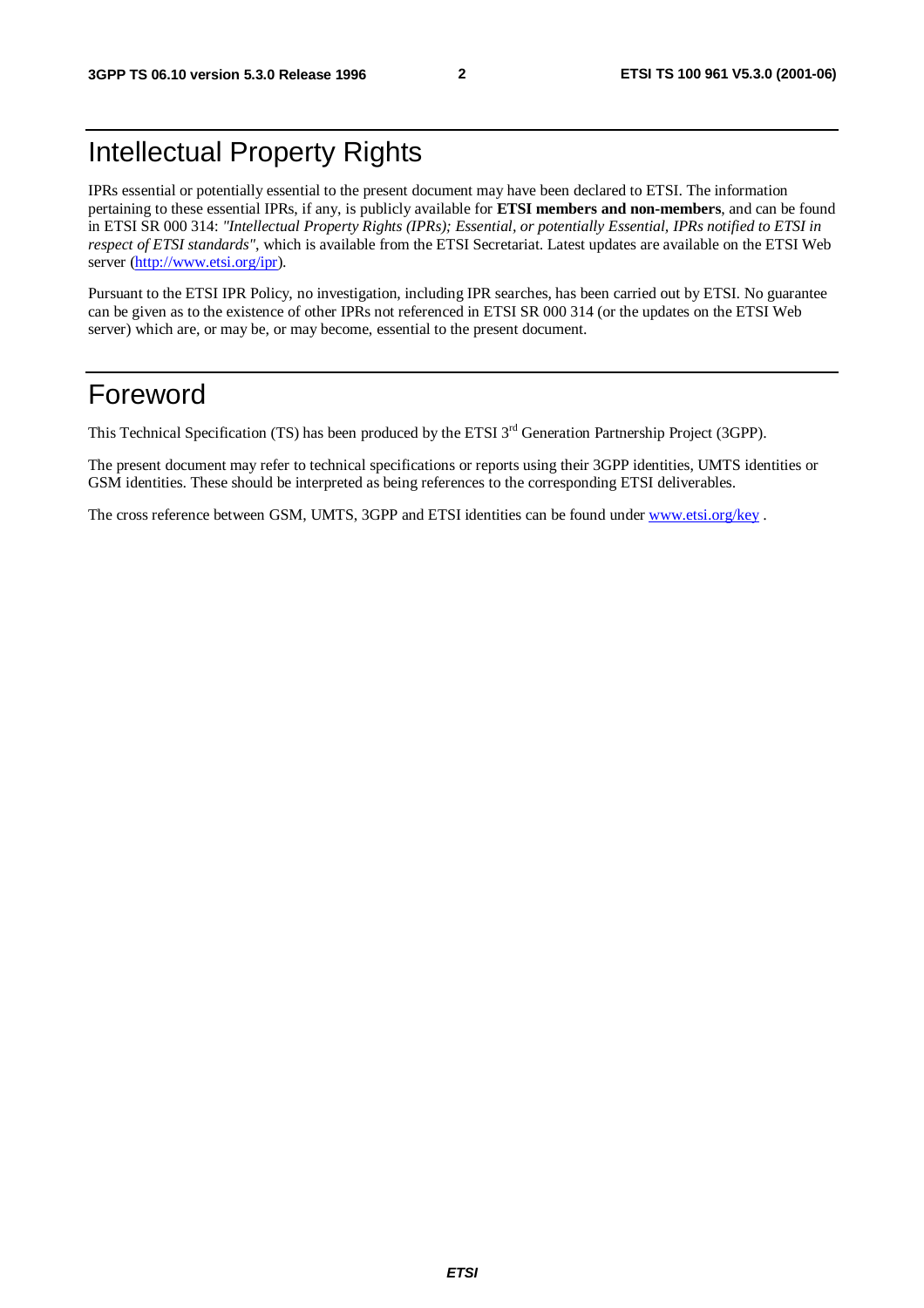$\mathbf{3}$ 

## Contents

| 0.1              |  |  |  |  |
|------------------|--|--|--|--|
| 0.2              |  |  |  |  |
| 0.3              |  |  |  |  |
|                  |  |  |  |  |
| 1.2              |  |  |  |  |
| 1.3              |  |  |  |  |
| 1.4              |  |  |  |  |
| 1.5              |  |  |  |  |
| 1.6              |  |  |  |  |
| 1.7              |  |  |  |  |
|                  |  |  |  |  |
| 2<br>2.1         |  |  |  |  |
| 2.2              |  |  |  |  |
|                  |  |  |  |  |
| 3                |  |  |  |  |
| 3.1              |  |  |  |  |
| 3.1.1            |  |  |  |  |
| 3.1.2            |  |  |  |  |
| 3.1.3            |  |  |  |  |
| 3.1.4            |  |  |  |  |
| 3.1.5            |  |  |  |  |
| 3.1.6            |  |  |  |  |
| 3.1.7            |  |  |  |  |
| 3.1.8            |  |  |  |  |
| 3.1.9            |  |  |  |  |
| 3.1.10<br>3.1.11 |  |  |  |  |
| 3.1.12           |  |  |  |  |
| 3.1.13           |  |  |  |  |
| 3.1.14           |  |  |  |  |
| 3.1.15           |  |  |  |  |
| 3.1.16           |  |  |  |  |
| 3.1.17           |  |  |  |  |
| 3.1.18           |  |  |  |  |
| 3.1.19           |  |  |  |  |
| 3.1.20           |  |  |  |  |
| 3.1.21           |  |  |  |  |
| 3.1.22           |  |  |  |  |
| 3.2              |  |  |  |  |
| 3.2.1            |  |  |  |  |
| 3.2.2            |  |  |  |  |
| 3.2.3            |  |  |  |  |
| 3.2.4            |  |  |  |  |
| 4                |  |  |  |  |
| 4.1              |  |  |  |  |
| 4.2              |  |  |  |  |
| 4.3              |  |  |  |  |
| 4.4              |  |  |  |  |
| 4.5              |  |  |  |  |
| 4.6              |  |  |  |  |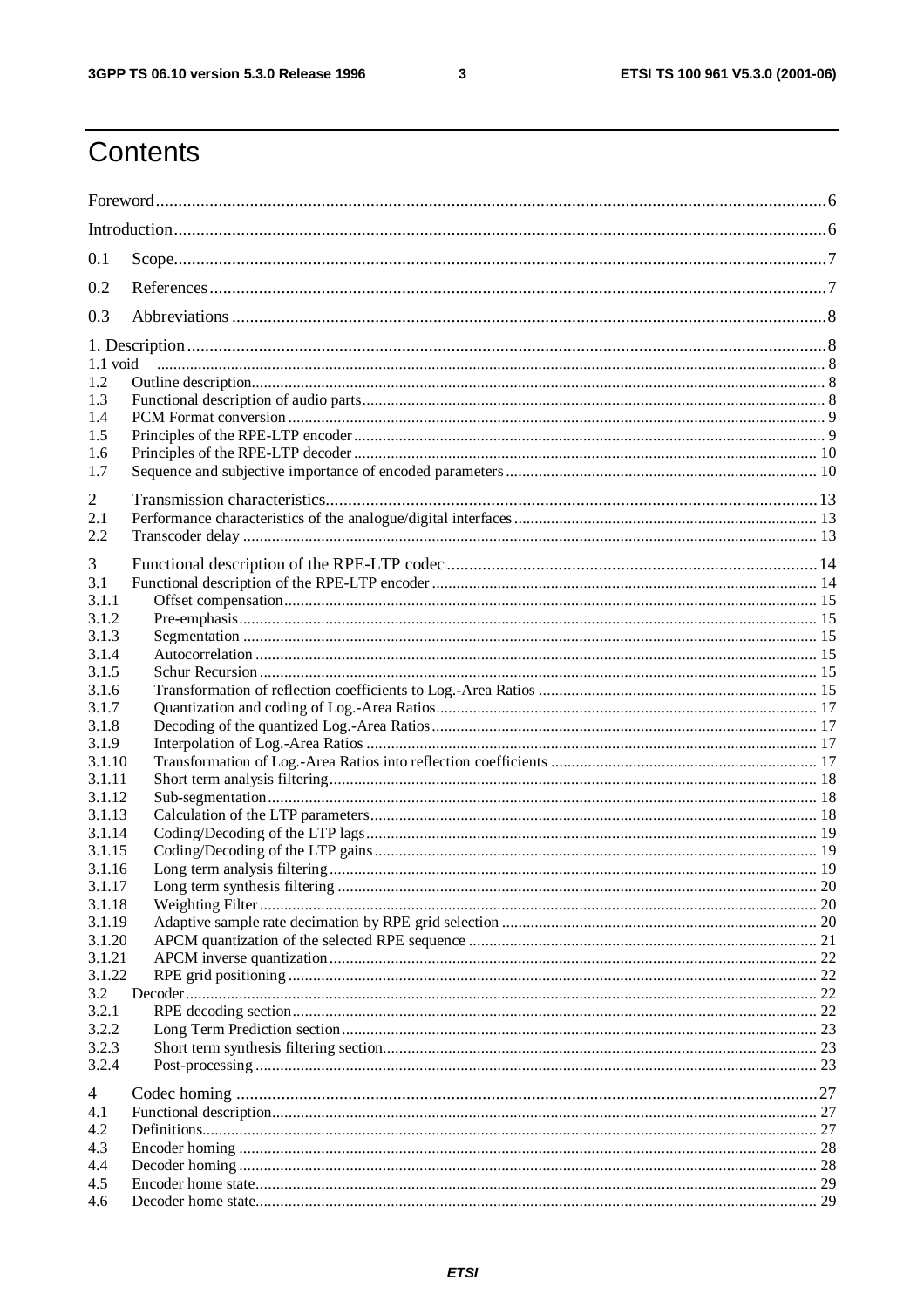| 5         |                                                                                        |  |
|-----------|----------------------------------------------------------------------------------------|--|
| 5.1       |                                                                                        |  |
| 5.2       |                                                                                        |  |
| 5.2.0     |                                                                                        |  |
| 5.2.1     |                                                                                        |  |
| 5.2.2     |                                                                                        |  |
| 5.2.3     |                                                                                        |  |
| 5.2.4     |                                                                                        |  |
| 5.2.5     |                                                                                        |  |
| 5.2.6     |                                                                                        |  |
| 5.2.7     |                                                                                        |  |
| 5.2.8     |                                                                                        |  |
| 5.2.9     |                                                                                        |  |
| 5.2.9.1   |                                                                                        |  |
| 5.2.9.2   |                                                                                        |  |
| 5.2.10    |                                                                                        |  |
| 5.2.11    |                                                                                        |  |
| 5.2.12    |                                                                                        |  |
| 5.2.13    |                                                                                        |  |
| 5.2.14    |                                                                                        |  |
| 5.2.15    |                                                                                        |  |
| 5.2.16    |                                                                                        |  |
| 5.2.17    |                                                                                        |  |
| 5.2.18    |                                                                                        |  |
| 5.3       |                                                                                        |  |
| 5.3.1     |                                                                                        |  |
| 5.3.2     |                                                                                        |  |
| 5.3.3     |                                                                                        |  |
| 5.3.4     |                                                                                        |  |
| 5.3.5     |                                                                                        |  |
| 5.3.6     |                                                                                        |  |
| 5.3.7     |                                                                                        |  |
| 5.4       |                                                                                        |  |
|           |                                                                                        |  |
| 6         |                                                                                        |  |
| 6.1       |                                                                                        |  |
| 6.2       |                                                                                        |  |
| 6.2.1     |                                                                                        |  |
| 6.2.2     |                                                                                        |  |
| 6.3       |                                                                                        |  |
| 6.3.1     |                                                                                        |  |
| 6.3.2     |                                                                                        |  |
| 6.3.3     |                                                                                        |  |
| 6.3.3.1   |                                                                                        |  |
| 6.3.3.2   |                                                                                        |  |
| 6.3.3.3   |                                                                                        |  |
| 6.3.3.4   |                                                                                        |  |
|           |                                                                                        |  |
|           | Annex A (informative):                                                                 |  |
| A.1       |                                                                                        |  |
| A.1.1     |                                                                                        |  |
| A.1.2     |                                                                                        |  |
| A.1.2.1   |                                                                                        |  |
|           |                                                                                        |  |
| A.1.2.2   |                                                                                        |  |
| A.1.2.2.1 |                                                                                        |  |
| A.1.2.2.2 |                                                                                        |  |
| A.1.2.2.3 | Performance with encoding other than RPE-LTP and 32 kbit/s ADPCM (G.721, superseded by |  |
|           |                                                                                        |  |
| A.1.3     |                                                                                        |  |
| A.1.3.1   |                                                                                        |  |
| A.1.3.2   |                                                                                        |  |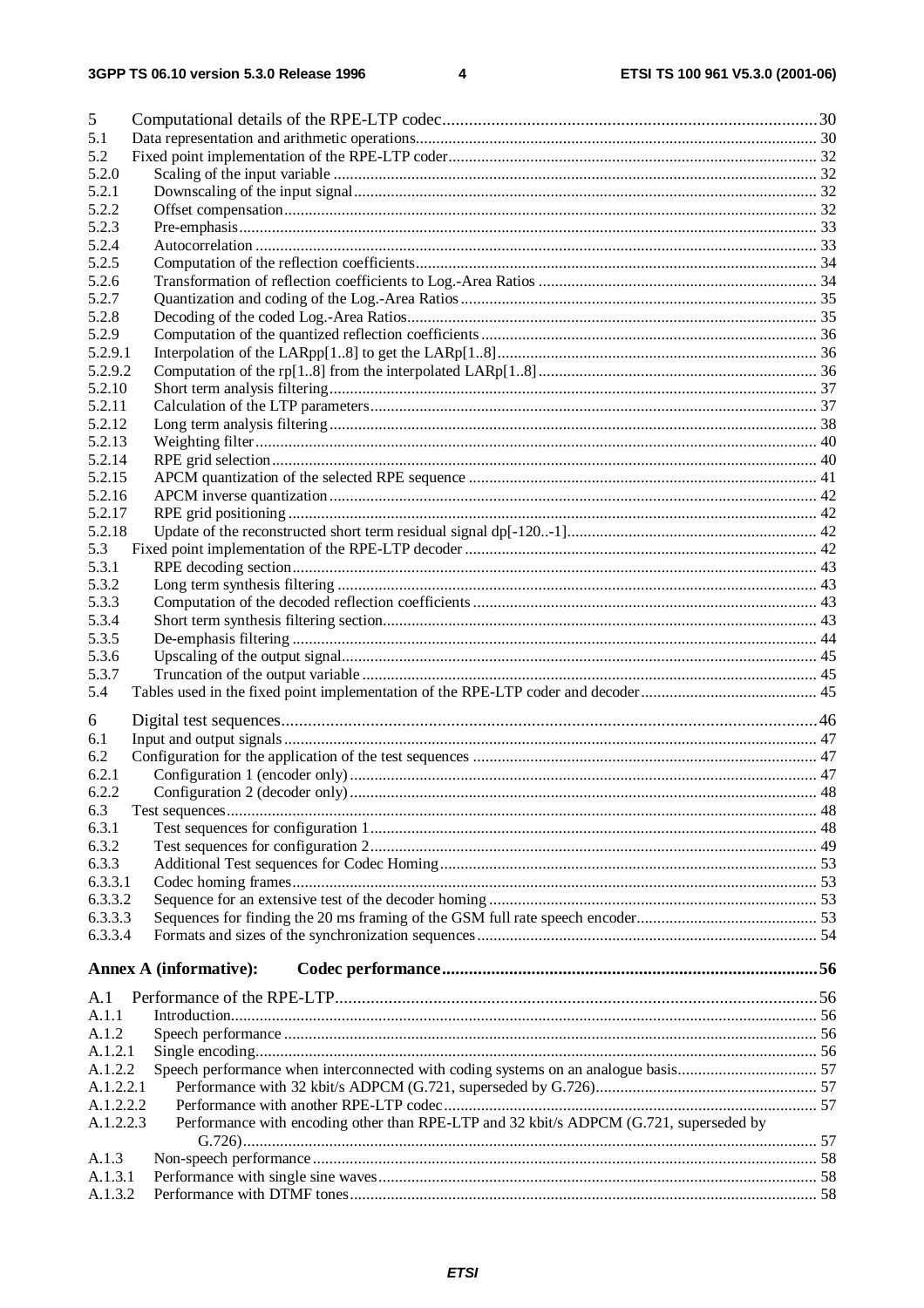${\bf 5}$ 

| A.1.4 |  |  |  |  |  |
|-------|--|--|--|--|--|
|       |  |  |  |  |  |
|       |  |  |  |  |  |
|       |  |  |  |  |  |
|       |  |  |  |  |  |
|       |  |  |  |  |  |
|       |  |  |  |  |  |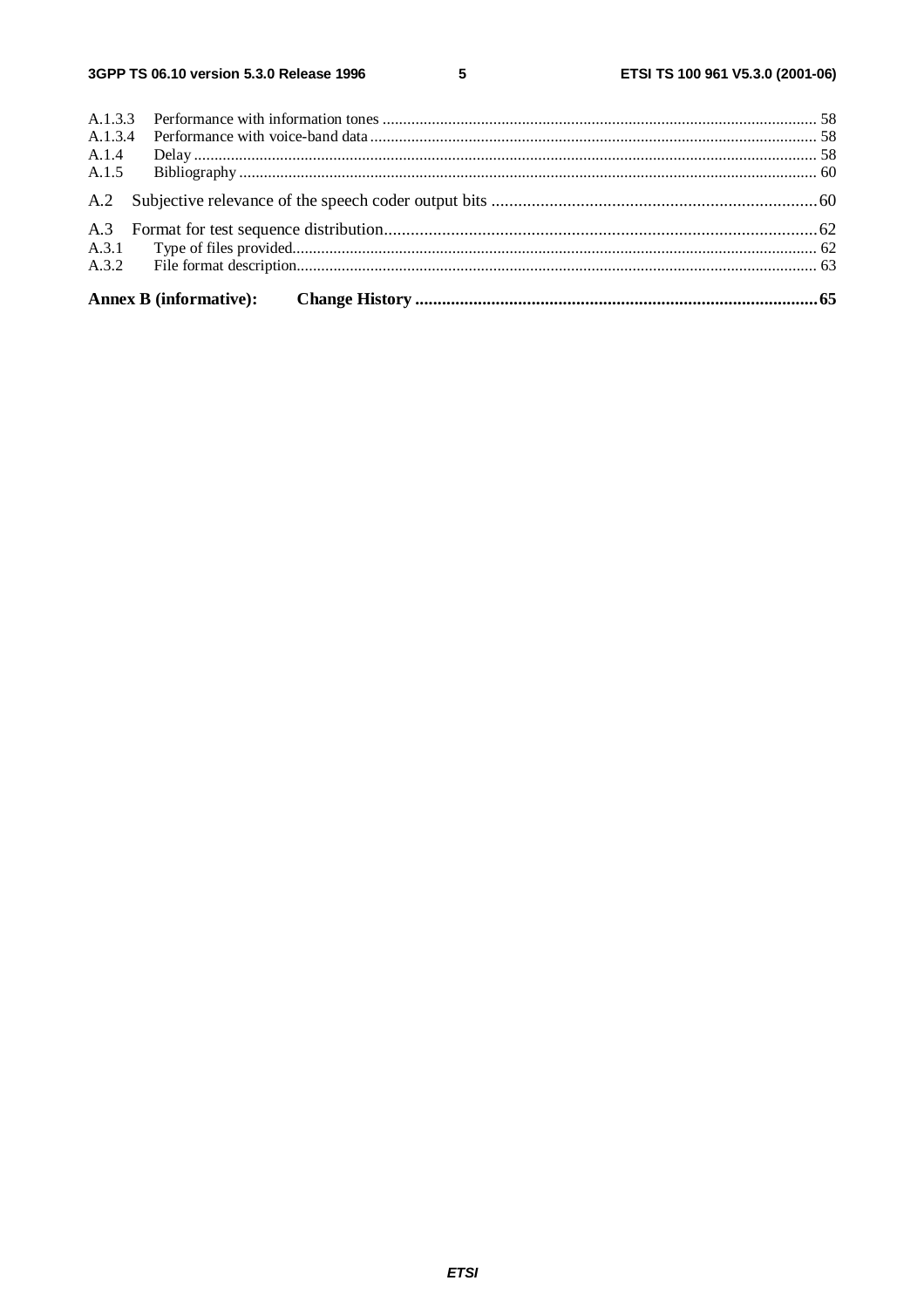## Foreword

This Technical Specification has been produced by the 3<sup>rd</sup> Generation Partnership Project (3GPP).

The contents of the present document are subject to continuing work within the TSG and may change following formal TSG approval. Should the TSG modify the contents of the present document, it will be re-released by the TSG with an identifying change of release date and an increase in version number as follows:

Version x.y.z

where:

- x the first digit:
	- 1 presented to TSG for information;
	- 2 presented to TSG for approval;
	- 3 or greater indicates TSG approved document under change control.
- y the second digit is incremented for all changes of substance, i.e. technical enhancements, corrections, updates, etc.
- z the third digit is incremented when editorial only changes have been incorporated in the document.

## Introduction

The present document specifies the full rate speech transcoding within the digital cellular telecommunications system.

The associated files (annex B) are supplied with this ETS, the files contain test sequences, as described in clause 6 and annex A.3.

The diskettes are labelled as follows:

| Diskette 1 | ETS 300 961, annex B: Test sequences for the GSM Full Rate speech codec; Test sequences<br>SEQ01.xxx to SEQ05.xxx. (Diskette 1 contains LHA compressed files.)          |
|------------|-------------------------------------------------------------------------------------------------------------------------------------------------------------------------|
| Diskette 2 | ETS 300 961, annex B: Test sequences for the GSM Full Rate speech codec with homing frames;<br>Test sequences SEQ01H.* to SEQ02H.*.                                     |
| Diskette 3 | ETS 300 961, annex B: Test sequences for the GSM Full Rate speech codec with homing frames;<br>Test sequences SEQ03H.* to SYNC159.COD.                                  |
| Diskette 4 | ETS 300 961, annex B : 8 bit A-law test sequences for the GSM Full Rate speech codec with and<br>without homing frames (Diskette 4 contains self-extracting files).     |
| Diskette 5 | ETS 300 961, annex B: 8 bit $\mu$ -law test sequences for the GSM Full Rate speech codec with and<br>without homing frames (Diskette 5 contains self-extracting files). |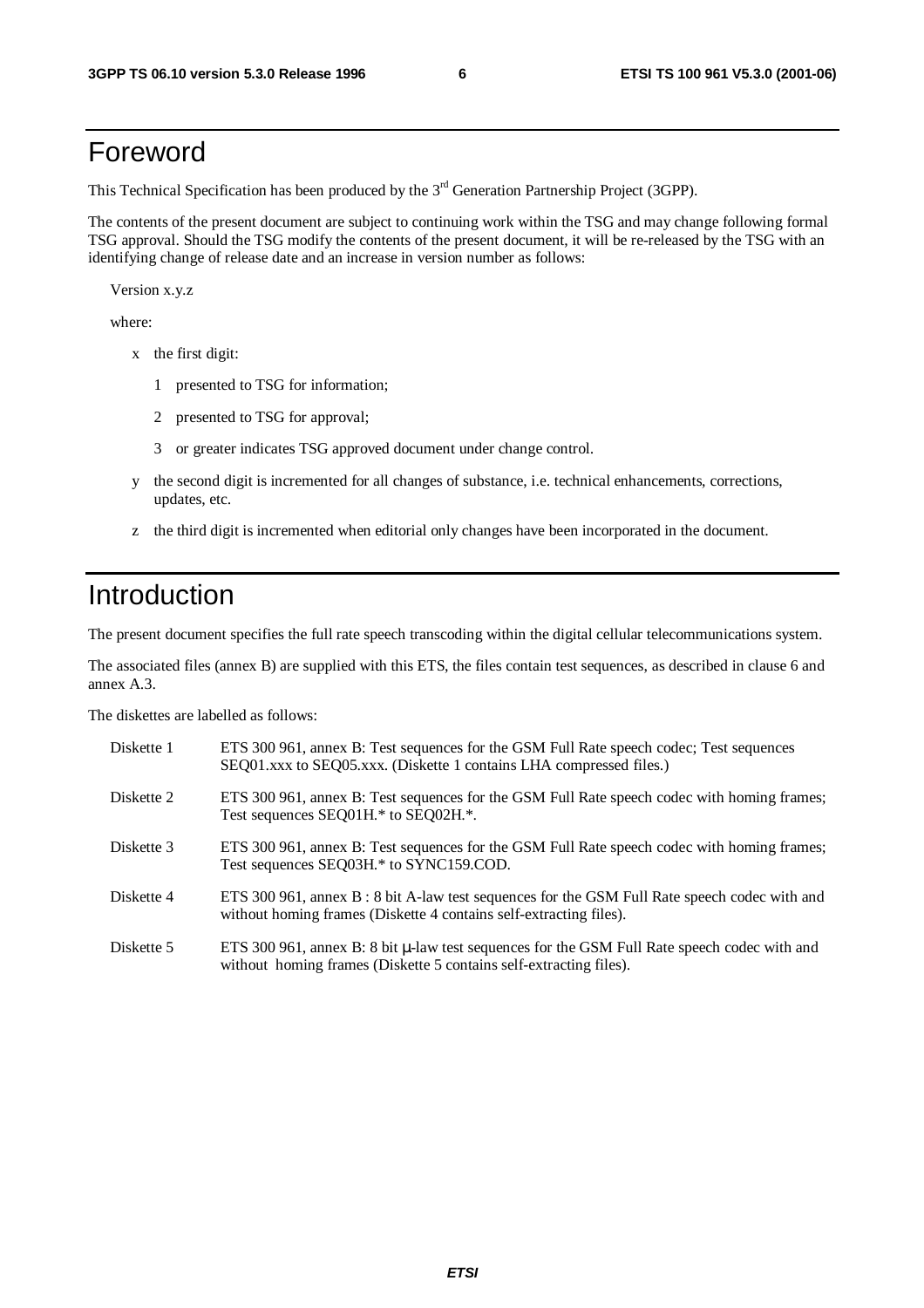## 0.1 Scope

The transcoding procedure specified in this European Telecommunication Standard (ETS) is applicable for the full-rate Traffic Channel (TCH) in the digital cellular telecommunications system. The use of this transcoding scheme for other applications has not been considered.

In GSM 06.01, a reference configuration for the speech transmission chain of the digital cellular telecommunications system is shown. According to this reference configuration, the speech encoder takes its input as a 13 bit uniform PCM signal either from the audio part of the mobile station or on the network side, from the PSTN via an 8 bit/A-law to 13 bit uniform PCM conversion. The encoded speech at the output of the speech encoder is delivered to a channel encoder unit which is specified in GSM 05.03. In the receive direction, the inverse operations take place.

The present document describes the detailed mapping between input blocks of 160 speech samples in 13 bit uniform PCM format to encoded blocks of 260 bits and from encoded blocks of 260 bits to output blocks of 160 reconstructed speech samples. The sampling rate is 8000 sample/s leading to an average bit rate for the encoded bit stream of 13 kbit/s. The coding scheme is the so-called Regular Pulse Excitation - Long Term prediction - Linear Predictive Coder, here-after referred to as RPE-LTP.

The present document also specifies the conversion between A-law PCM and 13 bit uniform PCM. Performance requirements for the audio input and output parts are included only to the extent that they affect the transcoder performance. The ETS also describes the codec down to the bit level, thus enabling the verification of compliance to the ETS to a high degree of confidence by use of a set of digital test sequences. These test sequences are described and are included in this ETS on diskette.

## 0.2 References

The following documents contain provisions which, through reference in this text, constitute provisions of the present document.

- References are either specific (identified by date of publication, edition number, version number, etc.) or non-specific.
- For a specific reference, subsequent revisions do not apply.
- For a non-specific reference, the latest version applies. In the case of a reference to a 3GPP document (including a GSM document), a non-specific reference implicitly refers to the latest version of that document *in the same Release as the present document*.

| $[1]$ | GSM 01.04 (ETR 350): "Digital cellular telecommunications system (Phase 2+); Abbreviations<br>and acronyms".                                                  |
|-------|---------------------------------------------------------------------------------------------------------------------------------------------------------------|
| $[2]$ | GSM 05.03 (ETS 300 909): "Digital cellular telecommunications system (Phase 2+); Channel<br>coding".                                                          |
| $[3]$ | GSM 06.01 (ETS 300 960): "Digital cellular telecommunications system (Phase 2+); Full rate<br>speech; Processing functions".                                  |
| $[4]$ | GSM 11.10 (ETS 300 607): "Digital cellular telecommunications system (Phase 2); Mobile Station<br>(MS) conformity specification".                             |
| $[5]$ | ETS 300 085: "Integrated Services Digital Network (ISDN); 3,1kHz telephony teleservice;<br>Attachment requirements for handset terminals (Candidate NET 33)". |
| [6]   | ITU-T Recommendation G.711: "Pulse code modulation (PCM) of voice frequencies".                                                                               |
| $[7]$ | ITU-T Recommendation G.712: "Transmission performance characteristics of pulse code<br>modulation".                                                           |
| [8]   | ITU-T Recommendation G.726: "40, 32, 24, 16 kbit/s adaptive differential pulse code modulation<br>(ADPCM)".                                                   |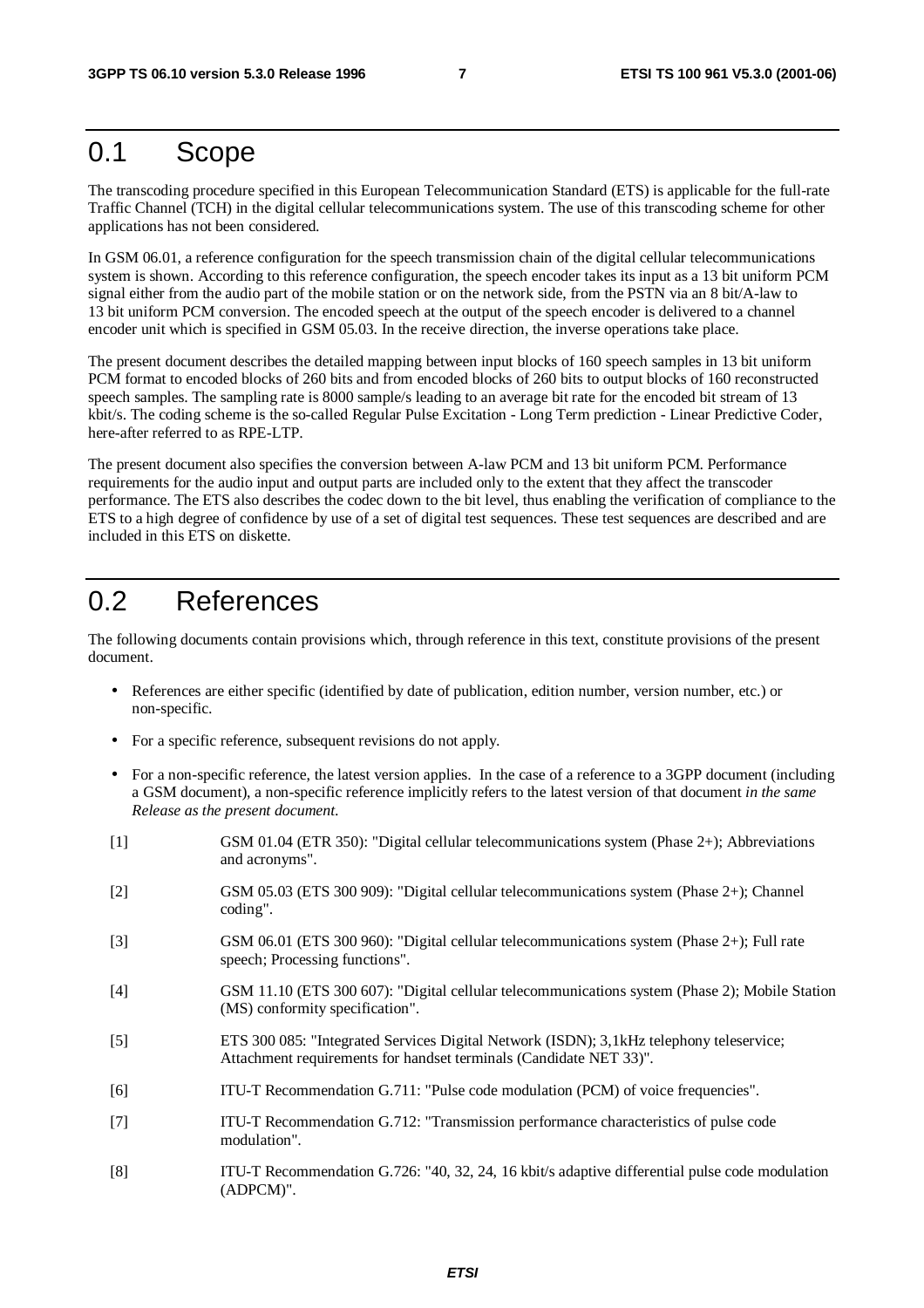| [9]                | ITU-T Recommendation Q.35: "Technical characteristics of tones for the telephone service".                                       |
|--------------------|----------------------------------------------------------------------------------------------------------------------------------|
| [10]               | ITU-T Recommendation V.21: "300 bits per second duplex modem standardized for use in the<br>general switched telephone network". |
| [11]               | ITU-T Recommendation V.23: "600/1 200-band modem standardized for use in the general<br>switched telephone network".             |
| $\lceil 12 \rceil$ | GSM 06.32 (ETS 300 965): "Digital cellular telecommunications system (Phase 2+); Voice<br>Activity Detector (VAD)".              |

## 0.3 Abbreviations

Abbreviations used in the present document are listed in GSM 01.04.

## 1. Description

## 1.1 void

## 1.2 Outline description

The ETS is structured as follows:

Subclause 1.3 contains a functional description of the audio parts including the A/D and D/A functions. Subclause 1.4 describes the conversion between 13 bit uniform and 8 bit A-law samples. Subclauses 1.5 and 1.6 present a simplified description of the principles of the RPE-LTP encoding and decoding process respectively. In subclause 1.7, the sequence and subjective importance of encoded parameters are given.

Clause 2 deals with the transmission characteristics of the audio parts that are relevant for the performance of the RPE-LTP codec.

Some transmission characteristics of the RPE-LTP codec are also specified in clause 2. Clause 3 presents the functional description of the RPE-LTP coding and decoding procedures, whereas clause 4 describes the computational details of the algorithm. Procedures for the verification of the correct functioning of the RPE-LTP are described in clause 5.

Performance and network aspects of the RPE-LTP codec are contained in annex A.

## 1.3 Functional description of audio parts

The analogue-to-digital and digital-to-analogue conversion will in principle comprise the following elements:

1) Analogue to uniform digital:

- microphone;
- input level adjustment device;
- input anti-aliasing filter;
- sample-hold device sampling at 8 kHz;
- analogue-to-uniform digital conversion to 13 bits representation.

The uniform format shall be represented in two's complement.

2) Uniform digital to analogue: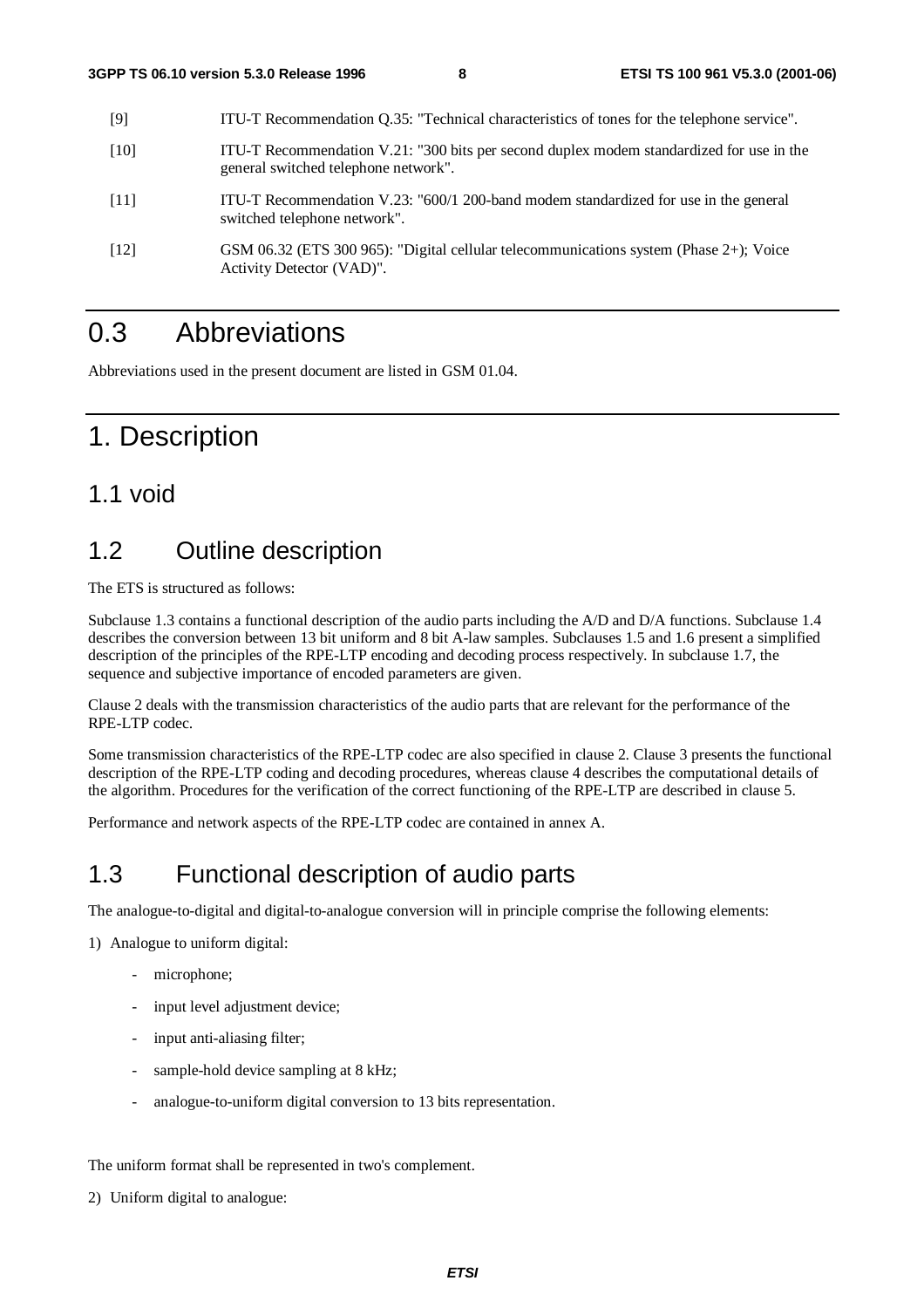- conversion from 13 bit /8 kHz uniform PCM to analogue;
- a hold device;
- reconstruction filter including x/sin x correction;
- output level adjustment device:
- earphone or loudspeaker.

In the terminal equipment, the A/D function may be achieved either:

- by direct conversion to 13 bit uniform PCM format;
- or by conversion to 8 bit/A-law companded format, based on a standard A-law codec/filter according to ITU-T Recommendation G.711/714, followed by the 8-bit to 13-bit conversion according to the procedure specified in subclause 1.4.

For the D/A operation, the inverse operations take place.

In the latter case it should be noted that the specifications in ITU-T recommendation G.714 (superseded by G.712) are concerned with PCM equipment located in the central parts of the network. When used in the terminal equipment, the present document does not on its own ensure sufficient out-of-band attenuation.

The specification of out-of-band signals is defined in section 2 between the acoustic signal and the digital interface to take into account that the filtering in the terminal can be achieved both by electronic and acoustical design.

## 1.4 PCM Format conversion

The conversion between 8 bit A-law companded format and the 13-bit uniform format shall be as defined in ITU-T Recommendation G.721 (superseded by G.726), subclause 4.2.1, sub-block EXPAND and subclause 4.2.7, sub-block COMPRESS. The parameter  $LAW = 1$  should be used.

## 1.5 Principles of the RPE-LTP encoder

A simplified block diagram of the RPE-LTP encoder is shown in figure 1.1. In this diagram the coding and quantization functions are not shown explicitly.

The input speech frame, consisting of 160 signal samples (uniform 13 bit PCM samples), is first pre-processed to produce an offset-free signal, which is then subjected to a first order pre-emphasis filter. The 160 samples obtained are then analysed to determine the coefficients for the short term analysis filter (LPC analysis). These parameters are then used for the filtering of the same 160 samples. The result is 160 samples of the short term residual signal. The filter parameters, termed reflection coefficients, are transformed to log.area ratios, LARs, before transmission.

For the following operations, the speech frame is divided into 4 sub-frames with 40 samples of the short term residual signal in each. Each sub-frame is processed blockwise by the subsequent functional elements.

Before the processing of each sub-block of 40 short term residual samples, the parameters of the long term analysis filter, the LTP lag and the LTP gain, are estimated and updated in the LTP analysis block, on the basis of the current sub-block of the present and a stored sequence of the 120 previous reconstructed short term residual samples.

A block of 40 long term residual signal samples is obtained by subtracting 40 estimates of the short term residual signal from the short term residual signal itself. The resulting block of 40 long term residual samples is fed to the Regular Pulse Excitation analysis which performs the basic compression function of the algorithm.

As a result of the RPE-analysis, the block of 40 input long term residual samples are represented by one of 4 candidate sub-sequences of 13 pulses each. The subsequence selected is identified by the RPE grid position (M). The 13 RPE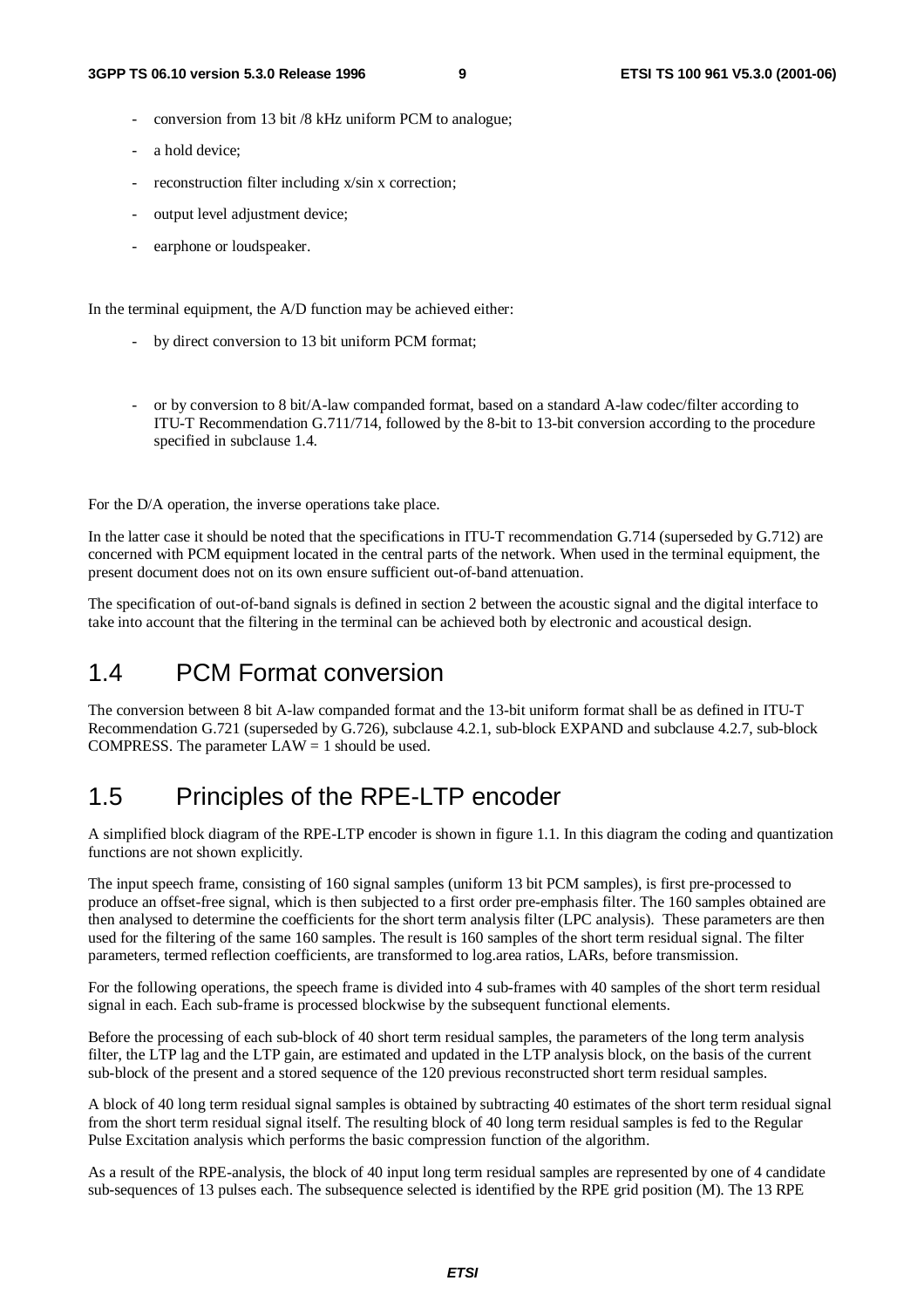pulses are encoded using Adaptive Pulse Code Modulation (APCM) with estimation of the sub-block amplitude which is transmitted to the decoder as side information.

The RPE parameters are also fed to a local RPE decoding and reconstruction module which produces a block of 40 samples of the quantized version of the long term residual signal.

By adding these 40 quantized samples of the long term residual to the previous block of short term residual signal estimates, a reconstructed version of the current short term residual signal is obtained.

The block of reconstructed short term residual signal samples is then fed to the long term analysis filter which produces the new block of 40 short term residual signal estimates to be used for the next sub-block thereby completing the feedback loop.

## 1.6 Principles of the RPE-LTP decoder

The simplified block diagram of the RPE-LTP decoder is shown in fig 1.2. The decoder includes the same structure as the feed-back loop of the encoder. In error-free transmission, the output of this stage will be the reconstructed short term residual samples. These samples are then applied to the short term synthesis filter followed by the de-emphasis filter resulting in the reconstructed speech signal samples.

## 1.7 Sequence and subjective importance of encoded parameters

As indicated in fig 1.1 the three different groups of data are produced by the encoder are:

- the short term filter parameters;
- the Long Term Prediction (LTP) parameters;
- the RPE parameters.

The encoder will produce this information in a unique sequence and format, and the decoder shall receive the same information in the same way. In table 1.1, the sequence of output bits b1 to b260 and the bit allocation for each parameter is shown.

The different parameters of the encoded speech and their individual bits have unequal importance with respect to subjective quality. Before being submitted to the channel encoding function the bits have to be rearranged in the sequence of importance as given in GSM 05.03. The ranking has been determined by subjective testing and the procedure used is described in annex A, subclause A.2.

#### **Table 1.1: Encoder output parameters in order of occurrence and bit allocation within the speech frame of 260 bits/20 ms**

| Parameter  | Parameter<br>number | Parameter<br>name   | Var.<br>name                                   | Number | Bit no.<br>of bits (LSB-MSB)                                   |
|------------|---------------------|---------------------|------------------------------------------------|--------|----------------------------------------------------------------|
|            |                     |                     |                                                |        |                                                                |
|            |                     |                     | LAR 1<br>$T.AR$ 2                              | 6<br>б | - b6<br>b1<br>b7<br>$- b12$                                    |
| FILTER     |                     | Log. Area<br>ratios | LAR <sub>3</sub><br>T.AR<br>4                  | 5      | $h13 - h17$<br>$- h22$<br>b18                                  |
| PARAMETERS |                     | - 8                 | LAR <sub>5</sub><br>T.AR<br>-6<br>LAR<br>LAR 8 |        | $h23 - h26$<br>b27<br>$- b30$<br>b31<br>$- b33$<br>$b34 - b36$ |
|            |                     |                     |                                                |        |                                                                |

#### **Sub-frame no.1**

==================================================================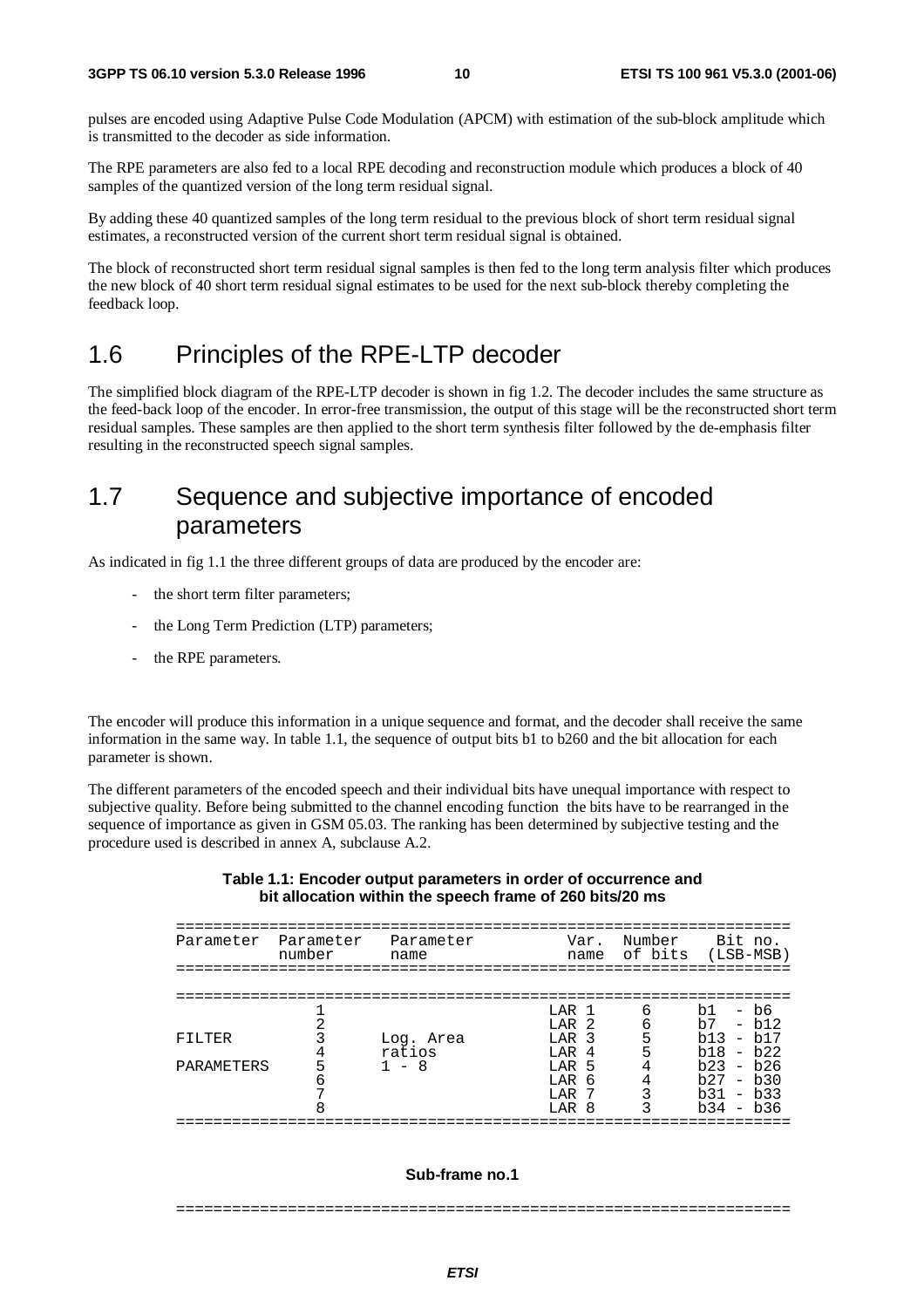| RPE grid position<br>Block amplitude<br>RPE-pulse no.1<br>RPE-pulse no.2 | M1<br>Xmax1<br>x1(0)<br>x1(1) | 6<br>3<br>3 | $b46 - b47$<br>$b48 - b53$<br>$b54 - b56$<br>$b57 - b59$ |
|--------------------------------------------------------------------------|-------------------------------|-------------|----------------------------------------------------------|
| RPE-pulse no.13                                                          |                               | 3           | $b90 - b92$                                              |
|                                                                          |                               | x1(12)      |                                                          |

#### **Sub-frame no.2**

| T.TP<br>PARAMETERS | 26<br>27             | LTP lag<br>LTP gain                                                      | N2<br>b2                      | $\mathcal{L}$  | $b93 - b99$<br>$b100 - b101$                                  |
|--------------------|----------------------|--------------------------------------------------------------------------|-------------------------------|----------------|---------------------------------------------------------------|
| RPF.<br>PARAMETERS | 28<br>29<br>30<br>31 | RPE grid position<br>Block amplitude<br>RPE-pulse no.1<br>RPE-pulse no.2 | M2<br>Xmax2<br>x2(0)<br>x2(1) | 6<br>3         | $b102 - b103$<br>$b104 - b109$<br>$b110 - b112$<br>b113- b115 |
|                    | 42                   | RPE-pulse no.13                                                          | x2(12)                        | $\overline{3}$ | $b146 - b148$                                                 |
|                    |                      |                                                                          |                               |                |                                                               |

#### **Table 1.1: Encoder output parameters in order of occurrence and bit allocation within the speech frame of 260 bits/20 ms**

#### **Sub-frame no.3**

| T.TP              | 43                   | LTP lag           | N <sub>3</sub> |               | $b149 - b155$ |
|-------------------|----------------------|-------------------|----------------|---------------|---------------|
| PARAMETERS        | 44                   | LTP gain          | b <sub>3</sub> | 2             | $b156 - b157$ |
|                   |                      |                   |                |               |               |
|                   | 45                   | RPE grid position | M3             | $\mathcal{L}$ | $b158 - b159$ |
| <b>RPE</b>        | 46                   | Block amplitude   | Xmax3          | 6             | $b160 - b165$ |
| <b>PARAMETERS</b> | 47                   | RPE-pulse no.1    | x3(0)          | 3             | $b166 - b168$ |
|                   | 48                   | RPE-pulse no.2    | x3(1)          | 3             | b169- b171    |
|                   | $\ddot{\phantom{a}}$ | .                 |                |               | .             |
|                   | 59                   | RPE-pulse no.13   | x3(12)         | 3             | $b202 - b204$ |
|                   |                      |                   |                |               |               |

#### **Sub-frame no.4**

| LTP               | 60                   | LTP lag           | N4     |               | $b205 - b211$ |
|-------------------|----------------------|-------------------|--------|---------------|---------------|
| PARAMETERS        | 61                   | LTP gain          | b4     | $\mathcal{L}$ | $b212 - b213$ |
|                   | 62                   | RPE grid position | M4     | $\mathcal{L}$ | $b214 - b215$ |
| <b>RPE</b>        | 63                   | Block amplitude   | Xmax4  | 6             | $b216 - b221$ |
| <b>PARAMETERS</b> | 64                   | RPE-pulse no.1    | x4(0)  | 3             | $b222 - b224$ |
|                   | 65                   | RPE-pulse no.2    | x4(1)  | 3             | $b225 - b227$ |
|                   | $\ddot{\phantom{0}}$ | .                 |        |               |               |
|                   | 76                   | RPE-pulse no.13   | x4(12) | 3             | $b258 - b260$ |
|                   |                      |                   |        |               |               |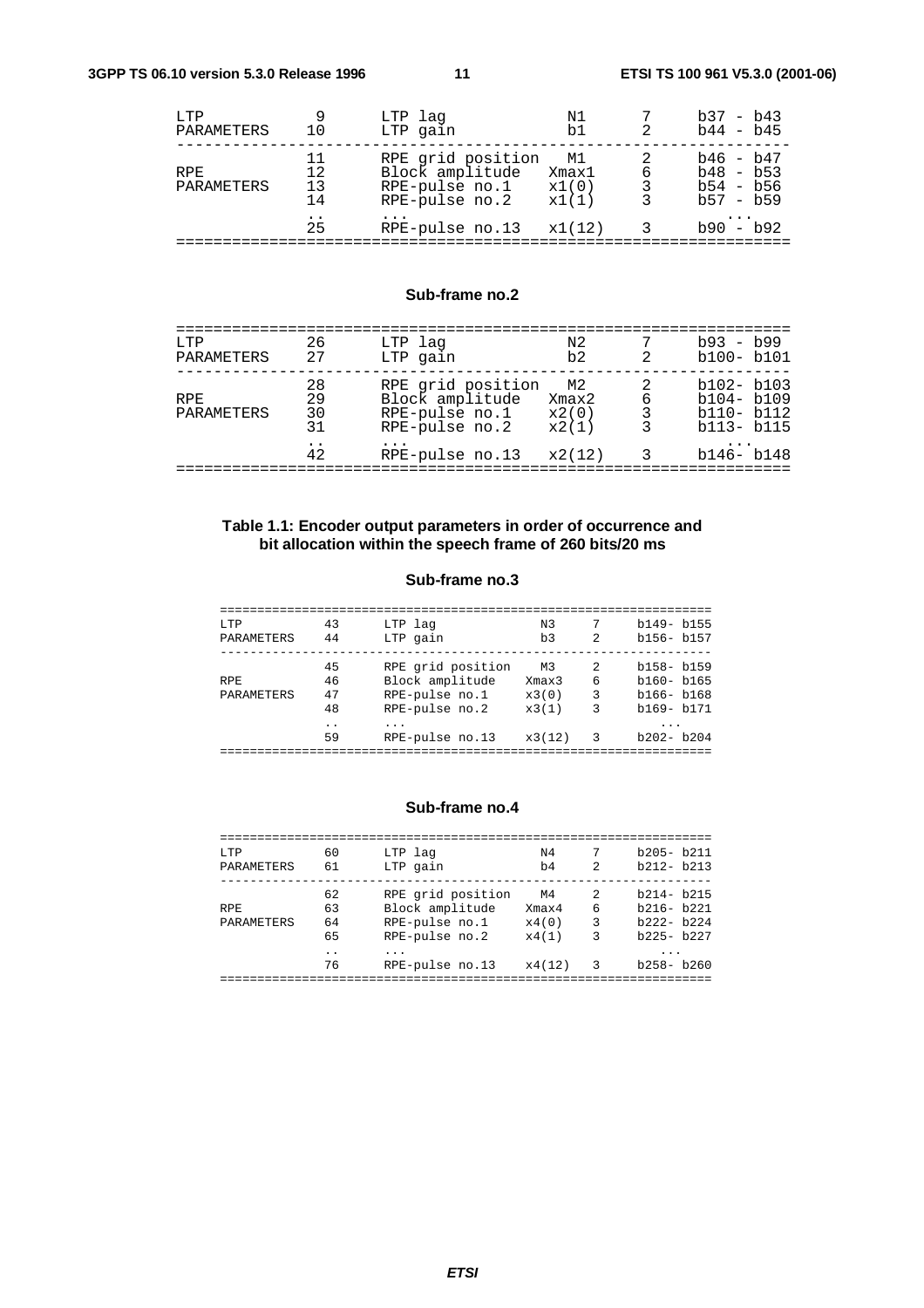

**Figure 1.1: Simplified block diagram of the RPE - LTP encoder**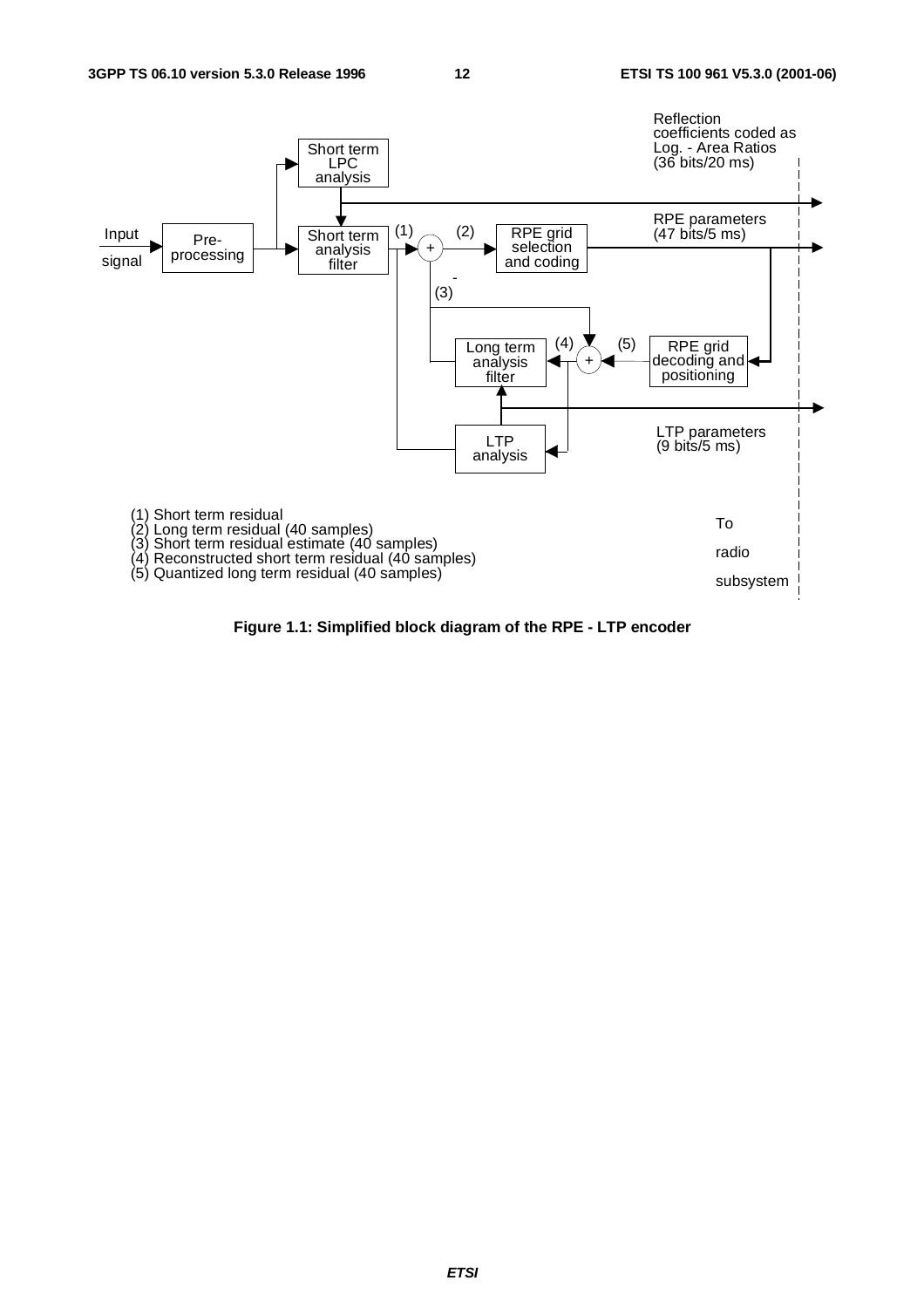



## 2 Transmission characteristics

This clause specifies the necessary performance characteristics of the audio parts for proper functioning of the speech transcoder. Some transmission performance characteristics of the RPE-LTP transcoder are also given to assist the designer of the speech transcoder function. The information given here is redundant and the detailed specifications are contained in recommendation GSM 11.10.

The performance characteristics are referred to the 13 bit uniform PCM interface.

NOTE: To simplify the verification of the specifications, the performance limits may be referred to an A-law measurement interface according to ITU-T Recommendation G.711. In this way, standard measuring equipments for PCM systems can be utilized for measurements. The relationship between the 13 bit format and the A-law companded shall follow the procedures defined in subclause 1.4.

## 2.1 Performance characteristics of the analogue/digital interfaces

Concerning 1) discrimination against out-of-band signals (sending) and 2) spurious out-of-band signals (receiving), the same requirements as defined in ETSI standard TE 04-15 (digital telephone, candidate NET33) apply.

## 2.2 Transcoder delay

Consider a back to back configuration where the parameters generated by the encoder are delivered to the speech decoder as soon as they are available.

The transcoder delay is defined as the time interval between the instant a speech frame of 160 samples has been received at the encoder input and the instant the corresponding 160 reconstructed speech samples have been out-put by the speech decoder at an 8 kHz sample rate.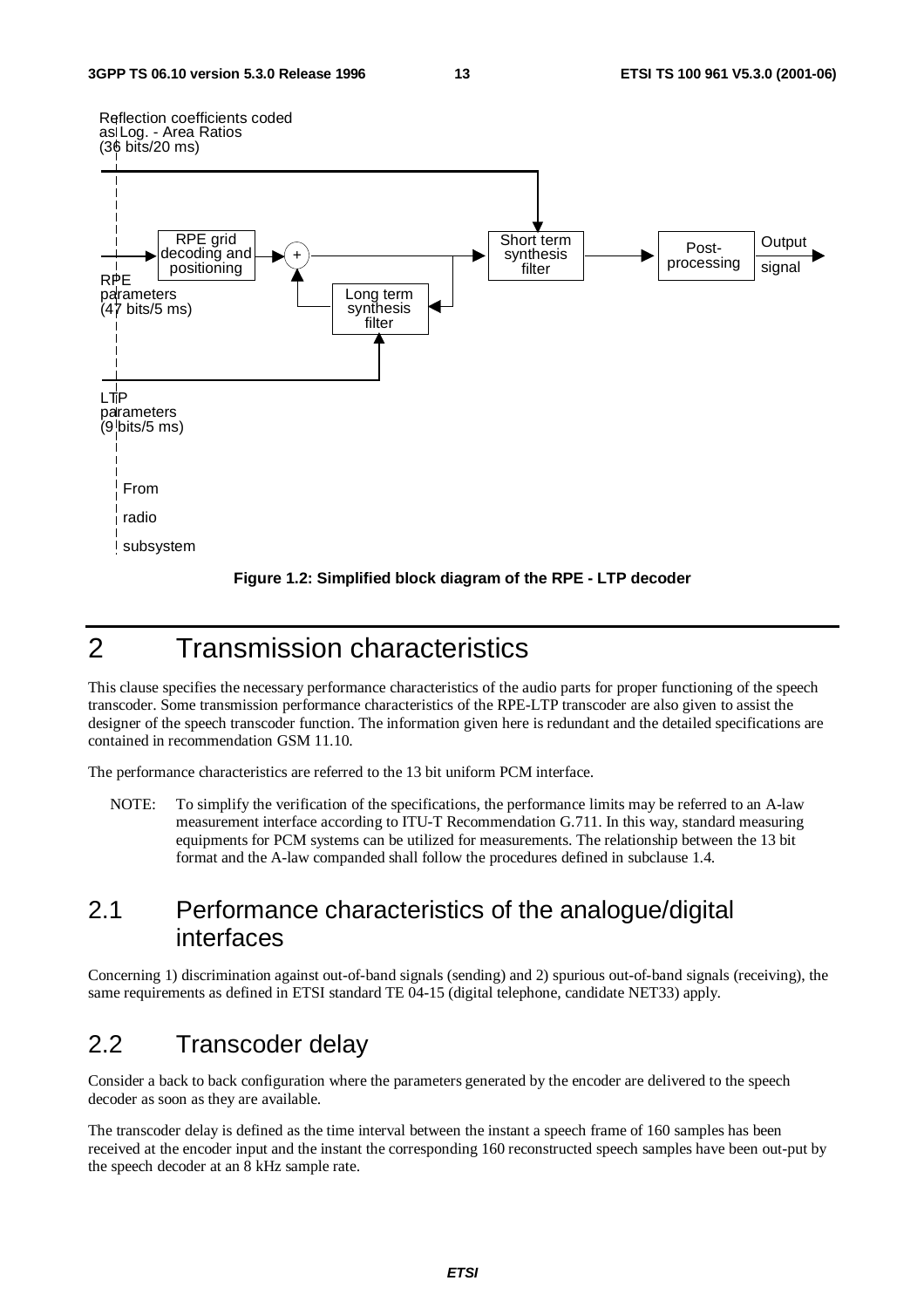The theoretical minimum delay which can be achieved is 20 ms. The requirement is that the transcoder delay should be less than 30 ms.

## 3 Functional description of the RPE-LTP codec

The block diagram of the RPE-LTP-coder is shown in figure 3.1. The individual blocks are described in the following subclauses.

## 3.1 Functional description of the RPE-LTP encoder

The **Pre-processing section** of the RPE-LTP encoder comprises the following two sub-blocks:

- Offset compensation (3.1.1);
- Pre-emphasis  $(3.1.2)$ .

The **LPC analysis section** of the RPE-LTP encoder comprises the following five sub-blocks:

- Segmentation (3.1.3);
- Auto-Correlation (3.1.4);
- Schur Recursion (3.1.5);
- Transformation of reflection coefficients to Log.-Area Ratios (3.1.6);
- Quantization and coding of Log.-Area Ratios (3.1.7).

The **Short term analysis filtering section** of the RPE-LTP comprises the following four sub-blocks:

- Decoding of the quantized Log.-Area Ratios (LARs) (3.1.8);
- Interpolation of Log.-Area Ratios (3.1.9);
- Transformation of Log.-Area Ratios into reflection coefficients (3.1.10);
- Short term analysis filtering (3.1.11).

The **Long Term Predictor (LTP) section** comprises 4 sub-blocks working on subsegments (3.1.12) of the short term residual samples:

- Calculation of LTP parameters (3.1.13);
- Coding of the LTP lags (3.1.14) and the LTP gains (3.1.15);
- Decoding of the LTP lags (3.1.14) and the LTP gains (3.1.15);
- Long term analysis filtering (3.1.16), and Long term synthesis filtering (3.1.17).

#### The **RPE encoding section** comprises five different sub-blocks:

- Weighting filter  $(3.1.18)$ ;
- Adaptive sample rate decimation by RPE grid selection (3.1.19);
- APCM quantization of the selected RPE sequence (3.1.20);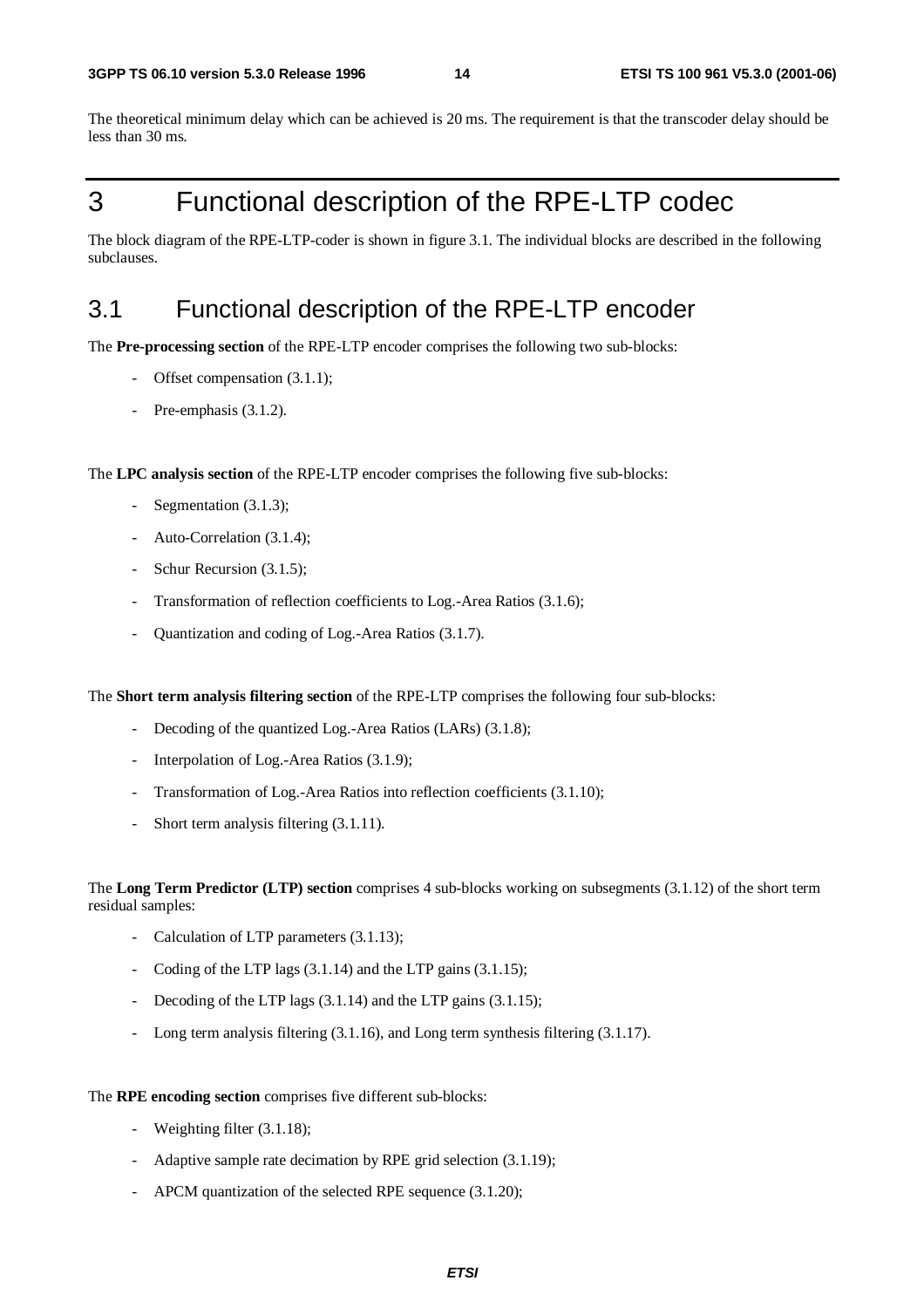- APCM inverse quantization  $(3.1.21)$ ;
- RPE grid positioning (3.1.22).

**Pre-processing section**

### 3.1.1 Offset compensation

Prior to the speech encoder an offset compensation, by a notch filter is applied in order to remove the offset of the input signal  $s_0$  to produce the offset-free signal  $s_{\text{of}}$ .

 $s_{\rm of}(k) \; = \; s_{\rm o}(k) \; - \; s_{\rm o}(k\mbox{-}1) \; + \; {\rm alpha}^\star s_{\rm of}(k\mbox{-}1) \eqno{(3.1.1)}$ alpha =  $32735*2^{-15}$ 

## 3.1.2 Pre-emphasis

The signal  $s_{\text{of}}$  is applied to a first order FIR pre-emphasis filter leading to the input signal s of the analysis section.

```
s(k) = s_{of}(k) - beta * s_{of}(k-1) (3.1.2)
```
beta= 28180\*2-15 **LPC analysis section**

### 3.1.3 Segmentation

The speech signal s(k) is divided into non-overlapping frames having a length of  $T_0 = 20$  ms (160 samples). A new LPC-analysis of order p=8 is performed for each frame.

#### 3.1.4 Autocorrelation

The first  $p+1 = 9$  values of the Auto-Correlation function are calculated by:

```
159
ACF(k)= \angle s(i)s(i-k) ,k = 0,1...,8 (3.2)<br>i=k
```
## 3.1.5 Schur Recursion

The reflection coefficients are calculated as shown in figure 3.2 using the Schur Recursion algorithm. The term "reflection coefficient" comes from the theory of linear prediction of speech (LPC), where a vocal tract representation consisting of series of uniform cylindrical sections is assumed. Such a representation can be described by the reflection coefficients or the area ratios of connected sections.

### 3.1.6 Transformation of reflection coefficients to Log.-Area Ratios

The reflection coefficients  $r(i)$ ,  $(i=1..8)$ , calculated by the Schur algorithm, are in the range:

 $-1 \le r(i) \le +1$ 

Due to the favourable quantization characteristics, the reflection coefficients are converted into Log.-Area Ratios which are strictly defined as follows:

```
1 + r(i)
Logarea(i) = log_{10} (--------) (3.3)
             1 - r(i)
```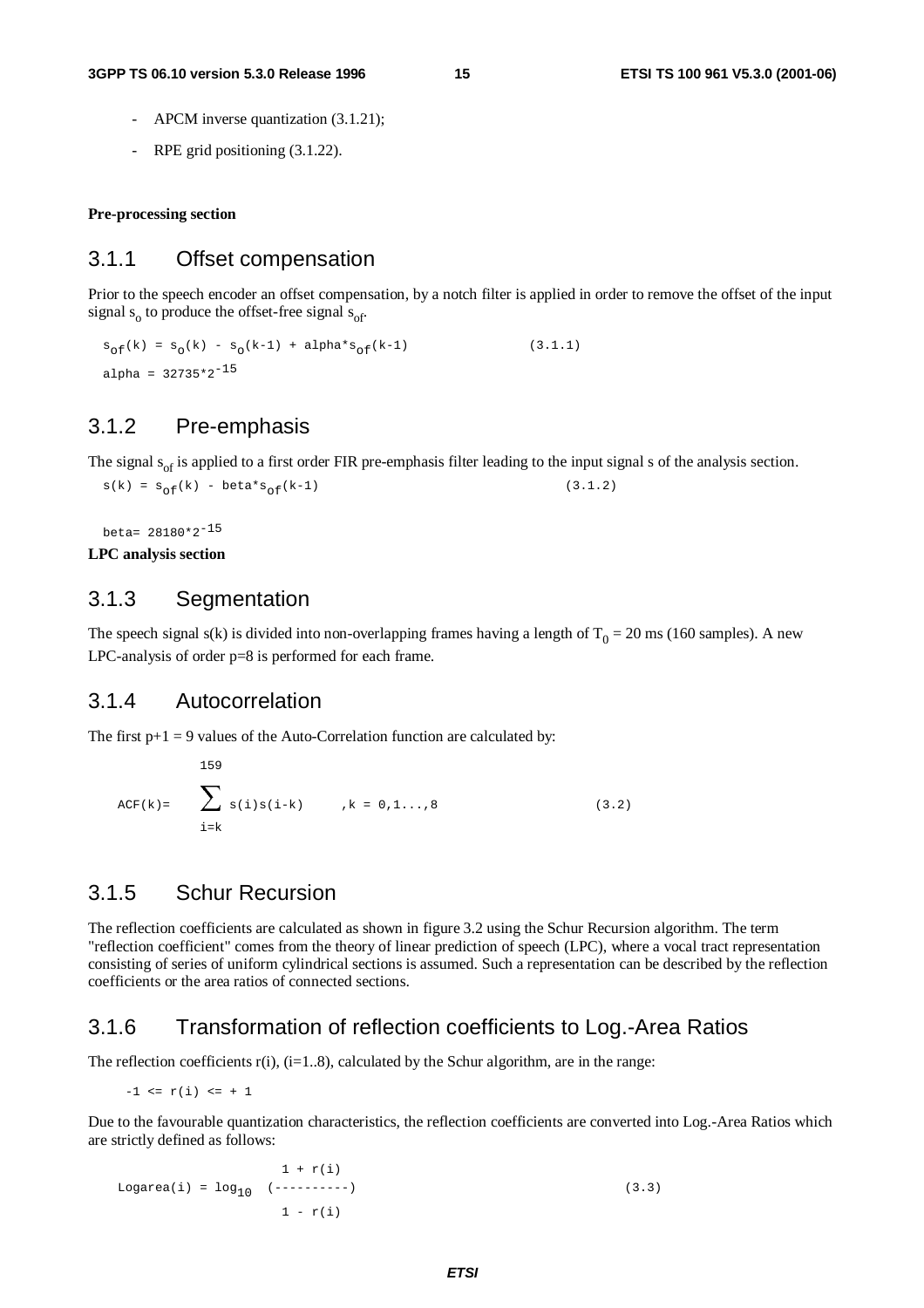Since it is the companding characteristic of this transformation that is of importance, the following segmented approximation is used.

```
r(i) ; |r(i)| < 0.675LAR(i) = sign[r(i)]*[2|r(i)]-0.675] ; 0.675 <= |r(i)| < 0.950sign[r(i)]*[8|r(i)|-6.375] ; 0.950 <= |r(i)| <= 1.000
                                                           (3.4)
```
with the result that instead of having to divide and obtain the logarithm of particular values, it is merely necessary to multiply, add and compare these values.

The following equation (3.5) gives the inverse transformation.

```
LAR'(i) ; |LAR'(i)|<0.675
r'(i) = sign[ LAR'(i)] * [0.500 * | LAR'(i)]+0.337500] ; 0.675<=|LAR'(i)|<1.225
    sign[LAR'(i)]*[0.125*|LAR'(i)|
    +0.796875] ; 1.225<=|LAR'(i)|<=1.625
                                                     (3.5)
```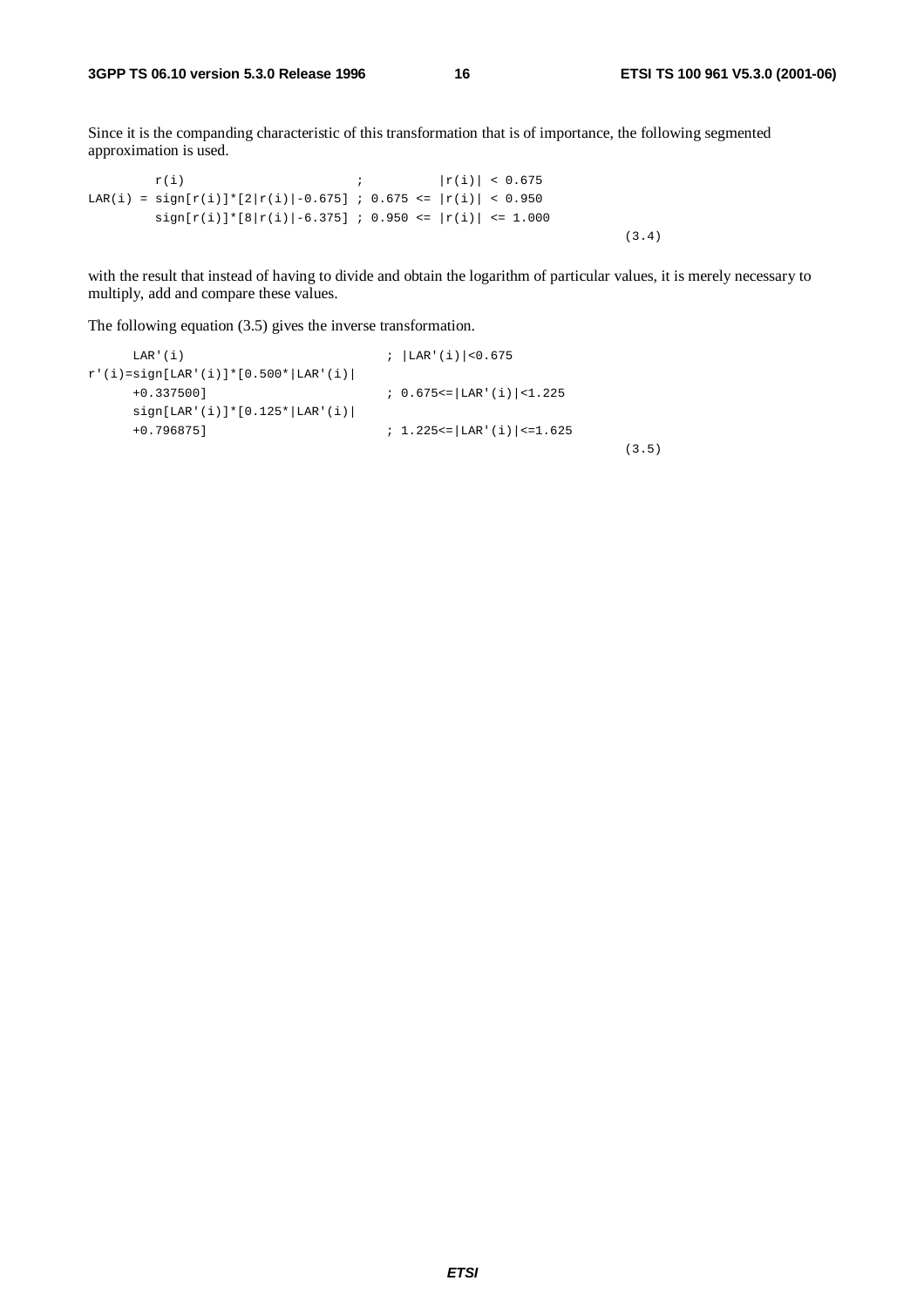## 3.1.7 Quantization and coding of Log.-Area Ratios

The Log.-Area Ratios LAR(i) have different dynamic ranges and different asymmetric distribution densities. For this reason, the transformed coefficients LAR(i) are limited and quantized differently according to the following equation  $(3.6)$ , with LAR<sub>c</sub> $(i)$  denoting the quantized and integer coded version of LAR $(i)$ .

 $\text{LAR}_{\alpha}(i) = \text{Nint}\{\text{A}(i)*\text{LAR}(i) + \text{B}(i)\}\$  (3.6) with  $Nint{z} = int{z+sign{z} * 0.5}$  (3.6a)

Function Nint defines the rounding to the nearest integer value, with the coefficients A(i), B(i), and different extreme values of  $LAR_c(i)$  for each coefficient  $LAR(i)$  given in table 3.1.

| <b>LAR No i</b> | A(i)   | B(i)     | <b>Minimum</b><br>LAR <sub>c</sub> (i) | <b>Maximum</b><br>$LAR_C(i)$ |
|-----------------|--------|----------|----------------------------------------|------------------------------|
|                 | 20.000 | 0.000    | $-32$                                  | $+31$                        |
| 2               | 20.000 | 0.000    | $-32$                                  | $+31$                        |
| 3               | 20.000 | 4.000    | $-16$                                  | $+15$                        |
|                 | 20.000 | $-5.000$ | $-16$                                  | $+15$                        |
| 5               | 13.637 | 0.184    | - 8                                    | $+7$                         |
| 6               | 15.000 | $-3.500$ | - 8                                    | $+7$                         |
|                 | 8.334  | $-0.666$ | - 4                                    | $+3$                         |
| 8               | 8.824  | $-2.235$ | - 4                                    | $+3$                         |

**Table 3.1: Quantization of the Log.-Area Ratios LAR(i)**

#### **Short-term analysis filtering section**

The current frame of the speech signal s is retained in memory until calculation of the LPC parameters LAR(i) is completed. The frame is then read out and fed to the short term analysis filter of order p=8. However, prior to the analysis filtering operation, the filter coefficients are decoded and pre-processed by interpolation.

### 3.1.8 Decoding of the quantized Log.-Area Ratios

In this block the quantized and coded Log.-Area Ratios  $(LAR<sub>c</sub>(i))$  are decoded according to equation (3.7).

LAR''(i) = ( LAR<sub>c</sub>(i) - B(i) )/ A(i) (3.7)

## 3.1.9 Interpolation of Log.-Area Ratios

To avoid spurious transients which may occur if the filter coefficients are changed abruptly, two subsequent sets of Log.-Area Ratios are interpolated linearly. Within each frame of 160 analysed speech samples the short term analysis filter and the short term synthesis filter operate with four different sets of coefficients derived according to table 3.2.

**Table 3.2: Interpolation of LAR parameters (J=actual segment)**

|        | $LAR'.J(i) =$                             |
|--------|-------------------------------------------|
| 012    | $0.75$ *LAR' 'J-1(i) + $0.25$ *LAR' 'J(i) |
| 1326   | $0.50*$ LAR' 'J-1(i) + $0.50*$ LAR' 'J(i) |
| 2739   | $0.25$ *LAR' 'J-1(i) + 0.75*LAR' 'J(i)    |
| 40.159 | $LAR'$ 'J(i)                              |

### 3.1.10 Transformation of Log.-Area Ratios into reflection coefficients

The reflection coefficients are finally determined using the inverse transformation according to equation (3.5).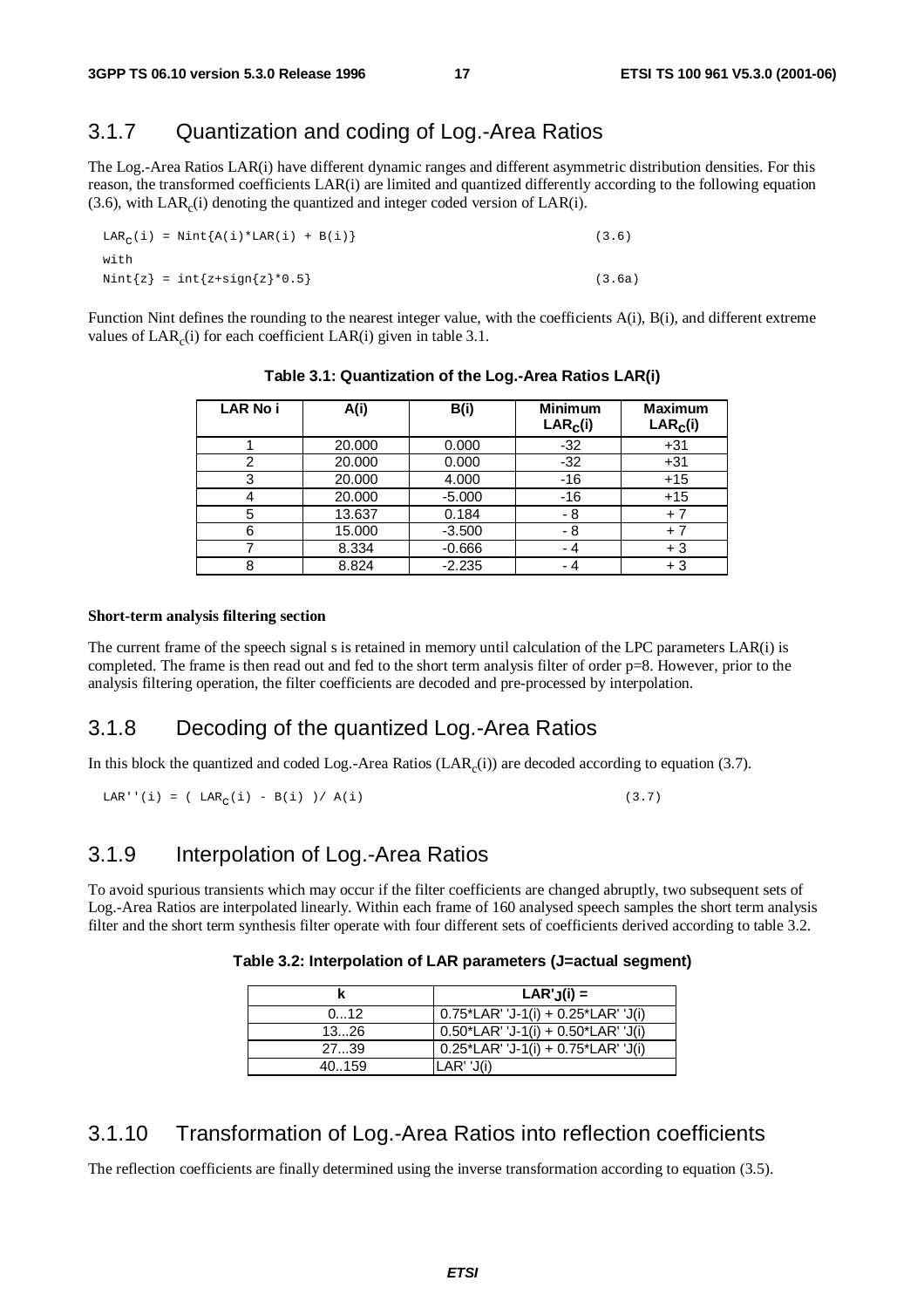### 3.1.11 Short term analysis filtering

The Short term analysis filter is implemented according to the lattice structure depicted in figure 3.3.

```
d_0(k) = s(k) (3.8a)
u_0(k) = s(k) (3.8b)
d_i(k) = d_{i-1}(k) + r'_{i} * u_{i-1}(k-1) with i=1,...8 (3.8c)
u_i(k) = u_{i-1}(k-1) + r'_{i} * d_{i-1}(k) with i=1,...8 (3.8d)
d(k) = d<sub>g</sub>(k) (3.8e)
```
**Long-Term Predictor (LTP) section**

### 3.1.12 Sub-segmentation

Each input frame of the short term residual signal contains 160 samples, corresponding to 20 ms. The long term correlation is evaluated four times per frame, for each 5 ms subsegment. For convenience in the following, we note j=0,...,3 the sub-segment number, so that the samples pertaining to the j-th sub-segment of the residual signal are now denoted by  $d(k_j+k)$  with  $j = 0,...,3$ ;  $k_j = k_0 + j*40$  and  $k = 0,...,39$  where  $k_0$  corresponds to the first value of the current frame.

### 3.1.13 Calculation of the LTP parameters

For each of the four sub-segments a long term correlation lag  $N_j$ , (j=0,...,3), and an associated gain factor  $b_j$ , (j=0,...,3) are determined. For each sub-segment, the determination of these parameters is implemented in three steps.

1) The first step is the evaluation of the cross-correlation  $R_j$  (lambda) of the current sub-segment of short term residual signal  $d(k_j+i)$ , (i=0,...,39) and the previous samples of the reconstructed short term residual signal d'(kj +i), (i=-120,...,-1):

$$
R_{j}(lambda) = \sum_{i=0}^{39} d(k_{j}+i)*d'(k_{j}+i-lambda)k_{j} = k_{0} + j*40
$$
  
lambda = 40,...,120  
lambda = 40,...,120  
(3.9)

The cross-correlation is evaluated for lags lambda greater than or equal to 40 and less than or equal to 120, i.e. corresponding to samples outside the current sub-segment and not delayed by more than two sub-segments.

2) The second step is to find the position  $N_i$  of the peak of the cross-correlation function within this interval:

$$
R_j(N_j) = \max \{ R_j(\text{lambda}) : \text{lambda} = 40..120 \};
$$
  

$$
j = 0, ..., 3
$$
 (3.10)

3) The third step is the evaluation of the gain factor  $b_i$  according to:

$$
b_{j} = R_{j}(N_{j}) / S_{j}(N_{j}); \t j = 0,...,3 \t (3.11)
$$
  
with  

$$
39
$$
  

$$
S_{j}(N_{j}) = \sum_{i=0}^{3} d^{i2} (k_{j} + i - N_{j}); j = 0,...,3 \t (3.12)
$$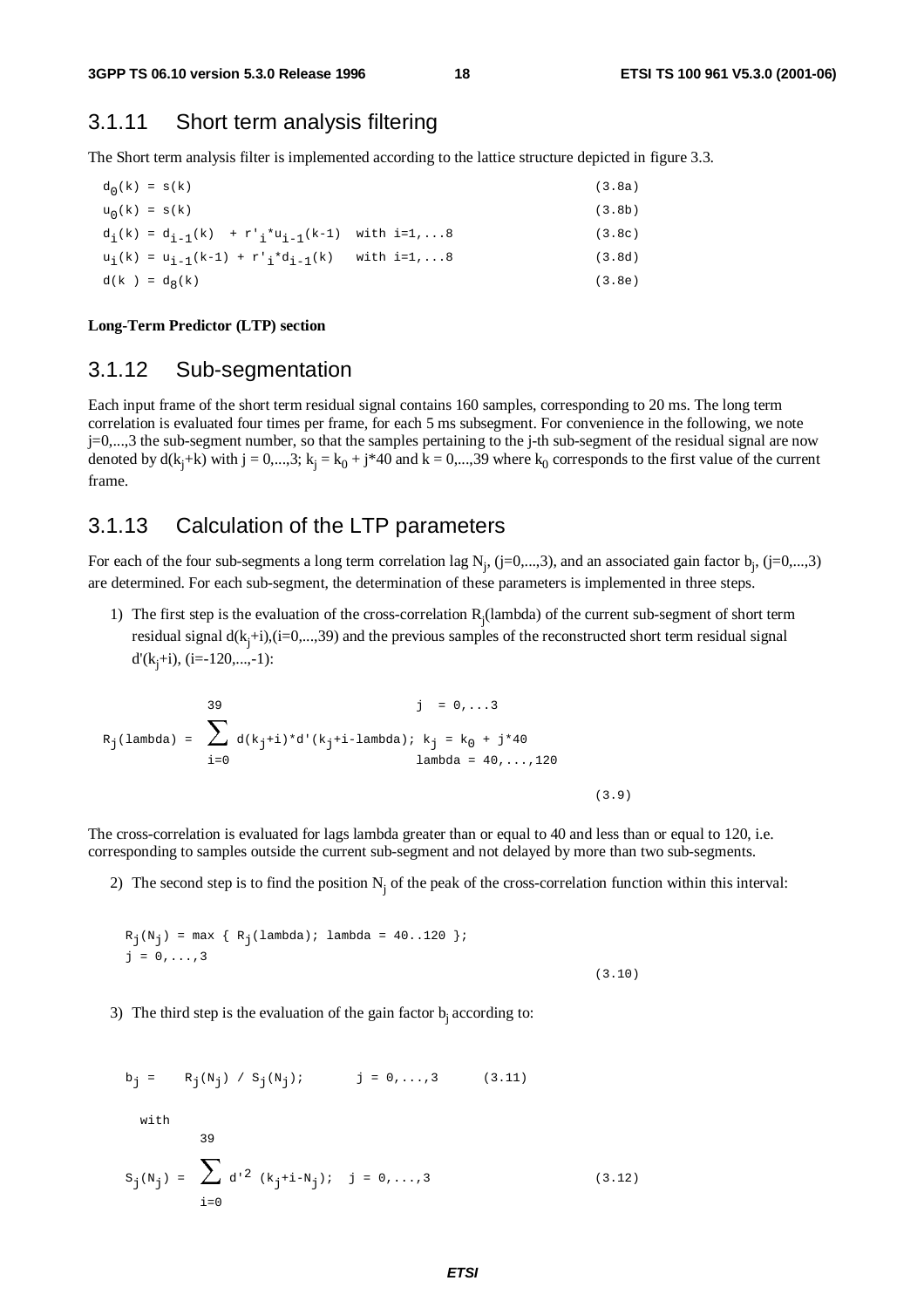It is clear that the last 120 samples of the reconstructed short term residual signal d'(k<sub>j</sub>+i),(i=-120,...,-1) shall be retained until the next sub-segment so as to allow the evaluation of the relations (3.9),...,(3.12).

## 3.1.14 Coding/Decoding of the LTP lags

The long term correlation lags  $N_j$ ,  $(j=0,...,3)$  can have values in the range (40,..., 120), and so shall be coded using 7 bits with:

 $N_{Cj} = N_j;$  (3.13)

At the receiving end, assuming an error free transmission, the decoding of these values will restore the actual lags:

 $N_j' = N_{c,j};$  (3.14)

## 3.1.15 Coding/Decoding of the LTP gains

The long term prediction gains  $b_j$ ,  $(j=0,...,3)$  are encoded with 2 bits each, according to the following algorithm:

if  $b_j \leq DLB(i)$  then  $b_{cj} = 0; i=0$ if  $DLB(i-1) < b_j \leq DLB(i)$  then  $b_{cj} = i; i=1,2$  (3.15) if  $DLB(i-1) < b_j$  then  $b_{c,j} = 3; i=3$ 

where  $DLB(i),(i=0,...,2)$  denotes the decision levels of the quantizer, and  $b_{ci}$  represents the coded gain value. Decision levels and quantizing levels are given in table 3.3.

| <b>Decision level</b> | <b>Quantizing level</b> |
|-----------------------|-------------------------|
| N R                   | ור.<br>אור              |
|                       | 0.10                    |
| ט.נ                   | 0.35                    |
|                       | 0.65                    |
|                       | 1 በር                    |

**Table 3.3: Quantization table for the LTP gain**

The decoding rule is implemented according to:

 $b_j' = QLB(b_{c,j})$ ; j = 0,...,3 (3.16)

where  $QLB(i),(i=0,...,3)$  denotes the quantizing levels, and  $b_j$  represents the decoded gain value (see table 3.3).

### 3.1.16 Long term analysis filtering

The short term residual signal  $d(k_0+k)$ ,  $(k=0,...,159)$  is processed by sub-segments of 40 samples. From each of the four sub-segments (j=0,...,3) of short term residual samples, denoted here  $d(k_j+k)$ , (k=0,...,39), an estimate  $d''(k_j+k)$ ,  $(k=0,...,39)$  of the signal is subtracted to give the long term residual signal  $e(k_j+k)$ ,  $(k=0,...,39)$  (see figure 3.1):

 $j = 0, \ldots, 3$  $e(k_j+k) = d(k_j+k) - d''(k_j+k)$  ; k = 0,...,39 (3.17)  $k_{i} = k_{0} + j*40$ 

Prior to this subtraction, the estimated samples d"(k<sub>j</sub>+k) are computed from the previously reconstructed short term residual samples d', adjusted to the current sub-segment LTP lag  $N_j$  and weighted with the sub-segment LTP gain b<sub>j</sub>:

$$
j = 0, ..., 3
$$
  
d" (k<sub>j</sub>+k) = b<sub>j</sub> "d" (k<sub>j</sub>+k-N<sub>j</sub>") ; k = 0, ..., 39 (3.18)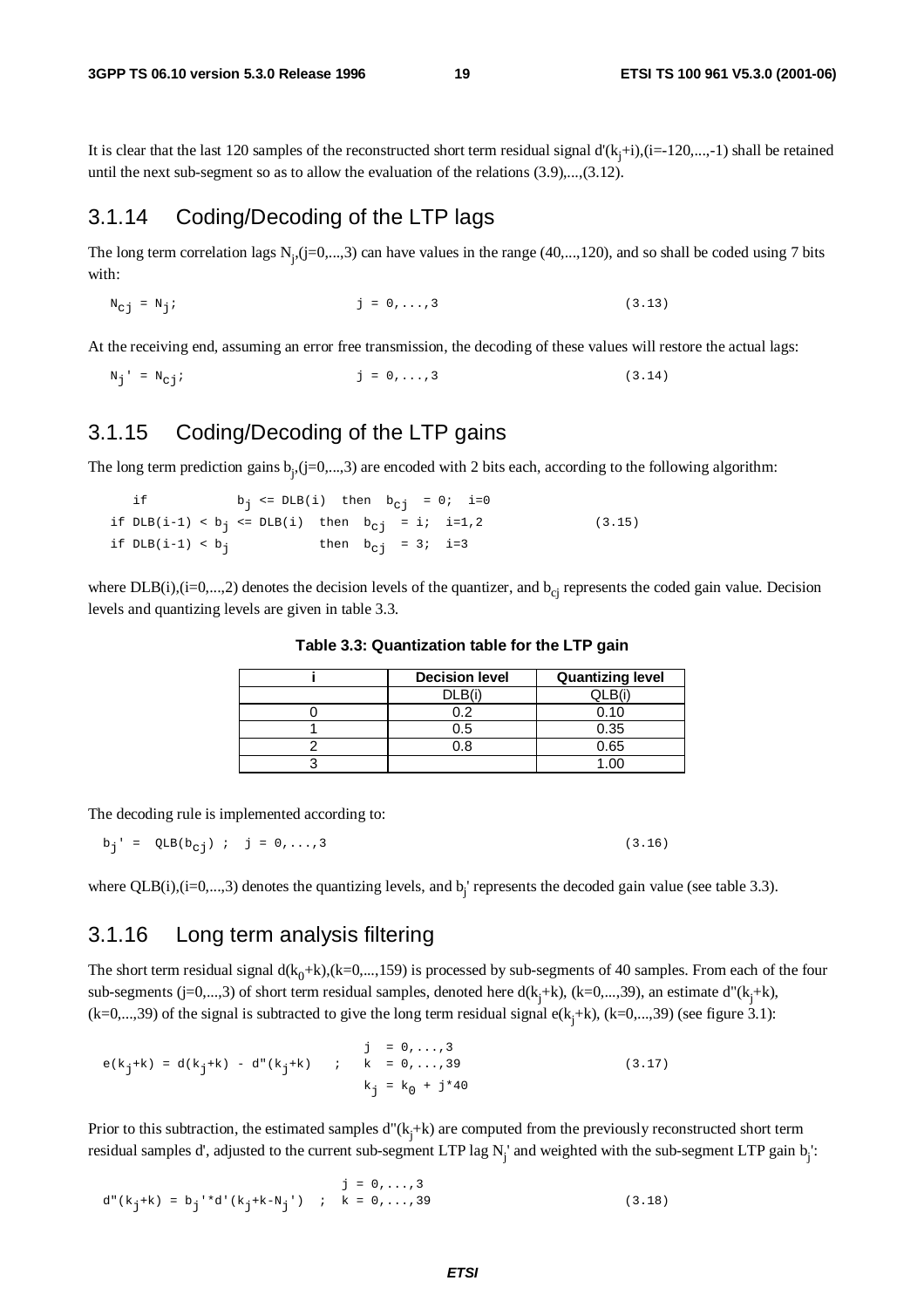$k_i = k_0 + j*40$ 

### 3.1.17 Long term synthesis filtering

The reconstructed long term residual signal e'( $k_0+k$ ),( $k=0,...,159$ ) is processed by sub-segments of 40 samples. To each sub-segment, denoted here  $e'(k_j+k)$ ,  $(k=0,...,39)$ , the estimate  $d''(k_j+k)$ ,  $(k=0,...,39)$  of the signal is added to give the reconstructed short term residual signal  $d'(k_j+k)$ ,  $(k=0,...,39)$ :

 $j = 0, \ldots, 3$ d'(k<sub>j</sub>+k) = e'(k<sub>j</sub>+k) + d"(k<sub>j</sub>+k) ; k = 0,...,39 (3.19)  $k_j = k_0 + j*40$ 

**RPE encoding section**

### 3.1.18 Weighting Filter

A FIR "block filter" algorithm is applied to each sub-segment by convolving 40 samples e(k) with the impulse response  $H(i)$ ; i=0,...,10 (see table 3.4).

#### **Table 3.4: Impulse response of block filter (weighting filter)**

|               |      | (6)  | (7)<br>$\ddot{\phantom{1}}$ | 2(8) | (9)        | 0(10)    |
|---------------|------|------|-----------------------------|------|------------|----------|
| $H(i)*2^{13}$ | 8192 | 5741 | 2054                        |      | 374<br>- - | 134<br>- |

 $|H(Omega=0)| = 2.779;$ 

The conventional convolution of a sequence having 40 samples with an 11-tap impulse response would produce 40+11-1=50 samples. In contrast to this, the "block filter" algorithm produces the 40 central samples of the conventional convolution operation. For notational convenience the block filtered version of each sub-segment is denoted by  $x(k)$ ,  $k=0,\ldots,39$ .

$$
x(k) = \sum_{i=0}^{10} H(i) * e(k+5-i) \qquad \text{with } k = 0,...,39
$$
 (3.20)

NOTE:  $e(k+5-i) = 0$  for  $k+5-i<0$  and  $k+5-i>39$ .

### 3.1.19 Adaptive sample rate decimation by RPE grid selection

For the next step, the filtered signal x is down-sampled by a ratio of 3 resulting in 3 interleaved sequences of lengths 14, 13 and 13, which are split up again into 4 sub-sequences  $x<sub>m</sub>$  of length 13:

 $x_m(i) = x(k_i+m+3*i)$  ; i = 0,...,12 (3.21)  $m = 0, \ldots, 3$ 

with m denoting the position of the decimation grid. According to the explicit solution of the RPE mean squared error criterion, the optimum candidate sub-sequence  $x_M$  is selected which is the one with the maximum energy:

$$
E_M = \max_{m} \sum_{i=0}^{12} x_m^2(i) \qquad ; \quad m = 0, ..., 3
$$
 (3.22)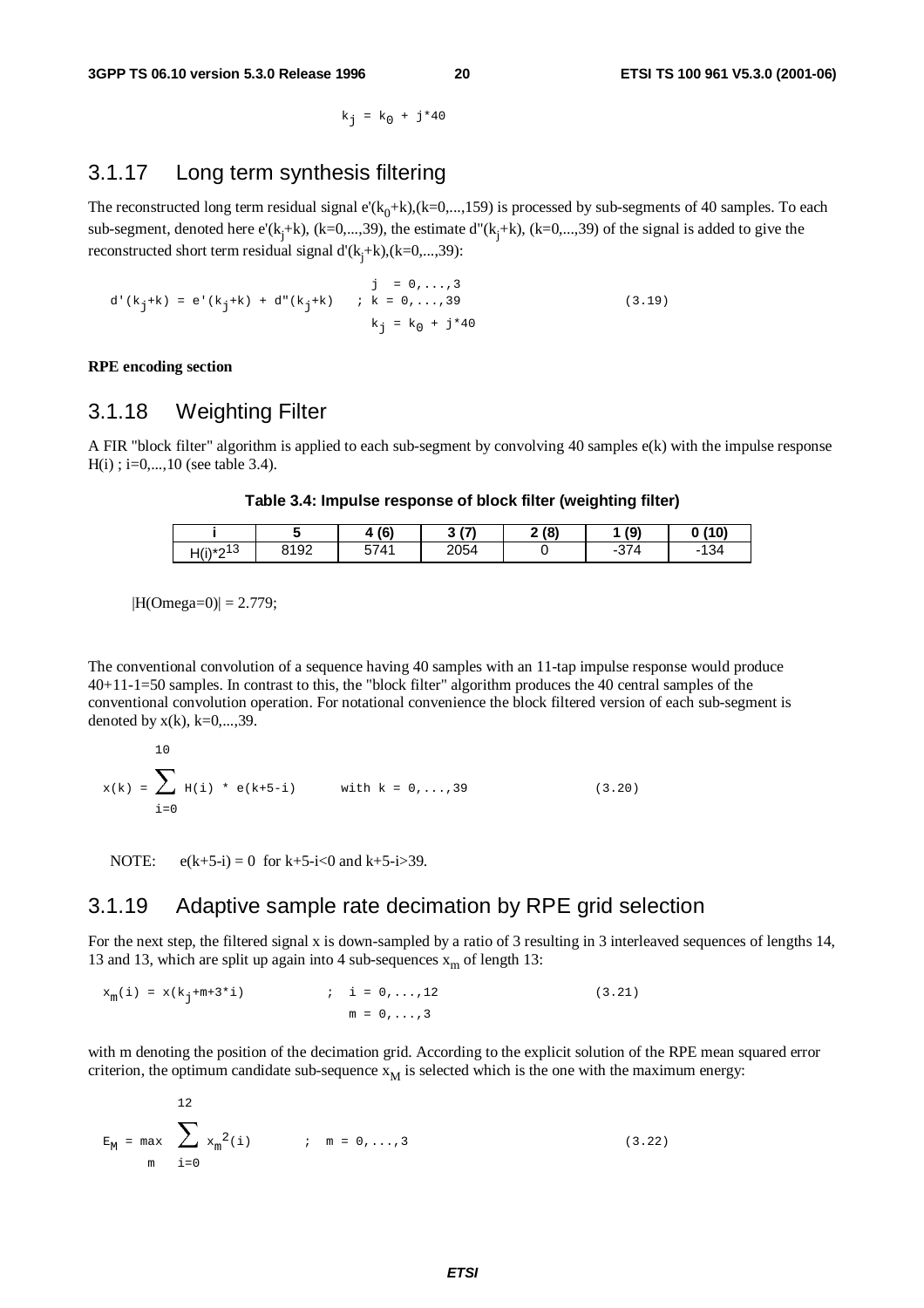The optimum grid position M is coded as  $M_c$  with 2 bits.

## 3.1.20 APCM quantization of the selected RPE sequence

The selected sub-sequence  $x_M(i)$  (RPE sequence) is quantized, applying APCM (Adaptive Pulse Code Modulation). For each RPE sequence consisting of a set of 13 samples  $x_M(i)$ , the maximum  $x_{max}$  of the absolute values  $|x_M(i)|$  is selected and quantized logarithmically with 6 bits as  $x_{\text{max}}$  as given in table 3.5.

| xmax       | x'max | xmaxc                   | xmax         | x'max | xmaxc |
|------------|-------|-------------------------|--------------|-------|-------|
| 031        | 31    | 0                       | 20482303     | 2303  | 32    |
| 63<br>32   | 63    | 1                       | 2304  2559   | 2559  | 33    |
| 64<br>95   | 95    | $\overline{\mathbf{c}}$ | 25602815     | 2815  | 34    |
| 96127      | 127   | 3                       | 28163071     | 3071  | 35    |
| 128 159    | 159   | 4                       | 30723327     | 3327  | 36    |
| 160 191    | 191   | 5                       | 33283583     | 3583  | 37    |
| 192 223    | 223   | 6                       | 35843839     | 3839  | 38    |
| 224  255   | 255   | $\overline{7}$          | 38404095     | 4095  | 39    |
| 256287     | 287   | 8                       | 40964607     | 4607  | 40    |
| 288319     | 319   | 9                       | 46085119     | 5119  | 41    |
| 320351     | 351   | 10                      | 51205631     | 5631  | 42    |
| 352383     | 383   | 11                      | 5632 6143    | 6143  | 43    |
| 384415     | 415   | 12                      | 6144  6655   | 6655  | 44    |
| 416447     | 447   | 13                      | 66567167     | 7167  | 45    |
| 448479     | 479   | 14                      | 71687679     | 7679  | 46    |
| 480511     | 511   | 15                      | 76808191     | 8191  | 47    |
| 512575     | 575   | 16                      | 81929215     | 9215  | 48    |
| 576 639    | 639   | 17                      | 921610239    | 10239 | 49    |
| 640 703    | 703   | 18                      | 10240  11263 | 11263 | 50    |
| 704767     | 767   | 19                      | 11264  12287 | 12287 | 51    |
| 768831     | 831   | 20                      | 12288  13311 | 13311 | 52    |
| 832895     | 895   | 21                      | 1331214335   | 14335 | 53    |
| 896959     | 959   | 22                      | 1433615359   | 15359 | 54    |
| 9601023    | 1023  | 23                      | 15360  16383 | 16383 | 55    |
| 1024  1151 | 1151  | 24                      | 16384  18431 | 18431 | 56    |
| 11521279   | 1279  | 25                      | 1843220479   | 20479 | 57    |
| 12801407   | 1407  | 26                      | 20480  22527 | 22527 | 58    |
| 14081535   | 1535  | 27                      | 22528  24575 | 24575 | 59    |
| 15361663   | 1663  | 28                      | 2457626623   | 26623 | 60    |
| 1664  1791 | 1791  | 29                      | 26624  28671 | 28671 | 61    |
| 17921919   | 1919  | 30                      | 28672.30719  | 30719 | 62    |
| 19202047   | 2047  | 31                      | 30720 32767  | 32767 | 63    |

#### Table 3.5: Quantization of the block maximum x<sub>max</sub>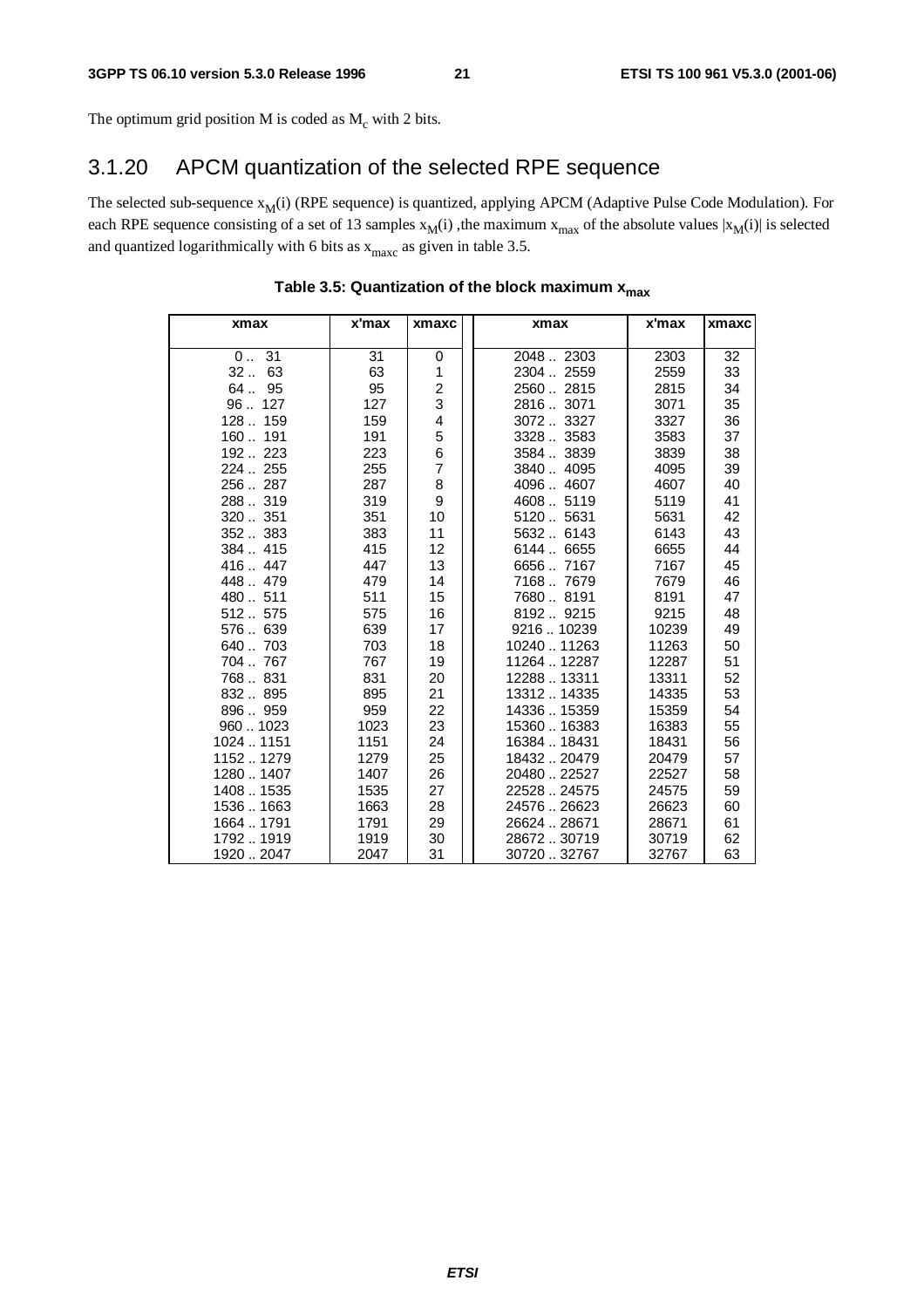For the normalization, the 13 samples are divided by the decoded version  $x'_{max}$  of the block maximum. Finally, the normalized samples:

 $x'(i) = x_M(i)/x'_{max}$  ;  $i=0,...,12$  (3.23)

are quantized uniformly with three bits to  $x_{Mc}(i)$  as given in table 3.6.

| $x^{\frac{1}{2}}2^{15}$ | <sub>2M'</sub> *2 <sup>15</sup> | $x_{MC}$  |
|-------------------------|---------------------------------|-----------|
| (Interval-limits)       |                                 | (Channel) |
| $-32768 -24577$         | -28672                          | $0 = 000$ |
| $-24576 -16385$         | $-20480$                        | $1 = 001$ |
| $-16384 -8193$          | $-12288$                        | $2 = 010$ |
| $-8192 -1$              | -4096                           | $3 = 011$ |
| - 8191<br>0             | 4096                            | $4 = 100$ |
| 8192 16383              | 12288                           | $5 = 101$ |
| 16384  24575            | 20480                           | $6 = 110$ |
| 24576  32767            | 28672                           | $7 = 111$ |

**Table 3.6: Quantization of the normalized RPE-samples**

### 3.1.21 APCM inverse quantization

The  $x_{Mc}(i)$  are decoded to  $x_M'(i)$  and denormalized using the decoded value  $x'_{max}$  leading to the decoded sub-sequence  $x'_M(i)$ .

### 3.1.22 RPE grid positioning

The quantized sub-sequence is upsampled by a ratio of 3 by inserting zero values according to the grid position given with Mc.

## 3.2 Decoder

The decoder comprises the following 4 sections. Most of the sub-blocks are also needed in the encoder and have been described already. Only the short term synthesis filter and the de-emphasis filter are added in the decoder as new sub-blocks.

- RPE decoding section  $(3.2.1)$ ;
- Long Term Prediction section (3.2.2);
- Short term synthesis filtering section (3.2.3);
- Post-processing (3.2.4).

The complete block diagram for the decoder is shown in figure 3.4. The variables and parameters of the decoder are marked by the index r to distinguish the received values from the encoder values.

## 3.2.1 RPE decoding section

The input signal of the long term synthesis filter (reconstruction of the long term residual signal) is formed by decoding and denormalizing the RPE-samples (APCM inverse quantization - 3.1.21) and by placing them in the correct time position (RPE grid positioning - 3.1.22). At this stage, the sampling frequency is increased by a factor of 3 by inserting the appropriate number of intermediate zero-valued samples.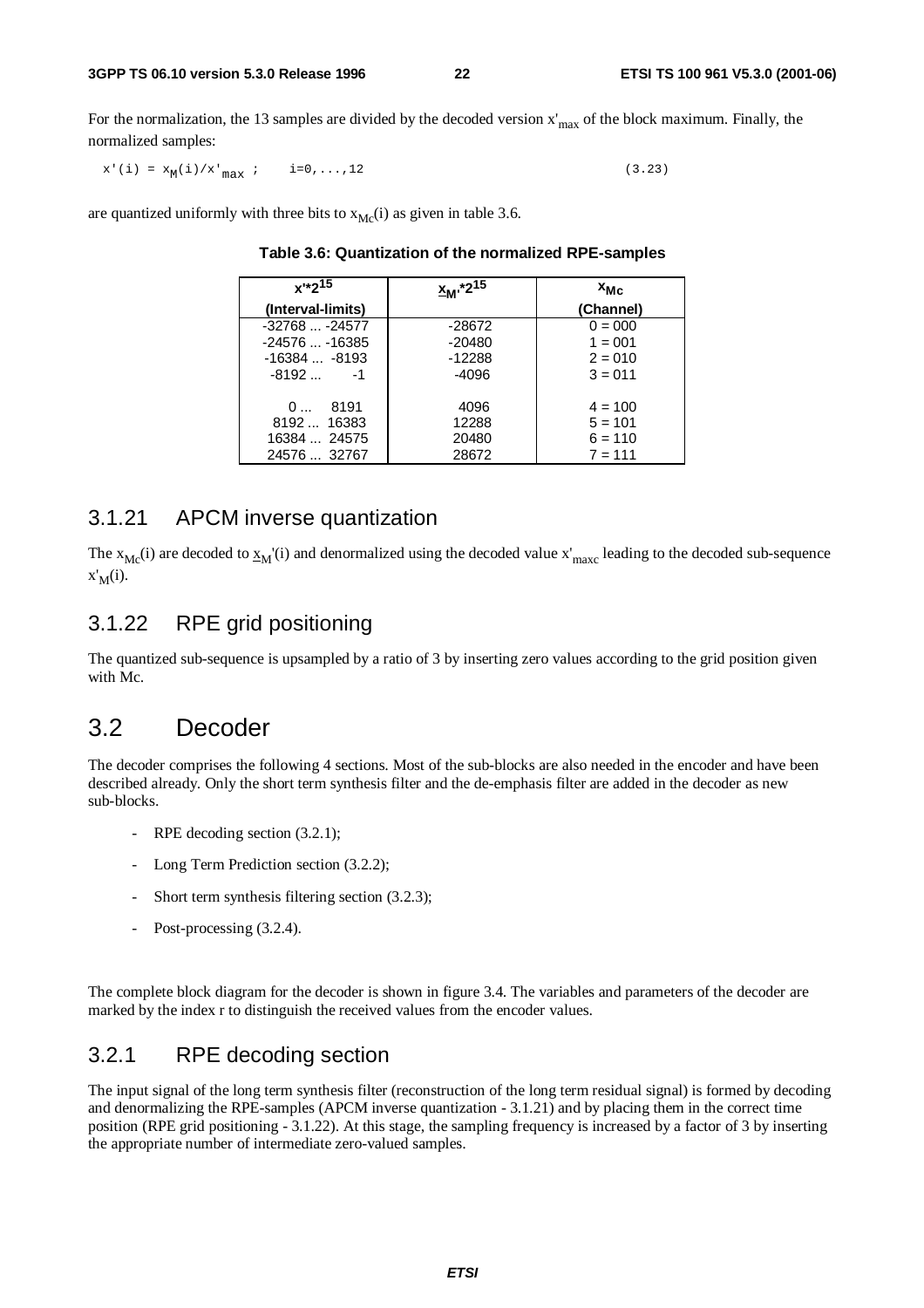## 3.2.2 Long Term Prediction section

The reconstructed long term residual signal  $e_r$  is applied to the long term synthesis filter (see 3.1.16 and 3.1.17) which produces the reconstructed short term residual signal  $d_r$  for the short term synthesizer.

### 3.2.3 Short term synthesis filtering section

The coefficients of the short term synthesis filter (see figure 3.5) are reconstructed applying the identical procedure to that in the encoder (3.1.8 - 3.1.10). The short term synthesis filter is implemented according to the lattice structure depicted in figure 3.5.

|           | $s_{r(0)}(k) = d_r'(k)$                                                                                                       |                    | (3.24a) |
|-----------|-------------------------------------------------------------------------------------------------------------------------------|--------------------|---------|
|           | $s_{r(i)}(k) = s_{r(i-1)}(k) - r_{r'(9-i)} * v_{8-i}(k-1); i = 1,,8$                                                          |                    |         |
|           |                                                                                                                               |                    | (3.24b) |
|           | ${\tt v}_{9-i}(k) \ \ = \ {\tt v}_{8-i}(k-1) \ + \ {\tt r}_r \ \! \cdot \ \! \cdot \ (9-i) \ \ ^* \ \ {\tt s}_{r(i)}(k) \, ;$ | $i = 1, \ldots, 8$ |         |
|           |                                                                                                                               |                    | (3.24c) |
| $s_r'(k)$ | $= s_{r(8)}(k)$                                                                                                               |                    | (3.24d) |
| $v_0(k)$  | $= s_{r(8)}(k)$                                                                                                               |                    | (3.24e) |

## 3.2.4 Post-processing

The output of the synthesis filter  $s_r(k)$  is fed into the IIR- de-emphasis filter leading to the output signal  $s_{\text{ro}}$ .

 $s_{r0}(k) = s_r(k) + \text{beta} s_{r0}(k-1)$ ; beta= 28180\*2<sup>-15</sup> (3.25)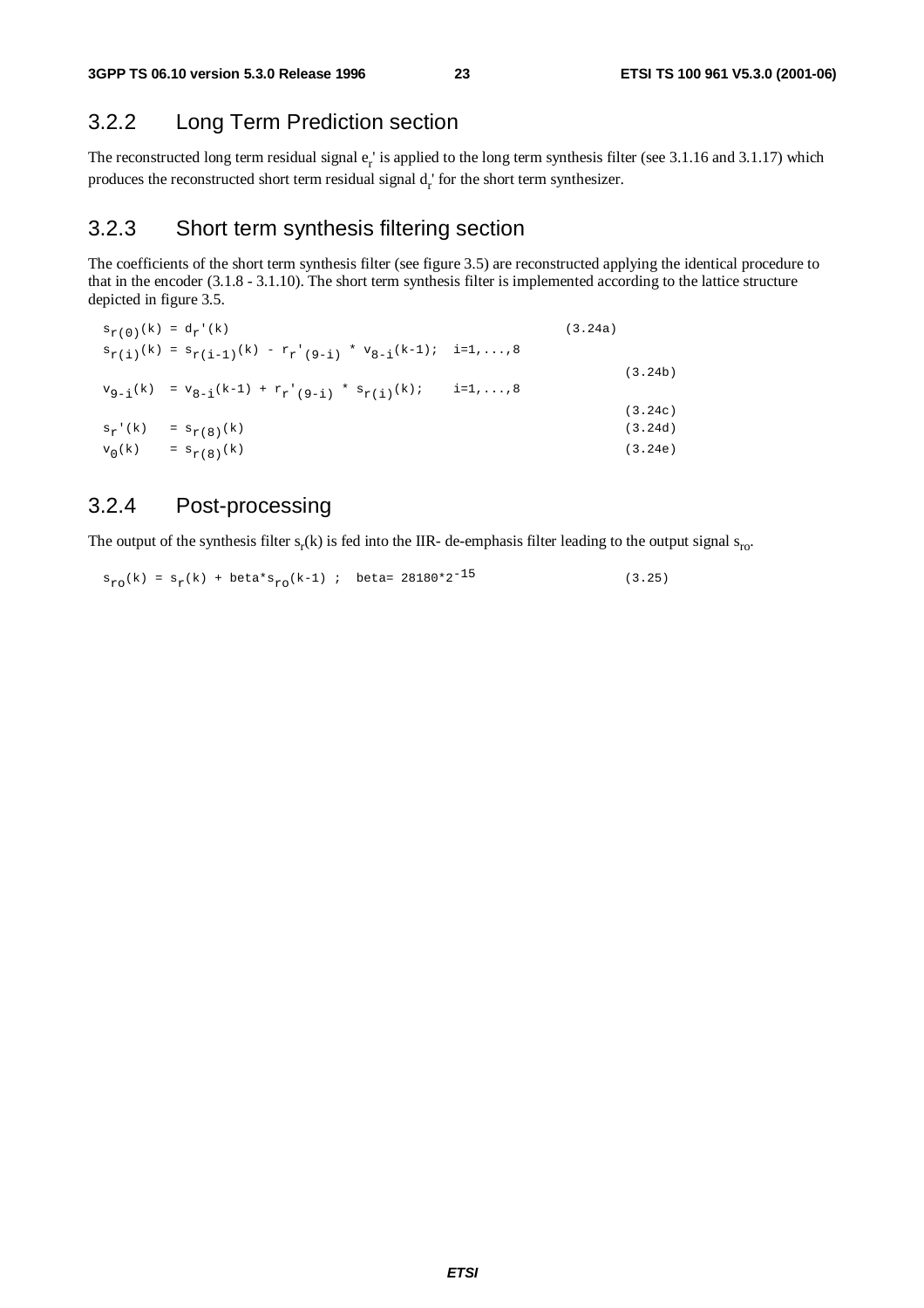

**Figure 3.1: Block diagram of the RPE - LTP encoder**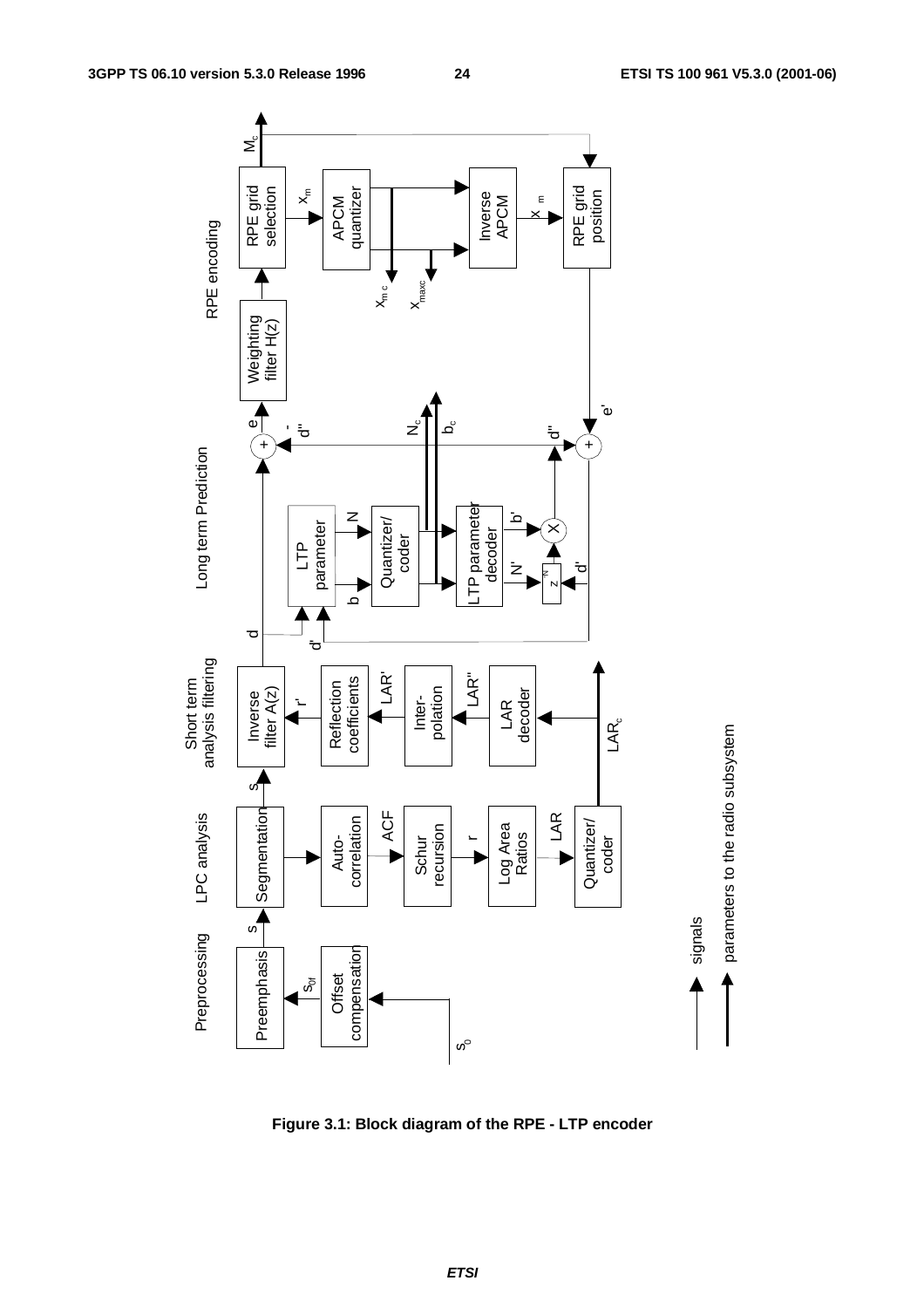

**Figure 3.2: LPC analysis using Schur recursion**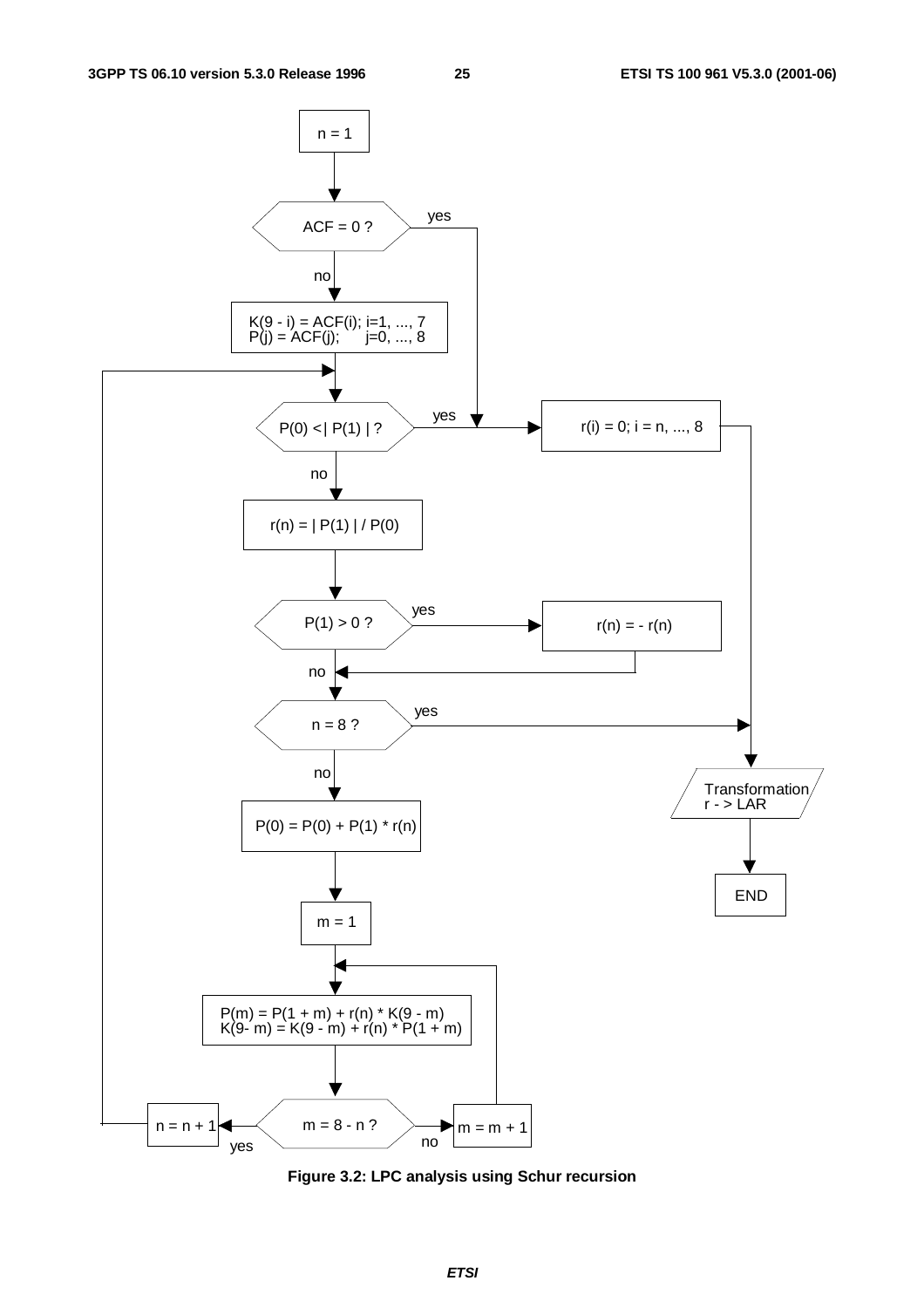

**Figure 3.3: Short term analysis filter**



parameters from the radio subsystem

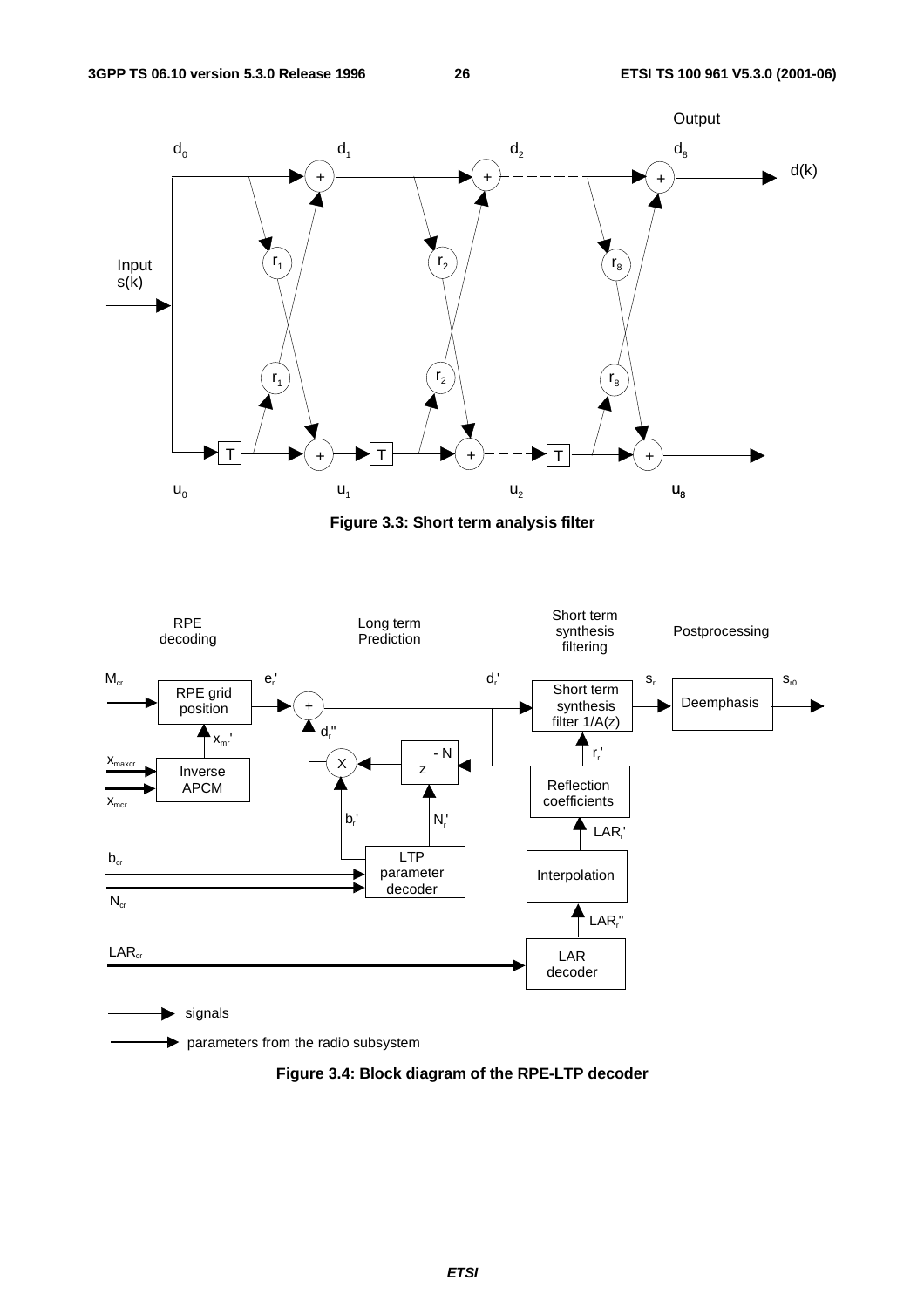

**Figure 3.5: Short term synthesis filter**

## 4 Codec homing

The below described codec homing procedure is introduced to the GSM Full Rate speech codec as an optional feature to simplify bit-exact codec tests. If is free to the manufacturers to implement this feature or not.

## 4.1 Functional description

The full rate speech codec is described in a bit-exact arithmetic to ease type approval as well as general testing purposes of the full rate speech codec.

The response of the codec to a predefined input sequence can only be foreseen if the internal state variables of the codec are in a predefined state at the beginning of the experiment. Therefore, the codec has to be put into a so called home state before a bit-exact test can be performed. This is usually done by a reset (a procedure in which the internal state variables of the codec are set to their defined initial values).

To allow a reset of the codec in remote locations, special homing frames have been defined for the encoder and the decoder, thus enabling a codec homing by inband signalling.

The codec homing procedure is defined in such a way, that in either direction (encoder or decoder) the homing functions are called after processing the homing frame that is input. The output corresponding to the first homing frame is therefore dependent on the codec state when receiving that frame and hence usually not known. The response to any further homing frame in one direction is by definition a homing frame of the other direction. This procedure allows homing of both, the encoder and decoder from either side, if a loop back configuration is implemented, taking proper framing into account.

## 4.2 Definitions

**Encoder-homing-frame:** The encoder-homing-frame consists of 160 identical samples, each 13 bits long, with the least significant bit set to "one" and all other bits set to "zero". When written to 16-bit words with left justification, the samples have a value of 0008 hex. The speech decoder has to produce this frame as a response to the second and any further decoder-homing-frame if at least two decoder-homing-frames were input to the decoder consecutively.

**Decoder-homing-frame:** The decoder-homing-frame has a fixed set of speech parameters as described in table 4.1 a/b. It is the natural response of the speech encoder to the second and any further encoder-homing-frame if at least two encoder-homing-frames were input to the encoder consecutively.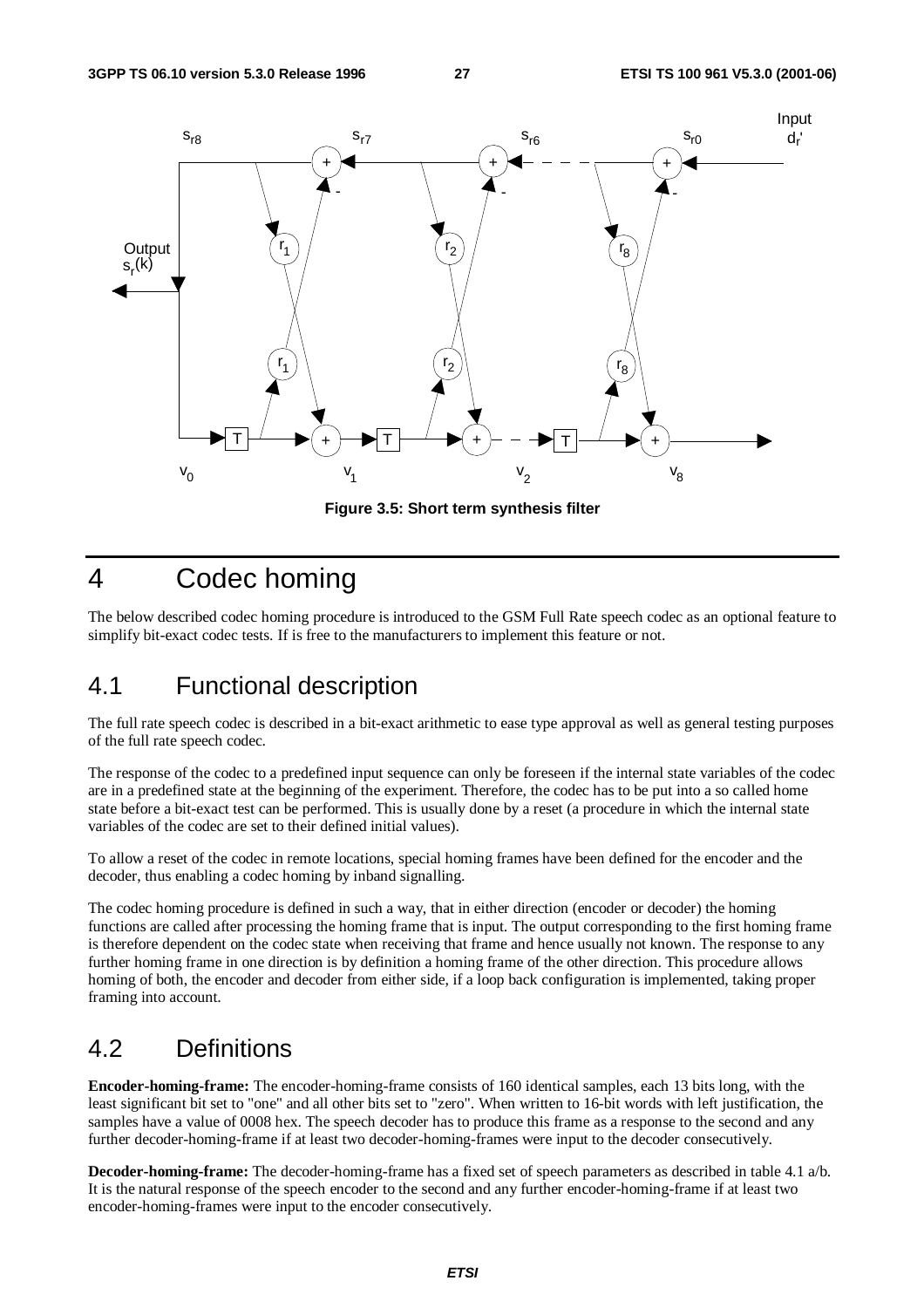| <b>LARci1'</b> | LARc <sub>[2]</sub> | <b>LARci31</b> | LARc <sub>[4]</sub> | LARc[5] | <b>LARc</b> [6] | LARc <sup>[7</sup> | _ARcl8' |
|----------------|---------------------|----------------|---------------------|---------|-----------------|--------------------|---------|
| 0x0009         | 0x0017              | 0x000F         | 0x0008              | 0x0007  | 0x0003          | 0x0003             | 0x0002  |

| Table 4.1 a: LAR parameter values for the decoder-homing-frame |  |  |  |  |  |
|----------------------------------------------------------------|--|--|--|--|--|
|----------------------------------------------------------------|--|--|--|--|--|

#### **Table 4.1 b: Sub-frame parameter values for the decoder-homing-frame**

| <b>Parameter</b>   |                | Sub-frame 1 | Sub-frame 2 | Sub-frame 3 | Sub-frame 4 |
|--------------------|----------------|-------------|-------------|-------------|-------------|
| LTP lag            | <b>Nc</b>      | 0x0028      | 0x0028      | 0x0028      | 0x0028      |
| LTP gain           | bc             | 0x0000      | 0x0000      | 0x0000      | 0x0000      |
| <b>RPE grid</b>    | Мc             | 0x0000      | 0x0000      | 0x0000      | 0x0000      |
| block amplitude    | xmaxc          | 0x0000      | 0x0000      | 0x0000      | 0x0000      |
| <b>RPE pulse 0</b> | xMc[0]         | 0x0004      | 0x0004      | 0x0004      | 0x0004      |
| RPE pulse 1        | xMc[1]         | 0x0004      | 0x0004      | 0x0004      | 0x0004      |
| <b>RPE pulse 2</b> | xMc[2]         | 0x0004      | 0x0004      | 0x0004      | 0x0004      |
| <b>RPE pulse 3</b> | xMc[3]         | 0x0004      | 0x0004      | 0x0004      | 0x0004      |
| <b>RPE pulse 4</b> | xMc[4]         | 0x0004      | 0x0004      | 0x0004      | 0x0003      |
| RPE pulse 5        | xMc[5]         | 0x0004      | 0x0004      | 0x0004      | 0x0004      |
| RPE pulse 6        | xMc[6]         | 0x0004      | 0x0004      | 0x0004      | 0x0004      |
| <b>RPE pulse 7</b> | xMc[7]         | 0x0004      | 0x0004      | 0x0004      | 0x0004      |
| <b>RPE pulse 8</b> | xMc[8]         | 0x0004      | 0x0004      | 0x0004      | 0x0004      |
| <b>RPE pulse 9</b> | xMc[9]         | 0x0004      | 0x0004      | 0x0004      | 0x0004      |
| RPE pulse 10       | <b>xMc[10]</b> | 0x0004      | 0x0004      | 0x0004      | 0x0004      |
| RPE pulse 11       | xMc[11]        | 0x0004      | 0x0004      | 0x0004      | 0x0004      |
| RPE pulse 12       | xMc[12]        | 0x0004      | 0x0004      | 0x0004      | 0x0004      |

## 4.3 Encoder homing

Whenever the full rate speech encoder receives at its input an encoder-homing-frame exactly aligned with its internal speech frame segmentation, the following events take place:

- Step 1: The speech encoder performs its normal operation including VAD and DTX and produces a speech parameter frame at its output which is in general unknown. If the speech encoder is already in its home state at the beginning of that frame, then the resulting speech parameter frame is identical to the decoder-homing-frame.This is how the decoder-homing-frame was constructed.
- Step 2: After successful completion of that operation, the speech encoder provokes the homing functions for all sub-modules including VAD and DTX and sets all state variables into their home state. On the reception of the next input frame, the speech encoder will start from its home state.
- NOTE: Applying a sequence of N encoder-homing-frames will cause at least N-1 decoder-homing-frames at the output of the speech encoder.

## 4.4 Decoder homing

Whenever the speech decoder receives at its input a decoder-homing-frame (which is not marked as a bad frame), then the following events take place:

- Step 1: The speech decoder performs its normal operation and produces a speech frame at its output which is in general unknown. If the speech decoder is already in its home state at the beginning of that frame, then the resulting speech frame is replaced by the encoder- homing-frame. This would not naturally be the case but is forced by this definition here.
- Step 2: After successful completion of that operation, the speech decoder provokes the homing functions for all sub-modules including the comfort noise generator and sets all state variables into their home state. On the reception of the next input frame, the speech decoder will start from its home state.
- NOTE 1: Applying a sequence of N decoder-homing-frames will cause at least N-1 encoder-homing-frames at the output of the speech decoder.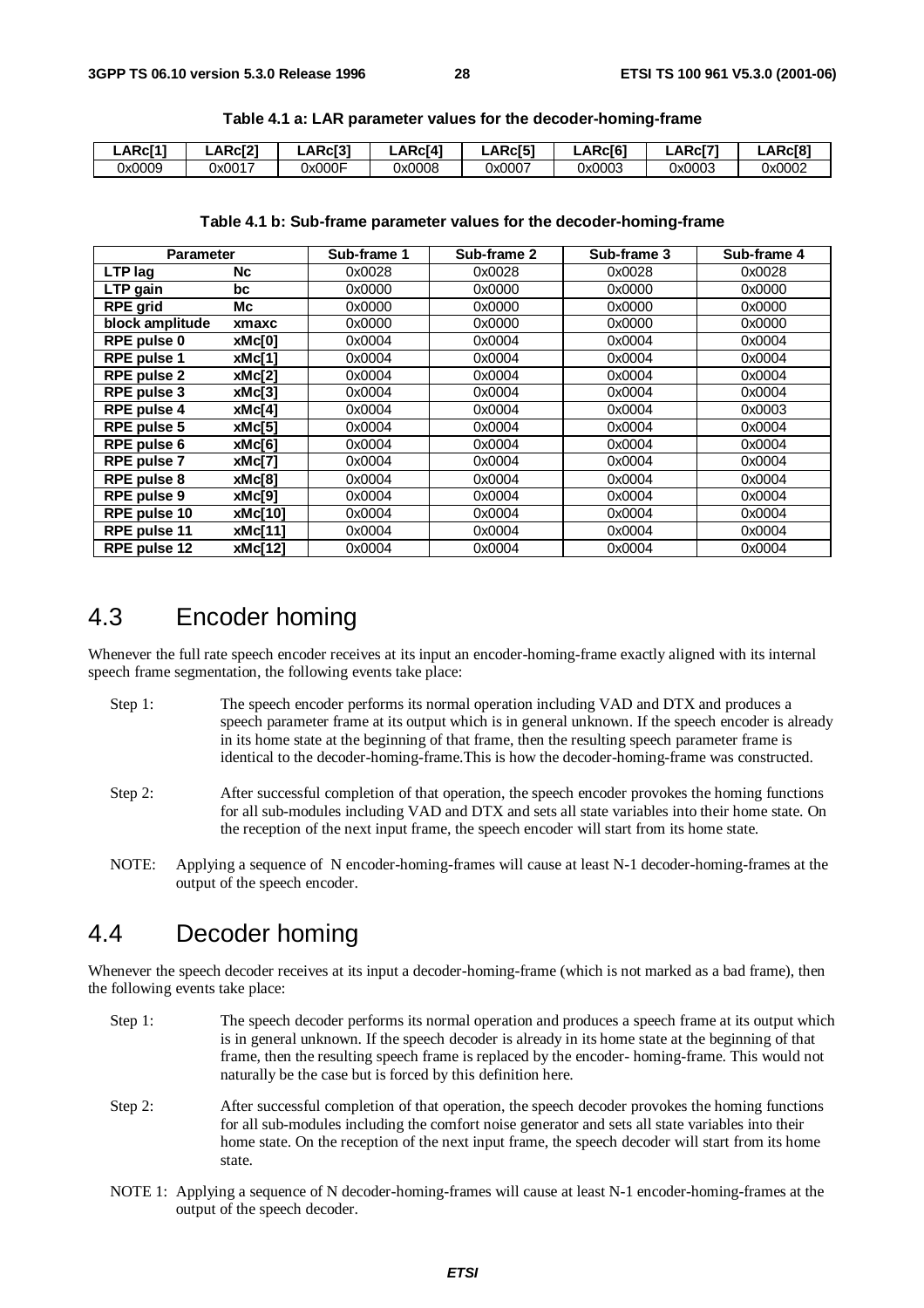NOTE 2: By definition, the first frame of each decoder test sequence must differ from the decoder-homing-frame at least in one bit position within the parameters for LARs and first subframe. Therefore, if the decoder is in its home state, it is sufficient to check only these parameters to detect a subsequent decoder-homingframe. This definition is made to support a delay-optimized implementation in the TRAU uplink direction.

## 4.5 Encoder home state

In table 4.2, a listing of all the encoder state variables with their predefined values when in the home state is given.

| Table 4.2: Initial values of the encoder state variables |
|----------------------------------------------------------|
|----------------------------------------------------------|

|                                   | Variable         | Initial value |
|-----------------------------------|------------------|---------------|
| Offset compensation filter memory | 71               | set to 0      |
| Offset compensation filter memory | L z2             | set to 0      |
| Pre-emphasis filter memory        | mp               | set to 0      |
| LARs from previous frame          | $LARP (j-1)[18]$ | all set to 0  |
| Short term analysis filter memory | u[07]            | all set to 0  |
| LTP delay line                    | dp[-120-1]       | all set to 0  |

Initial values for variables used by the VAD algorithm are listed in GSM 06.32 [12]. In addition, the state variables of the DTX system have to be brought into their home state. As the DTX system is not specified in a bit-exact way, no common reset table can be given here.

## 4.6 Decoder home state

In table 4.3, a listing of all the decoder state variables with their predefined values when in the home state is given.

| Table 4.3: Initial values of the decoder state variables |  |
|----------------------------------------------------------|--|
|----------------------------------------------------------|--|

|                                    | Variable          | <b>Initial value</b> |
|------------------------------------|-------------------|----------------------|
| LTP lag from previous frame        | nrp               | set to 40            |
| LTP delay line                     | drp[-120-1]       | all set to 0         |
| LARs from previous frame           | $LARrpp(i-1)[18]$ | all set to 0         |
| Short term synthesis filter memory | V[08]             | all set to 0         |
| De-emphasis filter memory          | msr               | set to 0             |

In addition, the state variables of the bad frame handling (error concealment) module and the comfort noise insertion module have to be brought into their home state. As these modules are not specified in a bit-exact way, no common reset table can be given here.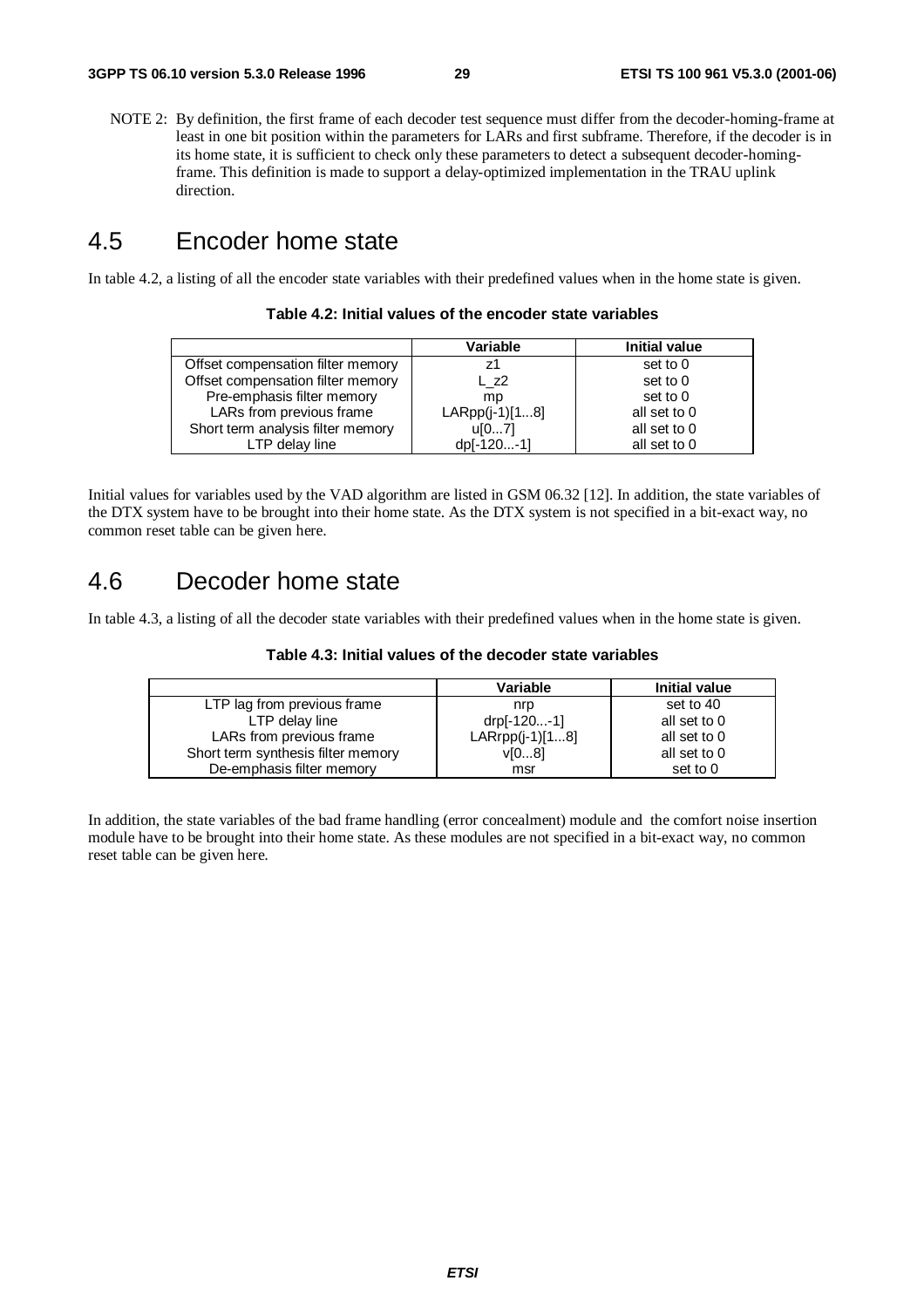## 5 Computational details of the RPE-LTP codec

## 5.1 Data representation and arithmetic operations

Only two types of variables are used along the implementation of the RPE-LTP algorithm in fixed point arithmetic. These two types are:

Integer on 16 bits;

Long integer on 32 bits.

This assumption simplifies the detailed description and allows the maximum reach of precision.

In different places of the recommendation, different scaling factors are used according to different operations. To help the reader in the comparison of corresponding floating point and fixed point values given in section 3 and 4 comments of the format:

/\* var = integer( real var \* scalefactor ) \*/

are used at several points of section 5. var is the rounded fixed point representation of the floating point representation of var (real\_var) using the given scaling factor.

In the description, input signal samples, coded parameters and output signal samples are represented by 16 bit words. At the receiving part it shall therefore be ensured that only valid bits (13 bits for samples signal and two to seven bits for coded parameters) are used. In verification tests, the testing system may introduce random bit at non valid places inside these samples (3 LSBs) or parameters (MSBs) to test this function. In the digital test sequences all non valid bits are set to 0.

The following part of this section describes the required set of arithmetic operations to implement the RPE-LTP algorithm in fixed point.

For arithmetics operations or variables with a long integer type (32 bit) a prefix L\_ is used in order to distinguish them from the 16 bit variables or arithmetic operations.

All the names of the variables are identical to those of the functional description of the RPE-LTP Codec (section 3) but variables like x', x'' are respectively called:

 $x'$  ----->  $xp$  $x'$ ''----->  $xpp$ 

in order to avoid any confusing notation.

NOTE: The x', x" variables are examples but are not used within the following description.

The following notations are used in the arithmetic operations:

Square brackets ( [..] ) are used for arrays and when needed, the starting index and the ending index are put inside the bracket. For example x[0..159] means that x is an array of 160 words of 16 bits with beginning index 0 and ending index 159 and  $x[k]$  is an element of the array  $x[0..159]$ .

All functions' names are underlined. For example add( $x$ ,  $y$ ) means that we perform the addition of x and y.

| $<< n$ : | denotes a n-bit arithmetic shift left operation (zero fill) on variables of type short or long; if n is |
|----------|---------------------------------------------------------------------------------------------------------|
|          | less than 0, this operation becomes an arithmetic right shift of -n;                                    |

- $\gg$  n: denotes a n-bit arithmetic right shift operation (sign extension ) on variables of type short or long; if n is less than 0, this operation becomes an arithmetic left shift of -n (zero fill);
- $a > b$ : denotes the "greater than" condition;
- $a \ge b$ : denotes the "greater than or equal" condition;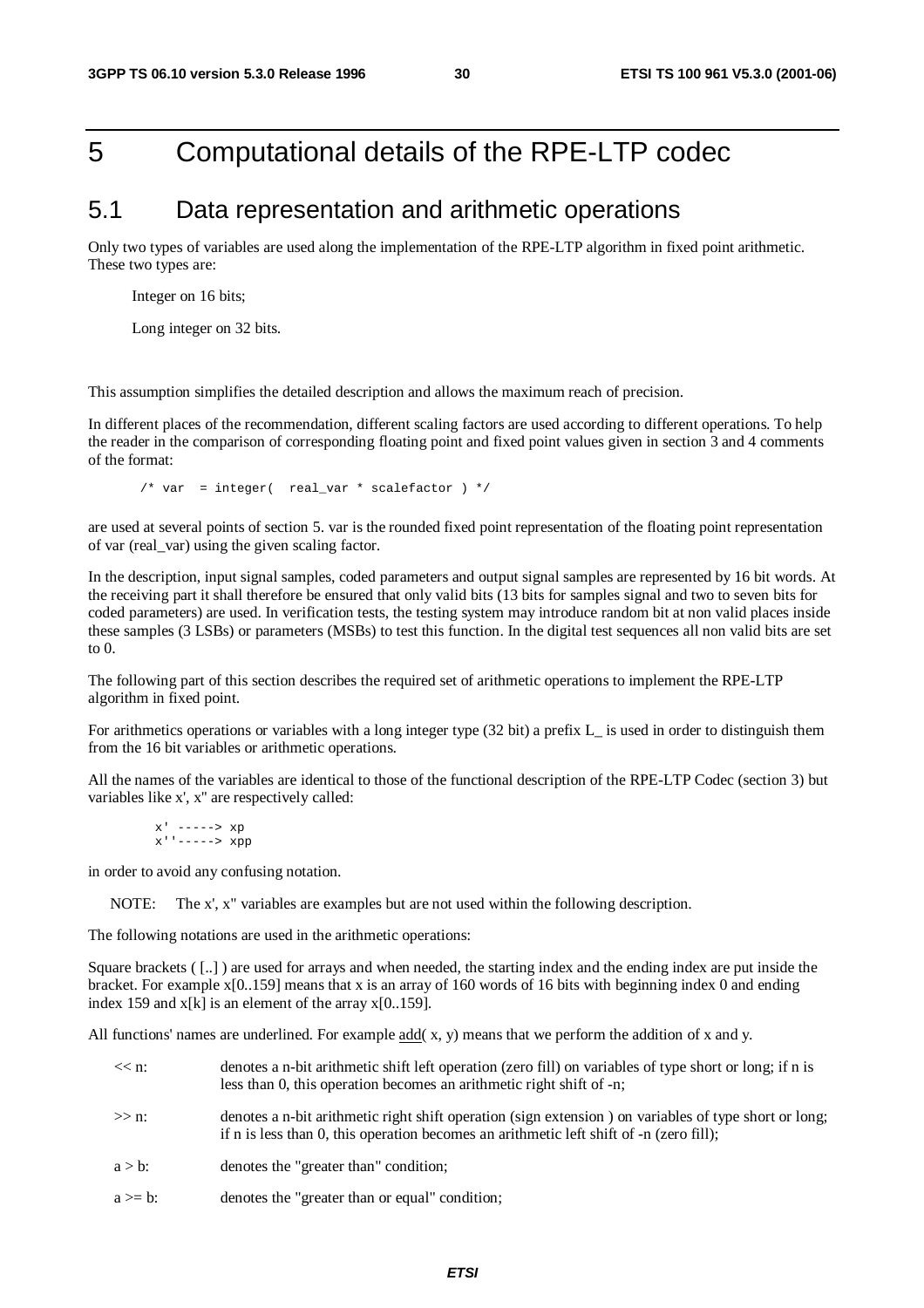$a < b$ : denotes the "less than" condition:

 $a \leq b$ : denotes the "less than or equal" condition;

 $a == b$ : denotes the "equal to" condition.

The basic structure of the FOR-NEXT loop is used in this description for loop computation; the declaration is:

 $==$  FOR  $k=$  start to end: inner computation;  $=$  NEXT  $k$ :

Also the IF.. ELSE IF structure is used throughout this detailed description. The basic structure is:

```
IF (condition1) THEN statement1;
   ELSE IF ( condition2) THEN statement2;
       ELSE IF ( condition3) THEN statement3;
```
The word EXIT is used to exit immediately from a procedure.

The following arithmetic operations are defined:

- add( var1, var2): performs the addition (var1+var2) with overflow control and saturation; the result is set at  $+32767$ when overflow occurs or at -32768 when underflow occurs.
- sub( var1, var2): performs the subtraction (var1-var2) with overflow control and saturation; the result is set at +32767 when overflow occurs or at -32768 when underflow occurs.

mult( var1, var2): performs the multiplication of var1 by var2 and gives a 16 bits result which is scaled i.e. mult(var1, var2) = (var1 times var2) >> 15 and mult(-32768, -32768) = 32767

- mult\_r( var1, var2): same as mult but with rounding i.e. mult\_r( var1, var2 ) = ( (var1 times var2) + 16384 ) >> 15 and mult\_r( $-32768$ ,  $-32768$ ) = 32767
- abs( var1 ): absolute value of var1;  $\frac{\text{abs}}{\text{abs}}(-32768) = 32767$
- div( var1, var2): div produces a result which is the fractional integer division of var1 by var2; var1 and var2 shall be positive and var2 shall be greater or equal to var1; The result is positive (leading bit equal to 0) and truncated to 16 bits. if var1 = var2 then div( var1, var2 ) =  $32767$
- L\_mult(var1, var2): L\_mult is a 32 bit result for the multiplication of var1 times var2 with a one bit shift left. L\_mult( var1, var2 ) = ( var1 times var2 ) << 1. The condition L\_mult  $(-32768, -32768)$  does not occur in the algorithm.
- L\_add(L\_var1, L\_var2): 32 bits addition of two 32 bits variables (L\_var1 + L\_var2) with overflow control and saturation; the result is set at 2147483647 when overflow occurs and at -2147483648 when underflow occurs.
- L\_sub(L\_var1,L\_var2): 32 bits subtraction of two 32 bits variables (L\_var1 L\_var2) with overflow control and saturation; the result is set at 2147483647 when overflow occurs and at -2147483648 when underflow occurs.
- norm( L\_var1): norm produces the number of left shifts needed to normalize the 32 bits variable L\_var1 for positive values on the interval with minimum of 1073741824 and maximum of 2147483647 and for negative values on the interval with minimum of -2147483648 and maximum of -1073741824; in order to normalize the result, the following operation shall be done: L\_norm\_var1 = L\_var1 <<  $norm(L\_var1)$
- L\_var2 = var1: deposit the 16 bits of var1 in the LSB 16 bits of L\_var2 with sign extension.
- $var2 = L_{var1}:$  extract the 16 LSB bits of L\_var1 to put in var2.

When a constant is used in an operation on 32 bits, it shall be first sign-extended on 32 bits.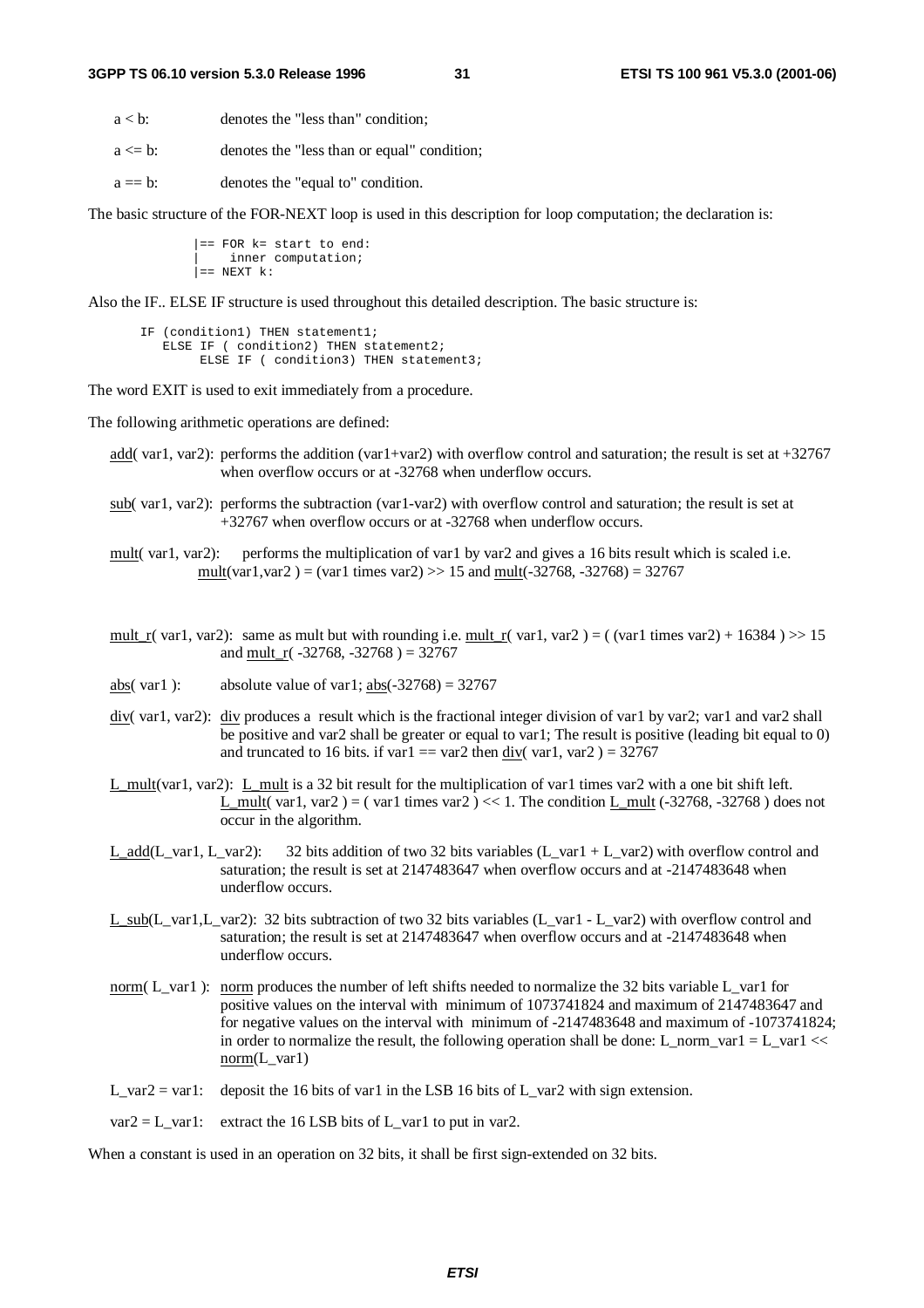## 5.2 Fixed point implementation of the RPE-LTP coder

The RPE-LTP coder works on a frame by frame basis. The length of the frame is equal to 160 samples. Some computations are done once per frame (analysis) and some others for each of the four sub-segments (40 samples).

In the following detailed description, procedure 5.2.0 to 5.2.10 are done once per frame to produce at the output of the coder the LARc[1..8] parameters which are the coded LAR coefficients and also to realize the inverse filtering operation for the entire frame (160 samples of signal d[0..159]). These parts produce at the output of the coder:

| LARc[1..8] : Coded LAR coefficients |--> These parameters are calculated and sent once per frame.

Procedure 5.2.11 to 5.2.18 are to be executed four times per frame. That means once for each sub-segment RPE-LTP analysis of 40 samples. These parts produce at the output of the coder:

```
| Nc : LTP lag;
| bc : Coded LTP gain;
| Mc : RPE grid selection;
| xmaxc : Coded maximum amplitude of the RPE sequence;
| xMc[0..12] : Codes of the normalized RPE samples;
|--> These parameters are calculated and sent four times per frame.
```
**Pre-processing section**

### 5.2.0 Scaling of the input variable

After A-law to linear conversion (or directly from the A to D converter) the following scaling is assumed for input to the RPE-LTP algorithm:

```
S.v.v.v.v.v.v.v.v.v.v.v.v.x.x.x ( 2's complement format).
Where S is the sign bit, v a valid bit, and x a "don't care" bit.
The original signal is called sop[..];
```
## 5.2.1 Downscaling of the input signal

```
|== FOR k=0 to 159:
     so[k] = sop[k] \gg 3;\text{so}[k] = \text{so}[k] << 2;
\vert == NEXT k:
```
### 5.2.2 Offset compensation

This part implements a high-pass filter and requires extended arithmetic precision for the recursive part of this filter.

The input of this procedure is the array so[0..159] and the output the array sof[0..159].

```
|== FOR k = 0 to 159:
| Compute the non-recursive part.
    sl = sub( so[k], z1 );
| z1 = so[k];
| Compute the recursive part.
    L s2 = s1;
    L_S2 = L_S2 \ll 15;Execution of a 31 by 16 bits multiplication.
    msp = L z2 \gg 15;lsp = L \text{ sub}(L_z2, (msp << 15 ) );
    temp = mult_r( lsp, 32735 );
   L_S2 = L_{\text{add}}( L_S2, \text{temp } );L_z^2 = L_d d/d ( L_m \text{mult} msp, 32735 ) >> 1, L_s^2 );
```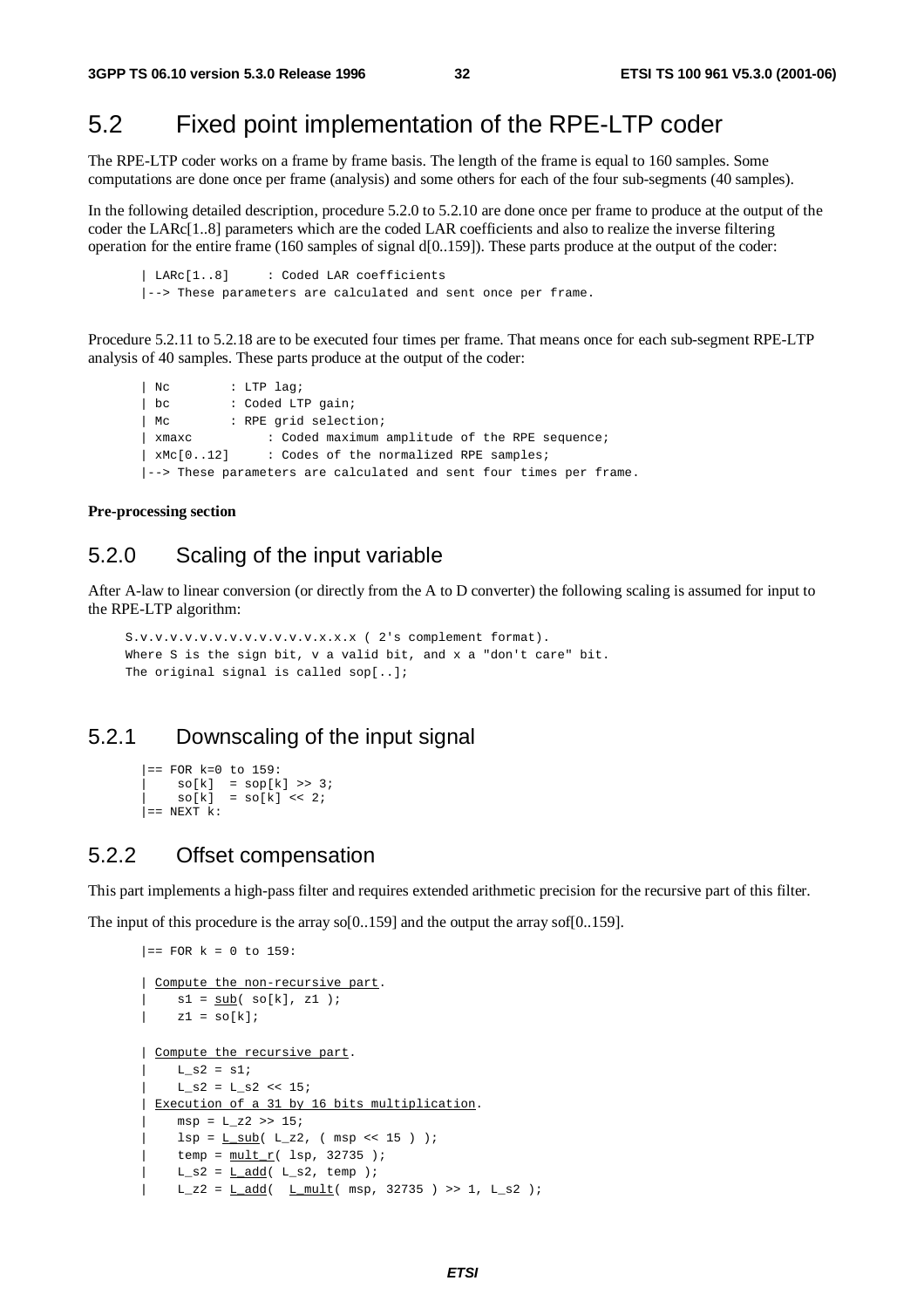```
| Compute sof[k] with rounding.
| \quad sof[k] = <u>L_add</u>( L_z2, 16384 ) >> 15;
| == NEXT k:
```
Keep z1 and L\_z2 in memory for the next frame.

Initial value:  $z1=0$ ; L\_z2=0;

#### 5.2.3 Pre-emphasis

```
|== FOR k=0 to 159:
| s[k] = add( soft[k], mult r(mp, -28180 ) );
\lvert mp = sof[k];
| == NEXT k:
```
Keep mp in memory for the next frame.

Initial value: mp=0;

**LPC analysis section**

### 5.2.4 Autocorrelation

The goal is to compute the array L\_ACF[k]. The signal s[i] shall be scaled in order to avoid an overflow situation.

Dynamic scaling of the array s[0..159].

Search for the maximum.

```
smax = 0;|= FOR k = 0 to 159:
| temp = \underline{abs} (s [k] );
| IF ( temp > smax ) THEN smax = temp;
| == NEXT k;
```
Computation of the scaling factor.

IF ( smax ==  $0$  ) THEN scalauto =  $0$ ; ELSE scalauto =  $\frac{\text{sub}}{4}$ , norm( smax << 16 ) );

#### Scaling of the array  $s[0..159]$ .

```
IF (scalauto > 0) THEN
                           | temp = 16384 >> \frac{\text{sub}}{\text{sub}} scalauto, 1);
                           | == FOR k = 0 to 159:
                           | s[k] = \frac{\text{mult}}{r}( s[k], temp);
                           | == NEXT k:
```
Compute the L\_ACF[..].

```
| == FOR k=0 to 8:
L_ACF[k] = 0;|=== FOR i=k to 159:
     L_t temp = L mult( s[i], s[i-k] );
     L_ACF[k] = L_{add}( L_ACF[k], L_temp );
|=== NEXT i:
| == NEXT k:
```
Rescaling of the array s[0..159].

IF ( $scalauto > 0$ ) THEN  $|==$  FOR  $k = 0$  to 159:  $|$  s[k] = s[k] << scalauto;  $| ==$  NEXT  $k$ :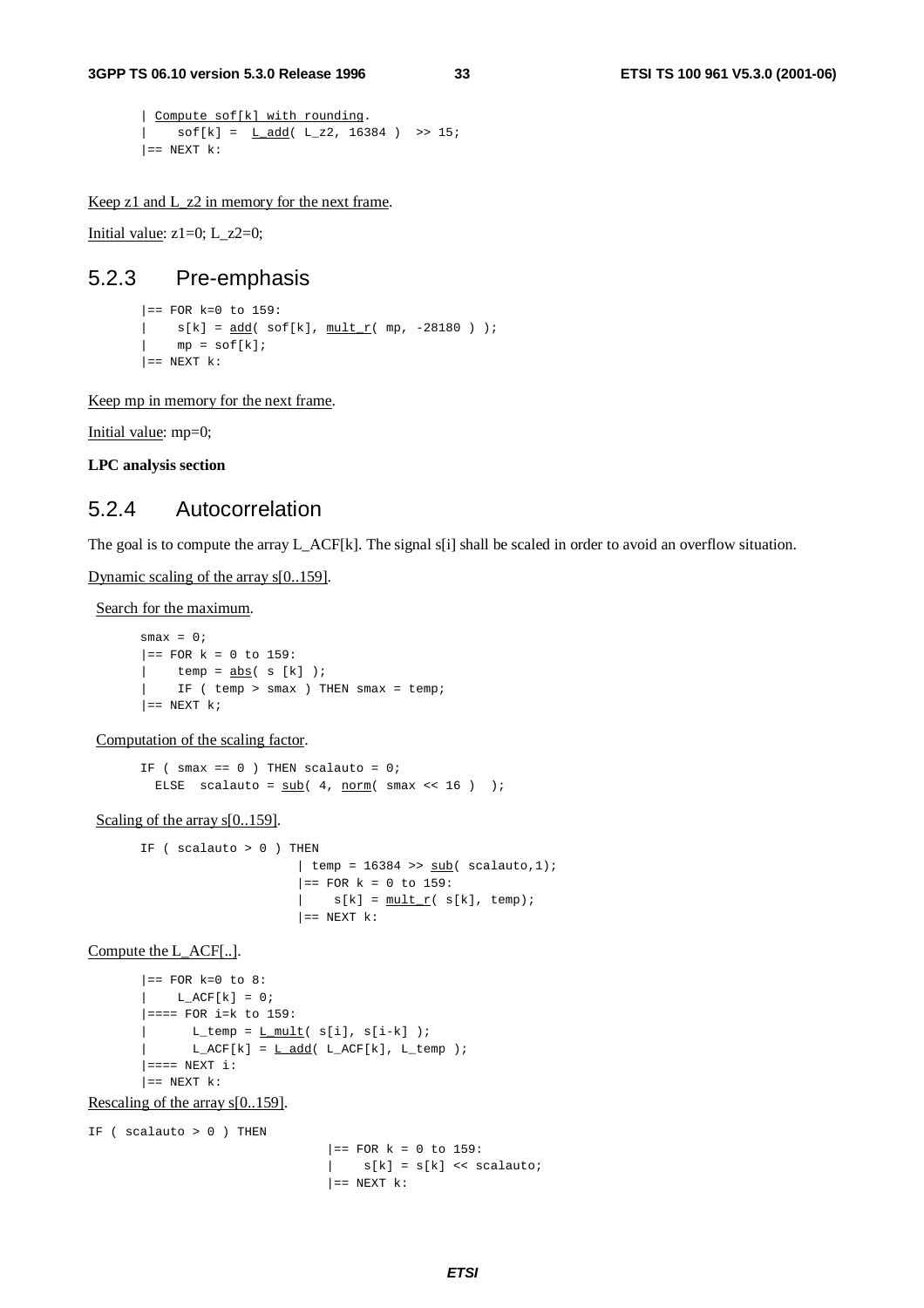### 5.2.5 Computation of the reflection coefficients

Schur recursion with 16 bits arithmetic.

```
IF( L_ACF[0] == 0 ) THEN|== FOR i = 1 to 8:
                         \vert r[i] = 0;
                         | == NEXT i:
                         | EXIT; /continue with section 5.2.6/
temp = norm(L_ACF[0]);
| == FOR k=0 to 8:
| ACF[k] = (L_ACF[k] << temp ) >> 16;
| == NEXT k:
```
Initialize array P[..] and K[..] for the recursion.

```
|== FOR i=1 to 7:
[K[9-i] = ACT[i];| == NEXT i:
| == FOR i=0 to 8:
| P[i] = ACF[i];| == NEXT i:
```
Compute reflection coefficients.

```
| == FOR n=1 to 8:
| IF( P[0] < abs( P[1] ) ) THEN
                                          | == FOR i = n to 8:
                                          \vert \vert r[i] = 0;
                                          | == NEXT i:
                                          | EXIT; / continue with
                                          | | section 5.2.6/
| r[n] = \underline{div}(\underline{abs}(\underline{P[1]}), \underline{P[0]});| IF ( P[1] > 0 ) THEN r[n] = sub(0, r[n]);
|
| IF ( n == 8 ) THEN EXIT; /continue with
                                    section 5.2-6/
```
Schur recursion.

```
| P[0] = \underline{add}(\ P[0], \underline{mult_r}(\ P[1], r[n]) );
|=== FOR m=1 to 8-n:
| P[m] = add(P[m+1], min \t[1, m]);
| K[9-m] = \underline{add} ( K[9-m], \underline{mult} r ( P[m+1], r[n]) );
| == == NEW m:
|
| == NEXT n:
```
NOTE: The following lines gives one correct implementation of the div(num, denum) arithmetic operation. Compute div which is the integer division of num by denum: with denum  $>=$  num  $>$  0.

```
L_num = num;
L_denum = denum;
div =0;
|== FOR k = 0 to 14:
    div= div \lt\lt 1;
     L_nnum = L_nnum \leq 1;
     IF ( L_num >= L_denum) THEN
                           | L_num=L_sub(L_num, L_denum);
                            | div = add( div , 1 );
| == NEXT k:
```
### 5.2.6 Transformation of reflection coefficients to Log.-Area Ratios

The following scaling for r[..] and LAR[..] has been used: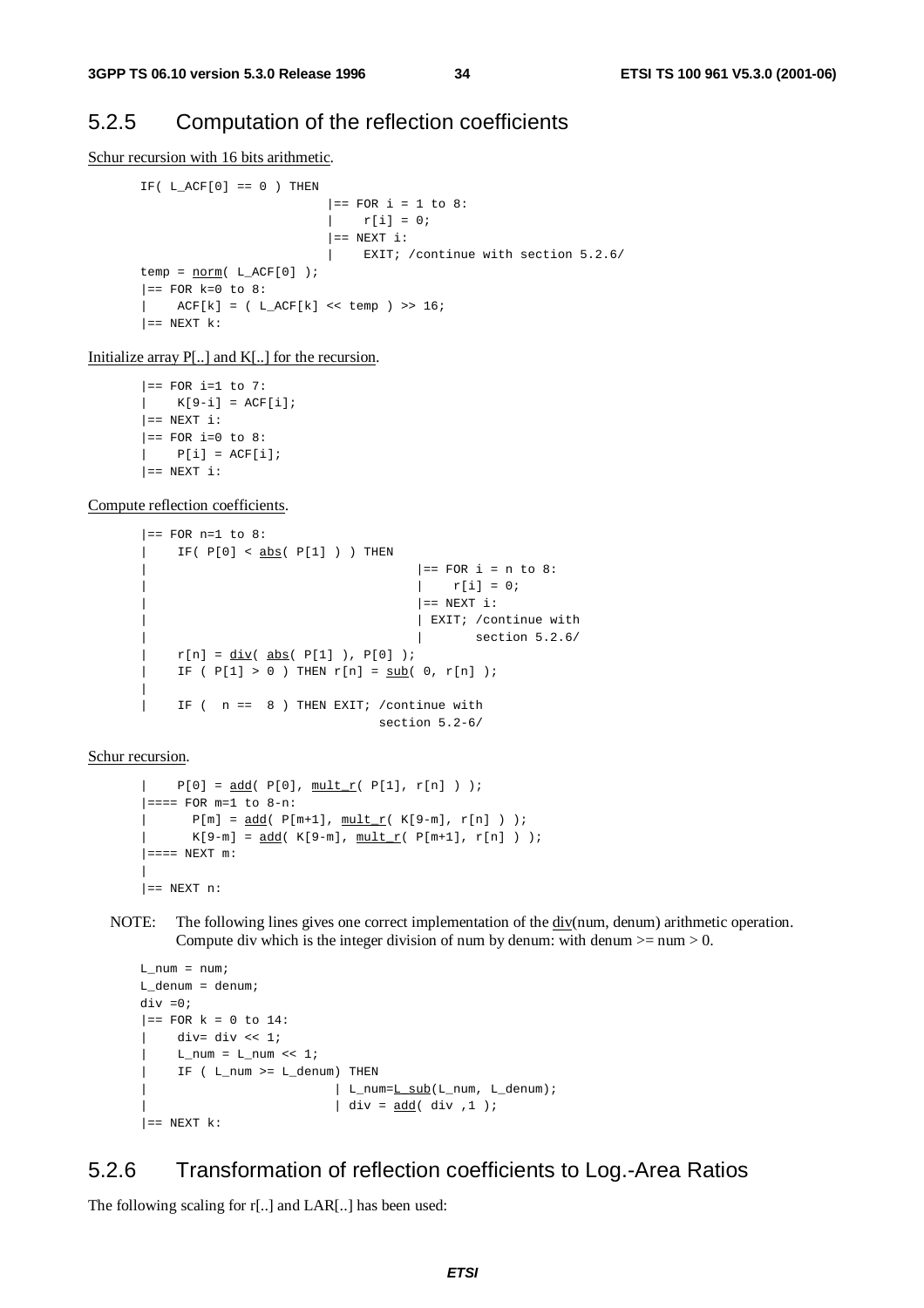```
/* r[...] = integer( real_r[...] * 32768. ) ; -1. <= real_r < 1. * /\frac{1}{\sqrt{2}} /*
/* LAR[..] = integer( real_LAR[..] * 16384. ); */*
\frac{1}{\sqrt{2}} /*
/* with -1.625 \le real LAR \le 1.625 */
```
Computation of the LAR[1..8] from the r[1..8].

```
| == FOR i = 1 to 8:
| temp = \frac{abs}{r[i]} );
| IF ( temp < 22118 ) THEN temp = temp >> 1;
     | ELSE IF ( temp < 31130 ) THEN
| temp= sub(temp, 11059);
| ELSE temp = sub( temp, 26112 ) << 2;
| LAR[i] = temp;
| IF ( r[i] < 0 ) THEN LAR[i] = sub( 0, LAR[i] );
| == NEXT i:
```
### 5.2.7 Quantization and coding of the Log.-Area Ratios

This procedure needs four tables; the following equations give the optimum scaling for the constants:

```
/* A[1..8]= integer( real_A[1..8]*1024); 8 values (see table5.1)*/
\frac{1}{\sqrt{2}} *
/* B[1..8]= integer( real_B[1..8]*512); 8 values (see table5.1)*/
\frac{1}{\sqrt{2}} , the set of the set of the set of the set of the set of the set of the set of the set of the set of the set of the set of the set of the set of the set of the set of the set of the set of the set of the set 
/* MAC[1..8]= maximum of the LARc[1..8]; 8 values (see table5.1)*/
\frac{1}{\sqrt{2}} , the set of the set of the set of the set of the set of the set of the set of the set of the set of the set of the set of the set of the set of the set of the set of the set of the set of the set of the set 
/* MIC[1..8]= minimum of the LARc[1..8]; 8 values (see table5.1)*/
```
Computation for quantizing and coding the LAR[1..8].

```
|== FOR i =1 to 8:
   temp= mult( A[i], LAR[i] );
    temp= add( temp, B[i] );
    temp = add( temp, 256); for rounding
    LARC[i] = temp \gg 9;|
    | Check IF LARc[i] lies between MIN and MAX
|
    IF ( LARC[i] > MAC[i] ) THER LARC[i] = MAC[i];IF ( LARC[i] < MIC[i] ) THEN LARC[i] = MIC[i];LARC[i] = sub(LARC[i], MIC[i]); /See note below/
| == NEXT i:
```
NOTE: The equation is used to make all the LARc[i] positive.

#### **Short term analysis filtering section**

### 5.2.8 Decoding of the coded Log.-Area Ratios

This procedure requires for efficient implementation two tables.

```
/* INVA[1..8]=integer((32768*8)/(real_A[1..8]); */
\frac{1}{8} values (table 5.2 ) */
/* MIC[1..8]=minimum value of the LARc[1..8]; */
\mathcal{V}^* <br> 8 values (table 5.1) \mathcal{V}
```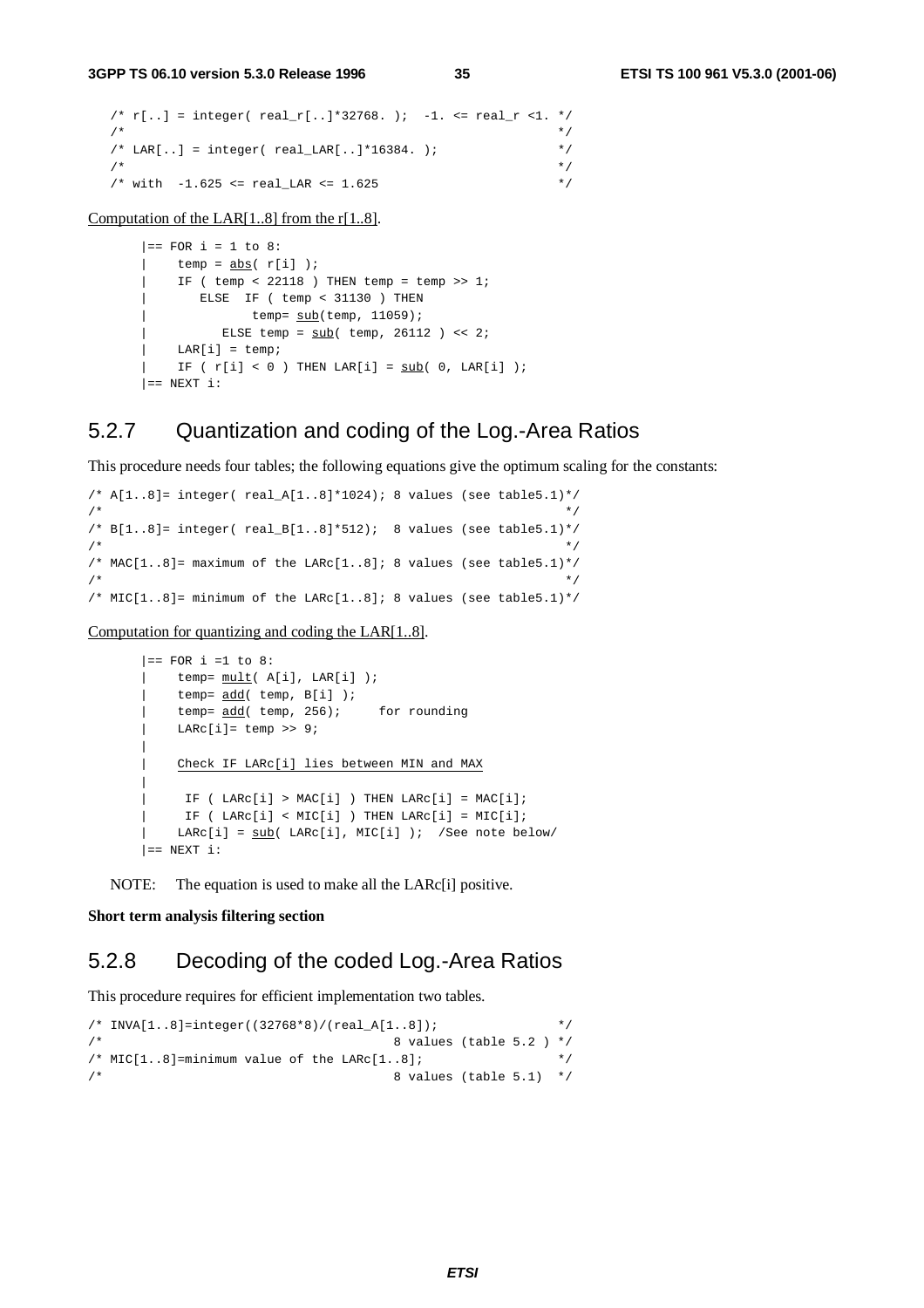Compute the LARpp[1..8].

```
| == FOR i=1 to 8:
    | temp1 = add( LARc[i], MIC[i] ) << 10; /See note below/
    temp2 = B[i] << 1;temp1 = sub(\text{temp1}, \text{temp2});temp1 = mult r( INVA[i], temp1);LARpp[i] = add(temp1, temp1);| == NEXT i:
```
NOTE: The addition of MIC<sup>[i]</sup> is used to restore the sign of LARc<sup>[i]</sup>.

### 5.2.9 Computation of the quantized reflection coefficients

Within each frame of 160 analysed speech samples the short term analysis and synthesis filters operate with four different sets of coefficients, derived from the previous set of decoded LARs(LARpp(j-1)) and the actual set of decoded LARs (LARpp(j)).

### 5.2.9.1 Interpolation of the LARpp[1..8] to get the LARp[1..8]

```
For k_{\text{start}} = 0 to k_{\text{end}} = 12.
|=== FOR i= 1 to 8:
       \text{LARP}[i] = \text{add}((\text{LARP}(j-1)[i] \>>> 2), (\text{LARP}(j)[i] \>>> 2));
| LARp[i] = \frac{\text{add}}{\text{map}}[i] , ( LARpp(j-1)[i] >> 1 ) );
| == == NEW T i:For k\_start = 13 to k\_end = 26.
|z== FOR i= 1 to 8:
|\text{LARP}[i] = \frac{add((\text{LARP}[j-1)][i] >> 1), (\text{LARP}[j][i] >> 1));
|=== NEXT i:
For k_start = 27 to k_end = 39.
|=== FOR i= 1 to 8:
      LARP[i] = add((LARP[i-1)[i] >> 2), (LARP[j][i] >> 2));
      \text{LARP}[i] = \text{add}( \text{LARP}[i] , (\text{LARP}(j)[i] >> 1 ) )| ==="pre"> <b>NEXT</b> i:For k\_start = 40 to k\_end = 159.
|=== FOR i= 1 to 8:
      \text{LARP}[i] = \text{LARP}(j)[i];| == = NEXT i:
```
Initial value:  $LARpp(i-1)[1..8]=0;$ 

### 5.2.9.2 Computation of the rp[1..8] from the interpolated LARp[1..8]

The input of this procedure is the interpolated LARp[1..8] array. The reflection coefficients, rp[i], are used in the analysis filter and in the synthesis filter.

```
| == FOR i=1 to 8:
    temp = abs( LARP[i]);
     IF ( temp < 11059 ) THEN temp = temp << 1;
        | ELSE IF (temp < 20070) THEN
                  temp = add(temp, 11059);ELSE temp = \frac{\text{add}}{\text{cod}} (temp >> 2), 26112 );
    rp[i] = temp;IF ( LARp[i] < 0 ) THEN rp[i] = sub( 0, rp[i] );
| == NEXT i:
```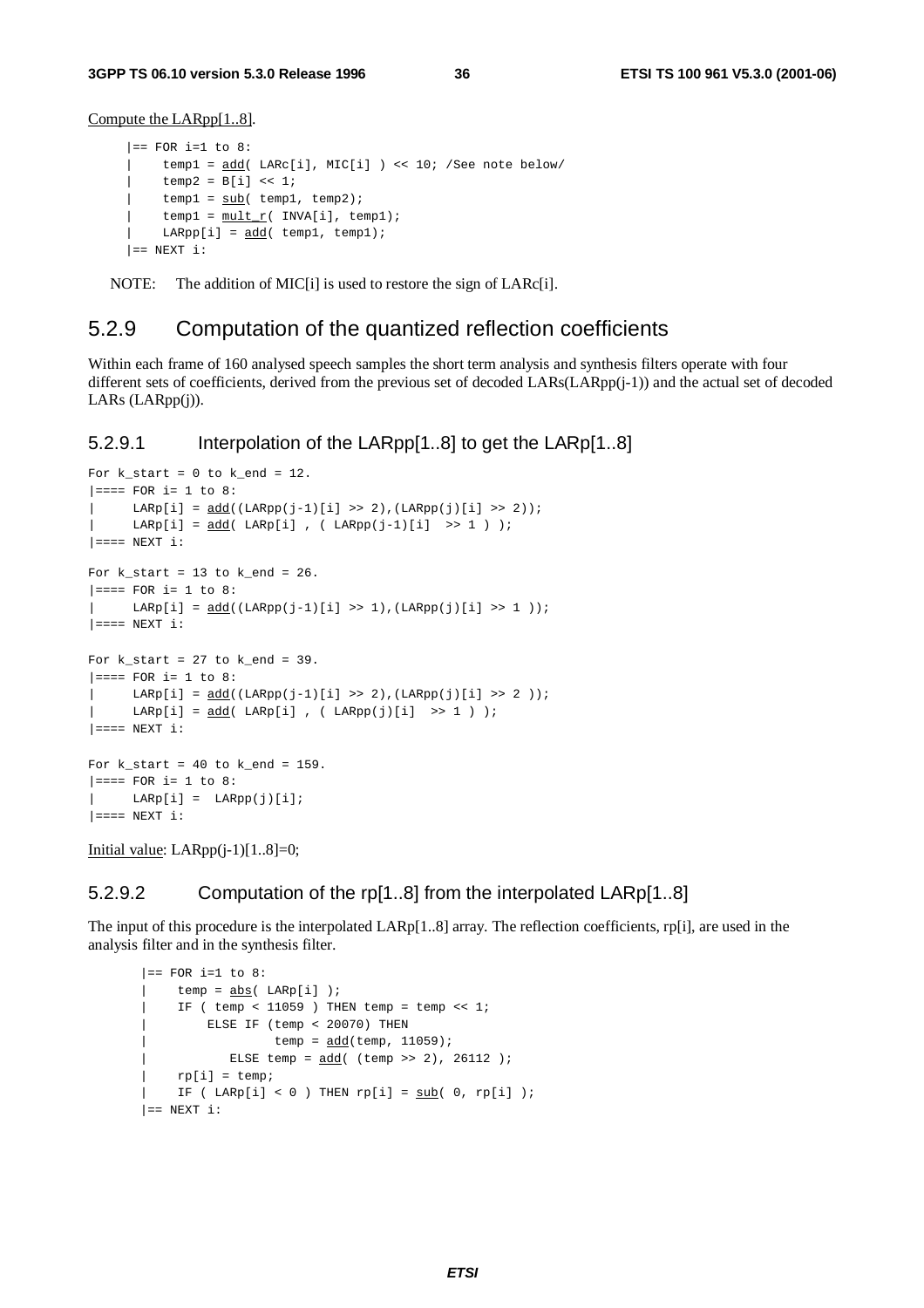### 5.2.10 Short term analysis filtering

This procedure computes the short term residual signal d[..] to be fed to the RPE-LTP loop from the s[..] signal and from the local rp[..] array (quantized reflection coefficients). As the call of this procedure can be done in many ways (see the interpolation of the LAR coefficient), it is assumed that the computation begins with index k\_start (for arrays d[..] and s[..]) and stops with index k\_end (k\_start and k\_end are defined in 5.2.9.1). This procedure also needs to keep the array  $u[0..7]$  in memory for each call.

```
| == FOR k = k_start to k_end:
  di = s[k]sav = di;|=== FOR i = 1 to 8:
     temp = add( u[i-1], minit_r( rp[i], di) );
      di = add( di, mult r( rp[i], u[i-1] ) );
      u[i-1] = sav;sav = temo;| == == NEXT i:
| d[k] = di;| == NEXT k:
```
Keep the array  $u[0..7]$  in memory.

Initial value:  $u[0..7]=0$ ;

**Long Term Predictor (LTP) section**

## 5.2.11 Calculation of the LTP parameters

This procedure computes the LTP gain (bc) and the LTP lag (Nc) for the long term analysis filter. This is done by calculating a maximum of the cross-correlation function between the current sub-segment short term residual signal d[0..39] (output of the short term analysis filter; for simplification the index of this array begins at 0 and ends at 39 for each sub-segment of the RPE-LTP analysis) and the previous reconstructed short term residual signal dp[-120..-1]. A dynamic scaling shall be performed to avoid overflow.

Search of the optimum scaling of d[0..39].

```
dmax = 0;
| == FOR k = 0 to 39:
| temp = \frac{abs}{d[k]} );
| IF ( temp > dmax ) THEN dmax = temp;
| == NEXT k:
temp = 0;IF ( dmax == 0 ) THEN scal = 0;
 ELSE temp = norm( dmax << 16 );
IF ( temp > 6 ) THEN scal = 0;
  ELSE scal = sub(6, temp);
```
Initialization of a working array wt[0..39].

```
|== FOR k = 0 to 39:
   wt[k] = d[k] \gg scal;| == NEXT k:
```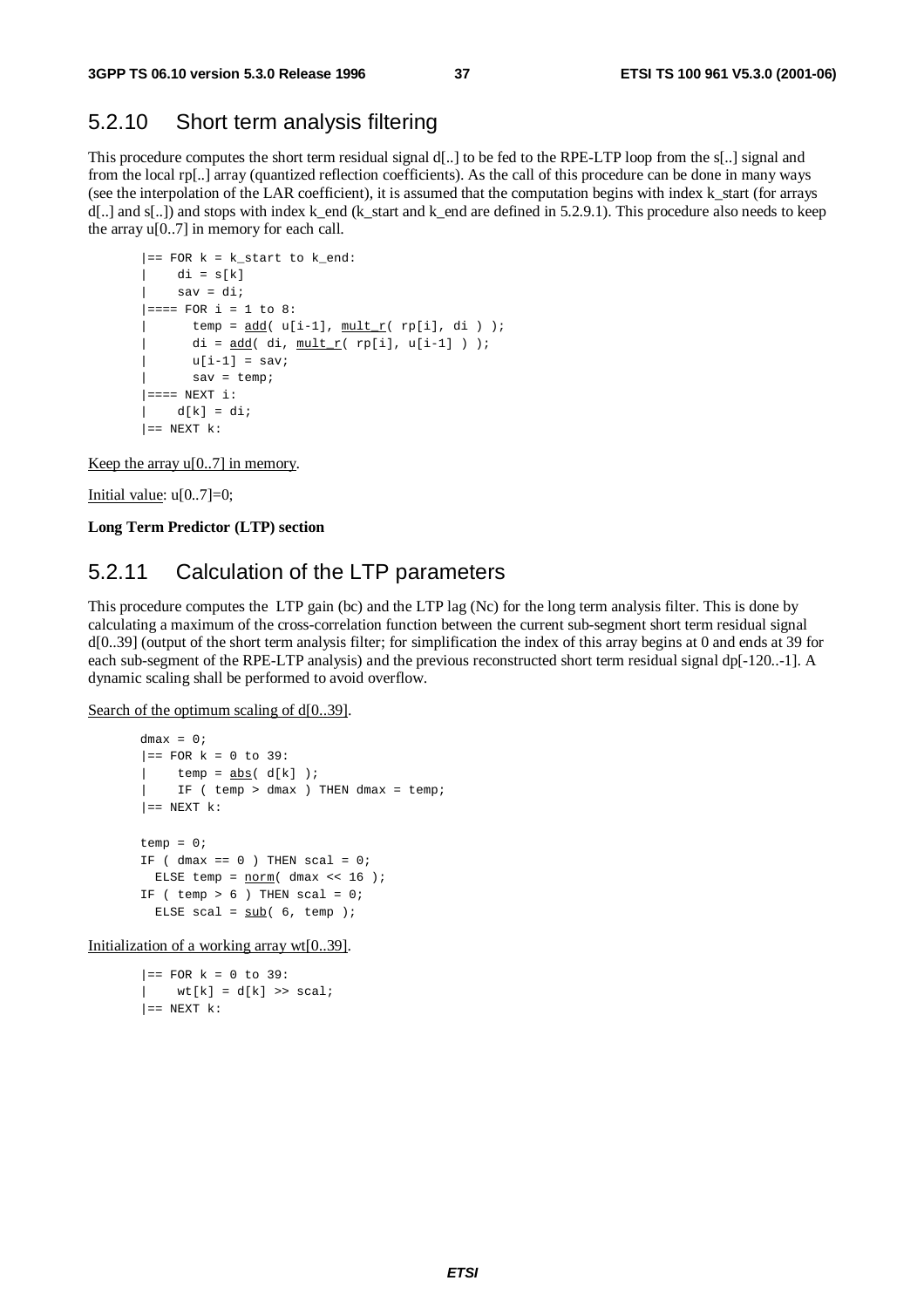Search for the maximum cross-correlation and coding of the LTP lag.

```
L_max = 0;Nc = 40; (index for the maximum cross-correlation)
|== FOR lambda = 40 to 120:
L_{result} = 0;|=== FOR k = 0 to 39:
      L_t = m p = L_m u l t (wt[k], dp[k-lambda]);
| L_result = L_{add}( L_ttemp, L_result );
| == = NEXT k:
| IF ( L_result > L_max) THEN
                                 | Nc = lambda;
                                 \vert L max = L result ;
| == NEXT lambda:
```
#### Rescaling of L\_max.

 $L_max = L_max \gg (sub(6, scal))$ ;

Initialization of a working array wt[0..39].

```
|== FOR k = 0 to 39:
| wt[k] = dp[k-Nc] \gg 3;| == NEXT k:
```
Compute the power of the reconstructed short term residual signal dp[..].

```
L power = 0;| == FOR k == 0 to 39:
     L_t = m p = L_m \text{mll}(\text{wt}[k], \text{wt}[k]);
| L_power = L_add( L_temp, L_power );
| == NEXT k:
```
Normalization of L\_max and L\_power.

```
IF (L_max \le 0) THEN
                     | bc = 0;
                      | EXIT; /cont. with 5.2.12/
IF ( L_max >= L_power ) THEN
                            | bc = 3;
                            | EXIT; /cont. with 5.2.12/
temp = norm( L-power );
R = ( L_max << temp ) >> 16;
S = (L_{power} << temp) >> 16;
```
#### Coding of the LTP gain.

Table 5.3a shall be used to obtain the level DLB[i] for the quantization of the LTP gain b to get the coded version bc.

```
|== FOR bc = 0 to 2:
| IF (R <= mult(S, DLB[bc])) THEN EXIT; /cont. with
                                               5.2.12/
| == NEXT bc;
bc = 3;
```
Initial value: dp[-120..-1]=0;

## 5.2.12 Long term analysis filtering

In this part, we have to decode the bc parameter to compute the samples of the estimate dpp[0..39]. The decoding of bc needs the use of table 5.3b. The long term residual signal e[0..39] is then calculated to be fed to the RPE encoding section.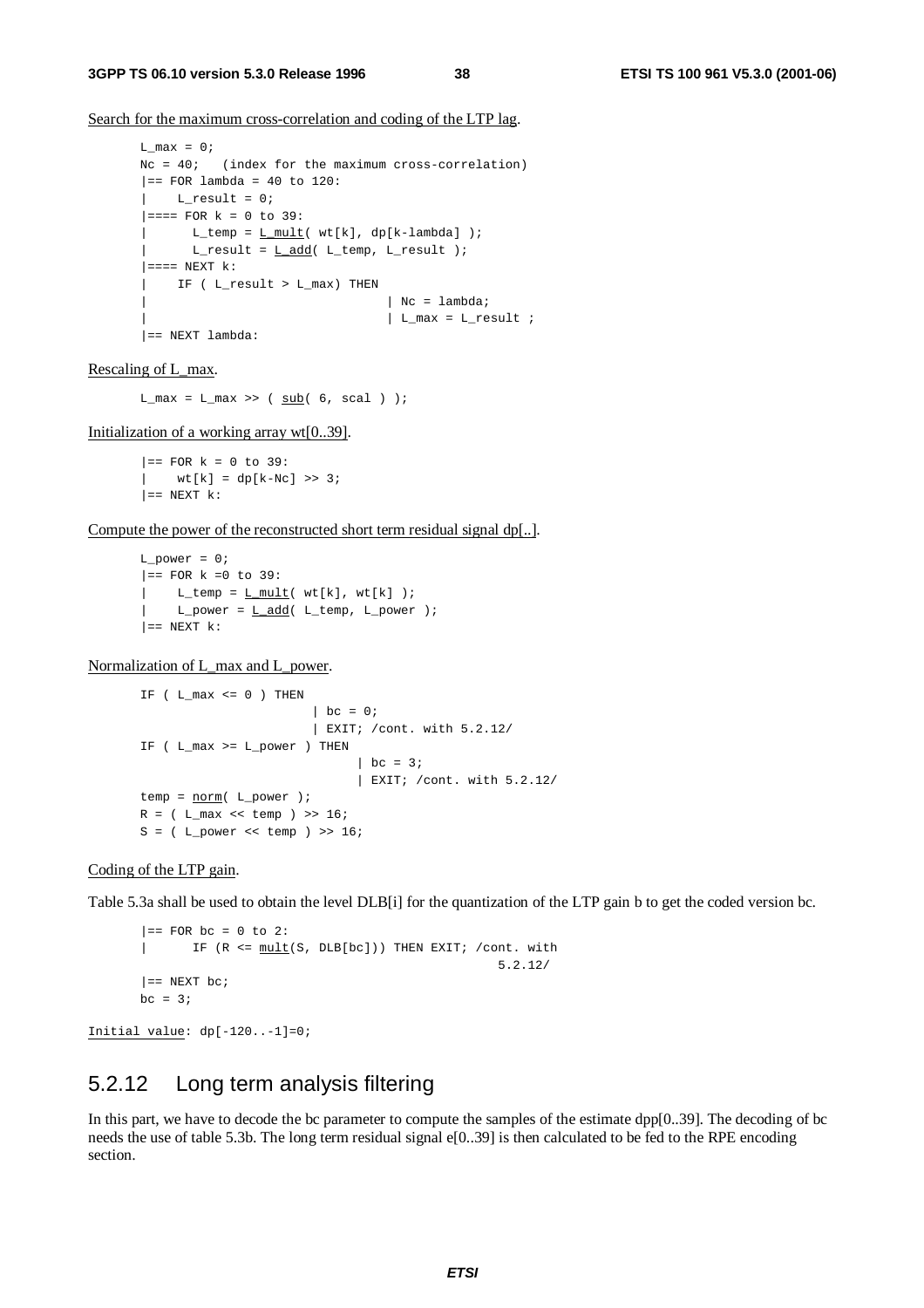Decoding of the coded LTP gain.

 $bp = QLB[bc];$ 

Calculating the array e[0..39] and the array dpp[0..39].

 $|=$  FOR  $k = 0$  to 39:  $\begin{array}{rcl} \mid & & \mathrm{dpp[k]} = \frac{\mathrm{mult}\ r}(\ \mathrm{bp},\ \mathrm{dp[k-NC]}\ )\ ; \end{array}$  $|\qquad \quad \texttt{e[k]} \; = \; \underline{\texttt{sub}}(\ d[k] \; , \; \texttt{dpp[k]} \; ) \; ;$  $| ==$  NEXT  $k$ :

**RPE encoding section**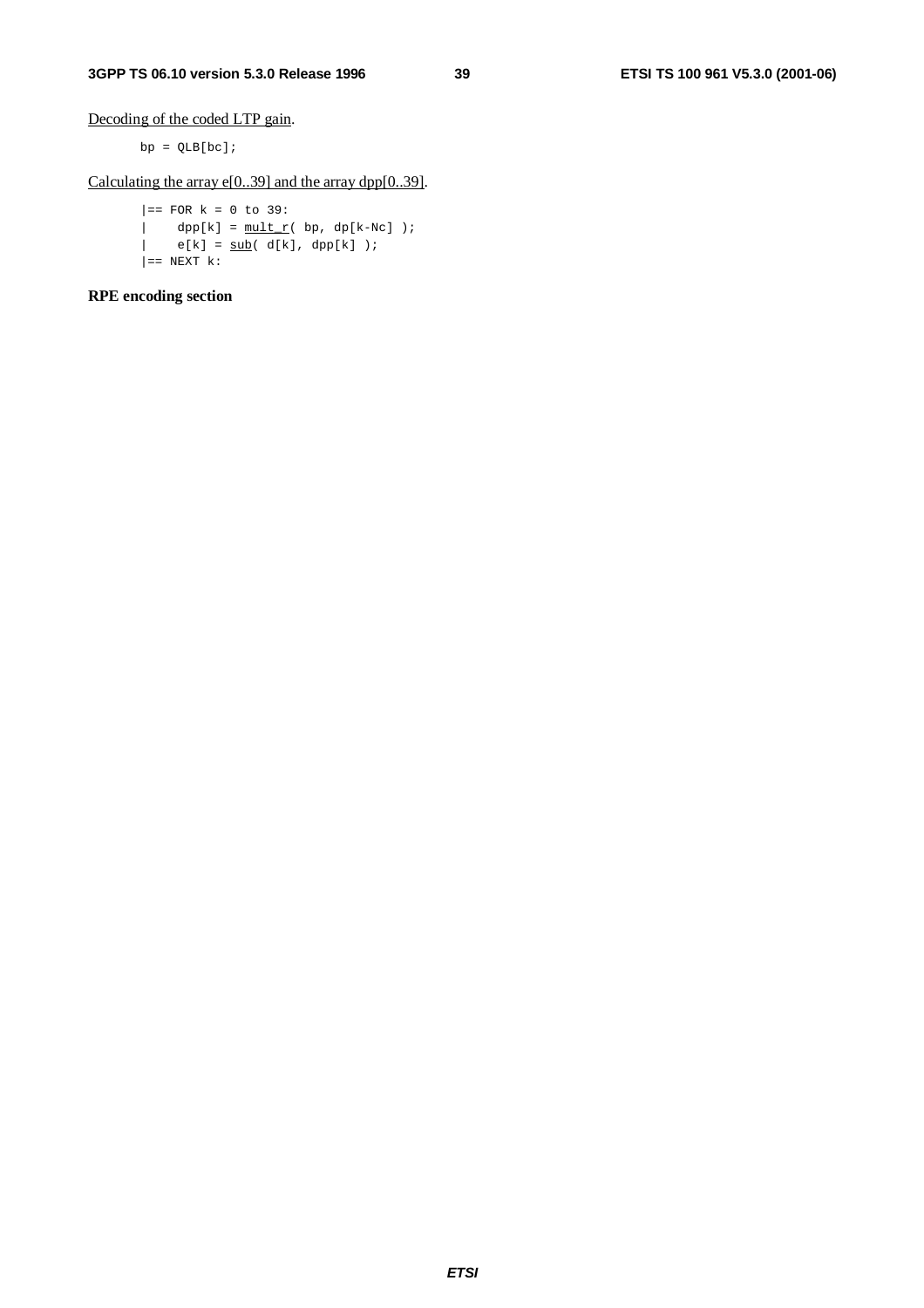## 5.2.13 Weighting filter

The coefficients of the weighting filter are stored in a table (see table 5.4). The following scaling is used:

/\* H[0..10] = integer( real\_H[0..10]\*8192 ); \*/

Initialization of a temporary working array wt[0..49].

```
| == FOR k= 0 to 4:
| wt[k] = 0;
| == NEXT k:
|= FOR k = 5 to 44:
   wt[k] = e[k-5];| == NEXT k:
| == FOR k = 45 to 49:
|\text{wt}[k] = 0;| == NEXT k:
```
Compute the signal x[0..39].

```
|== FOR k= 0 to 39:
| L_result = 8192; /rounding of the output
                           of the filter/
|=== FOR i = 0 to 10:
L_t = L_m = L_m \text{milt}(\text{wt}[k+i], H[i]);
      L_rresult = L_ddd( L_rresult, L_ttemp );
| == = NEW + 1:
| L_rresult = L_d d(L_r)result, L_rresult); /scaling (x2)/
      L_rresult = L_ddd(L_r)result,L_rresult); /scaling (x4)/
    x[k] = L result >> 16;
| == NEXT k:
```
## 5.2.14 RPE grid selection

The signal x[0..39] is used to select the RPE grid which is represented by Mc.

```
EM = 0;Mc = 0;| == FOR m = 0 to 3:
   L_{result} = 0;|=== FOR i = 0 to 12:
      temp1 = x[m+(3 * i)] >> 2;L_ttemp = L mult( temp1, temp1 );
| L_rresult = L_{add}( L_ttemp, L_rresult );
| == = NEWT i:
    IF ( L_result > EM) THEN
                                 | Mc = m;
                                 | EM = L_result;
| == NEXT m:
```
Down-sampling by a factor 3 to get the selected xM[0..12] RPE sequence.

```
|== FOR i = 0 to 12:
| xM[i] = x[Mc +(3*i)];
| == NEXT i:
```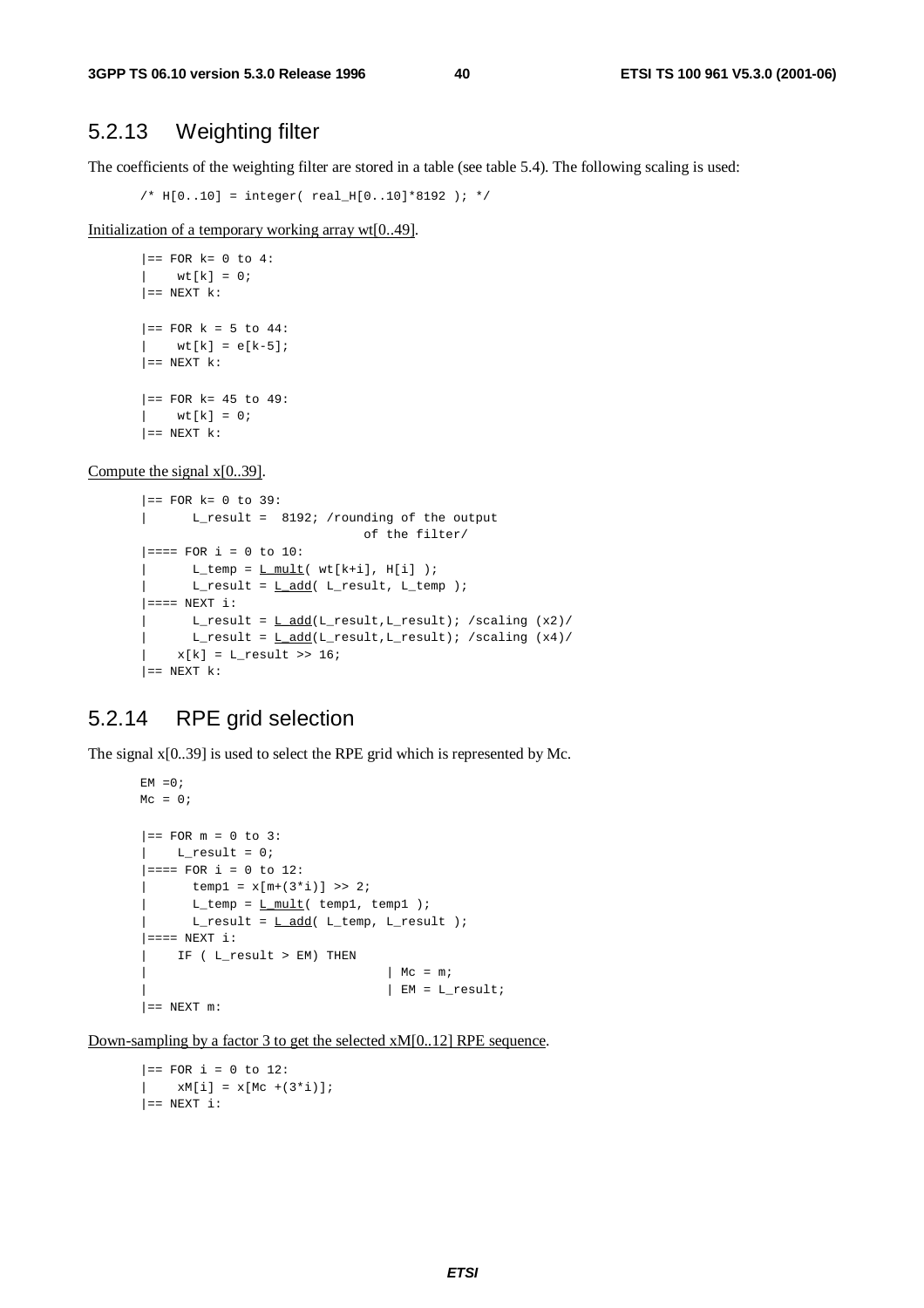### 5.2.15 APCM quantization of the selected RPE sequence

Find the maximum absolute value xmax of xM[0..12].

 $x$ max = 0;  $|==$  FOR i = 0 to 12:  $temp = abs(xM[i])$  ; | IF ( temp > xmax ) THEN xmax = temp;  $| ==$  NEXT i:

Quantizing and coding of xmax to get xmaxc.

```
exp = 0;temp = xmax >> 9;itest = 0;
|== FOR i = 0 to 5:
   IF ( temp \leq 0 ) THEN itest = 1;
   temp = temp >> 1;| IF ( itest == 0 ) THEN exp = add( exp, 1 ) ;
| == NEXT i:
temp = add( exp, 5 ) ;
xmaxc = add( (xmax >> temp), (exp << 3));
```
Quantizing and coding of the xM[0..12] RPE sequence to get the xMc[0..12].

This computation uses the fact that the decoded version of xmaxc can be calculated by using the exponent and the mantissa part of xmaxc (logarithmic table).

So, this method avoids any division and uses only a scaling of the RPE samples by a function of the exponent. A direct multiplication by the inverse of the mantissa (NRFAC[0..7] found in table 5.5) gives the 3 bit coded version xMc[0..12] of the RPE samples.

Compute exponent and mantissa of the decoded version of xmaxc.

```
exp = 0 ;
IF (xmaxc > 15) THEN exp = sub( (xmaxc >> 3), 1);
mant = \frac{\text{sub}}{\text{maxc}}, ( \frac{\text{exp}(-3)}{\text{min}(-3)} );
```
Normalize mantissa  $0 \le$  mant $\le$  7.

```
IF ( mant == 0 ) THEN \vert exp = -4;
                      | mant = 15;
ELSE | itest = 0;|== FOR i = 0 to 2:
     | IF ( mant > 7 ) THEN itest = 1;
        IF (itest == 0) THEN mant = add((\text{mant} < 1), 1);| IF ( itest == 0 ) THEN exp = sub( exp, 1 );
    | == NEXT i:
mant = sub( mant, 8 );
```
Direct computation of xMc[0..12] using table 5.5.

```
templ= sub( 6, exp ); /normalization by the exponent/
temp2 = NRFAC[mant]; /see table 5.5 (inverse mantissa)/
|= FOR i = 0 to 12:
  temp = xM[i] << temp1;temp = mult( temp , temp 2 );
| xMc[i] = add( ( temp >> 12 ), 4 ); /See note below/
| == NEXT I:
```
NOTE: This equation is used to make all the xMc[i] positive.

Keep in memory exp and mant for the following inverse APCM quantizer.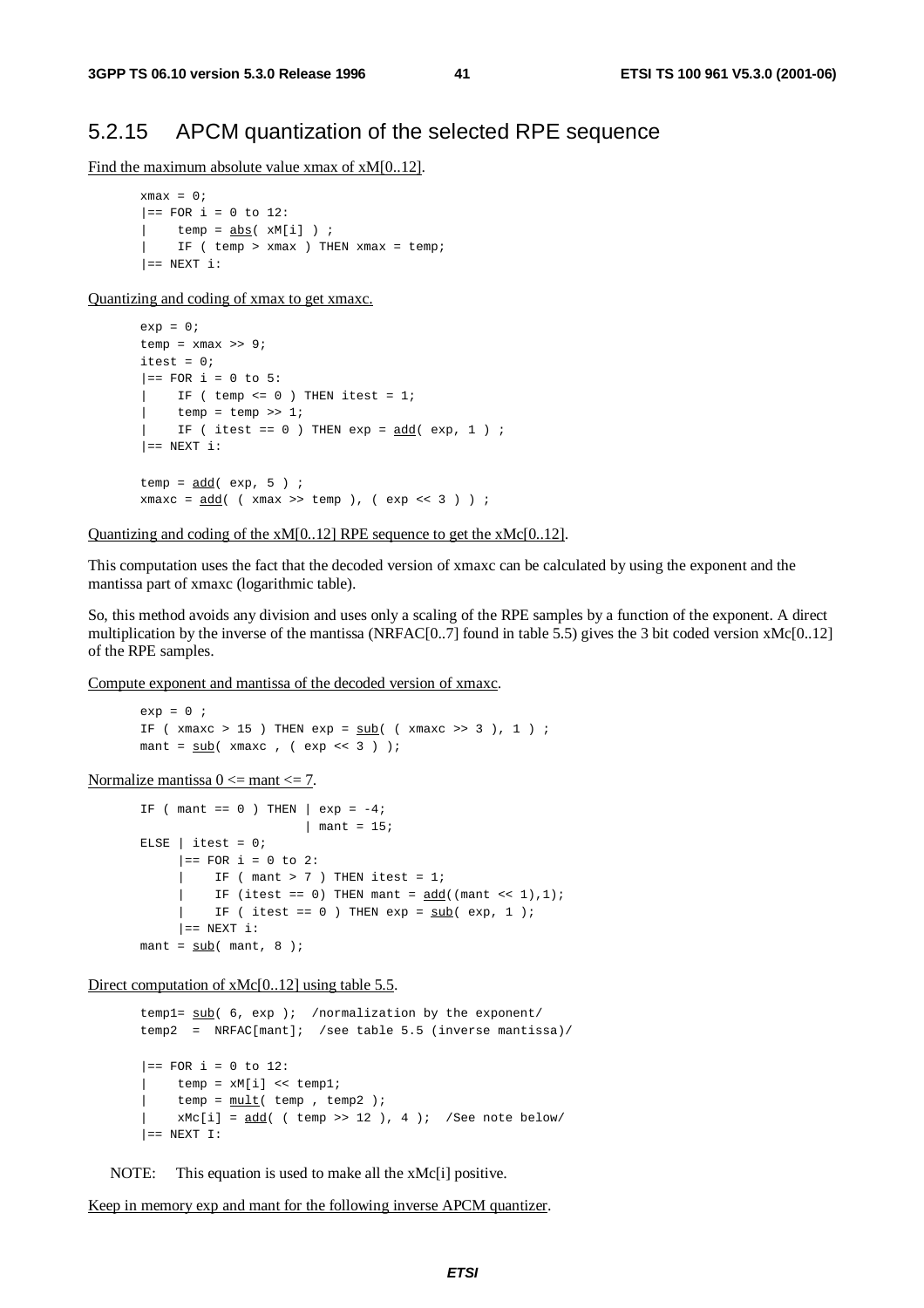### 5.2.16 APCM inverse quantization

This part is for decoding the RPE sequence of coded xMc[0..12] samples to obtain the xMp[0..12] array. Table 5.6 is used to get the mantissa of xmaxc (FAC[0..7]).

```
temp1 = FAC[mant]; see 5.2.15 for mant
temp2=sub( 6, exp ); see 5.2.15 for exp
temp3= 1 \lt\lt \underline{\text{sub}}( \text{temp2}, 1);
|== FOR i =0 to 12:
    temp = sub( ( xMc[i] << 1 ), 7 ); /See note below/
     temp = temp \ll 12;
     temp = mult_r( temp1, temp);temp = add(temp, temp3);
    xMp[i] = temp \gg temp2;| == NEXT i;
```
NOTE: This subtraction is used to restore the sign of xMc[i].

## 5.2.17 RPE grid positioning

This procedure computes the reconstructed long term residual signal ep[0..39] for the LTP analysis filter. The inputs are the Mc which is the grid position selection and the  $xMp[0..12]$  decoded RPE samples which are upsampled by a factor of 3 by inserting zero values.

```
|== FOR k = 0 to 39:
| ep[k] = 0;
| == NEXT k:
| == FOR i = 0 to 12:
   ep[Mc + (3*i)] = xMp[i];|_{\equiv} NEXT i:
```
### 5.2.18 Update of the reconstructed short term residual signal dp[-120..-1]

This procedure adds the reconstructed long term residual signal ep[0..39] to the estimated signal dpp[0..39] from the long term analysis filter to compute the reconstructed short term residual signal dp[-40..-1]; also the reconstructed short term residual array dp[-120..-41] is updated.

```
| == FOR k = 0 to 79:
| dp[-120+k] = dp[-80+k];| == NEXT k:
|== FOR k = 0 to 39:
\left| \right| dp[-40+k] = <u>add</u>( ep[k], dpp[k] );
| == NEXT k:
```
Keep the array dp[-120..-1] in memory for the next sub-segment.

Initial value:  $dp[-120...1]=0;$ 

## 5.3 Fixed point implementation of the RPE-LTP decoder

Only the synthesis filter and the de-emphasis procedure are different from the procedures found in the RPE-LTP coder. Procedures 5.3.1 and 5.3.2 are executed for each sub-segment (four times per frame). Procedures 5.3.3, 5.3.4 and 5.3.5 are executed once per frame.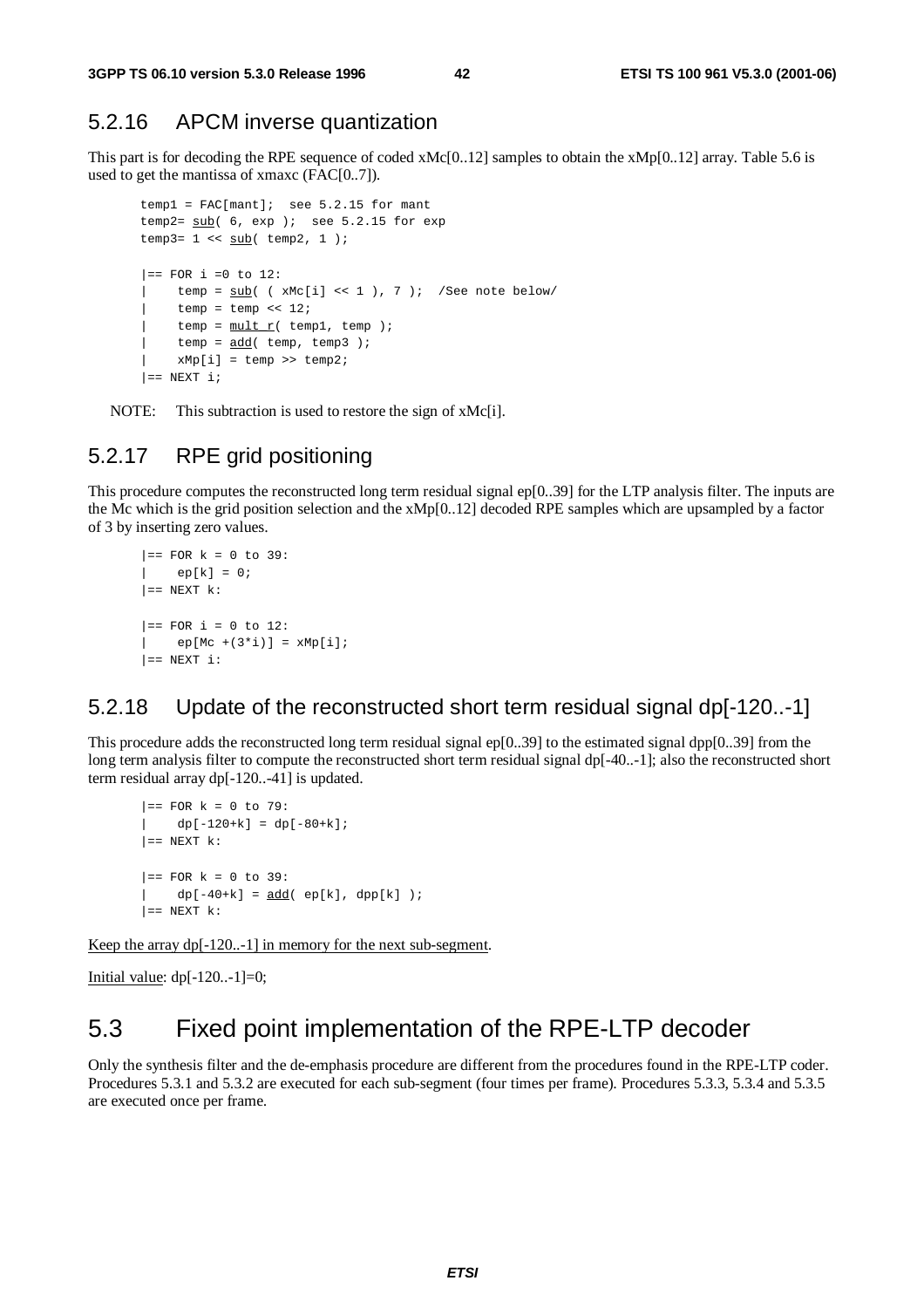## 5.3.1 RPE decoding section

Procedures 5.2.15 (only the part to get mant and exp of xmaxc), 5.2.16 and 5.2.17 are used to obtain the reconstructed long term residual signal erp[0..39] signal from the received parameters for each sub-segment (i.e.  $M_{cr}$ ,  $x_{maxcr}$ ,  $x_{\text{mer}}[0..12]$ ).

## 5.3.2 Long term synthesis filtering

This procedure uses the  $b_{cr}$  and  $N_{cr}$  parameter to realize the long term synthesis filtering. The decoding of bcr needs the use of table 5.3b.

- Nr is the received and decoded LTP lag.
- An array drp[-120..39] is used in this procedure.

The elements for -120 to -1 of the array drp are kept in memory for the long term synthesis filter. For each sub-segment (40 samples), this procedure computes the drp[0..39] to be fed to the synthesis filter.

Check the limits of Nr.

Nr = Ncr; IF (  $Ncr < 40$  ) THEN  $Nr = nrp$ ; IF (  $Ncr > 120$  ) THEN  $Nr = nrp$ ; nrp= Nr;

Keep the nrp value for the next sub-segment.

Initial value: nrp=40;

Decoding of the LTP gain bcr.

brp = QLB[bcr]

Computation of the reconstructed short term residual signal drp[0..39].

```
|== FOR k = 0 to 39:
| drpp = \text{mult}_r( brp, drp[k-Nr] );
| d_{\text{rp}[k]} = \underline{add}(\text{erp}[k], \text{drop});
| == NEXT k:
```
Update of the reconstructed short term residual signal drp[-1..-120].

|== FOR k = 0 to 119:  $drp[-120+k] = drp[-80+k];$  $| ==$  NEXT  $k$ :

Keep the array drp[-120..-1] for the next sub-segment.

Initial value:  $drp[-120...-1]=0;$ 

### 5.3.3 Computation of the decoded reflection coefficients

This procedure (which is executed once per frame) is the same as the one described in the CODER part. For decoding of the received LARcr[1..8], see procedure 5.2.8. For the interpolation of the decoded Log.-Area Ratios, see procedure 5.2.9.1 and for the computation of the reflection coefficients rrp[1..8], see procedure 5.2.9.2.

## 5.3.4 Short term synthesis filtering section

This procedure uses the drp[0..39] signal and produces the  $sr[0..159]$  signal which is the output of the short term synthesis filter. For ease of explanation, a temporary array wt[0..159] is used.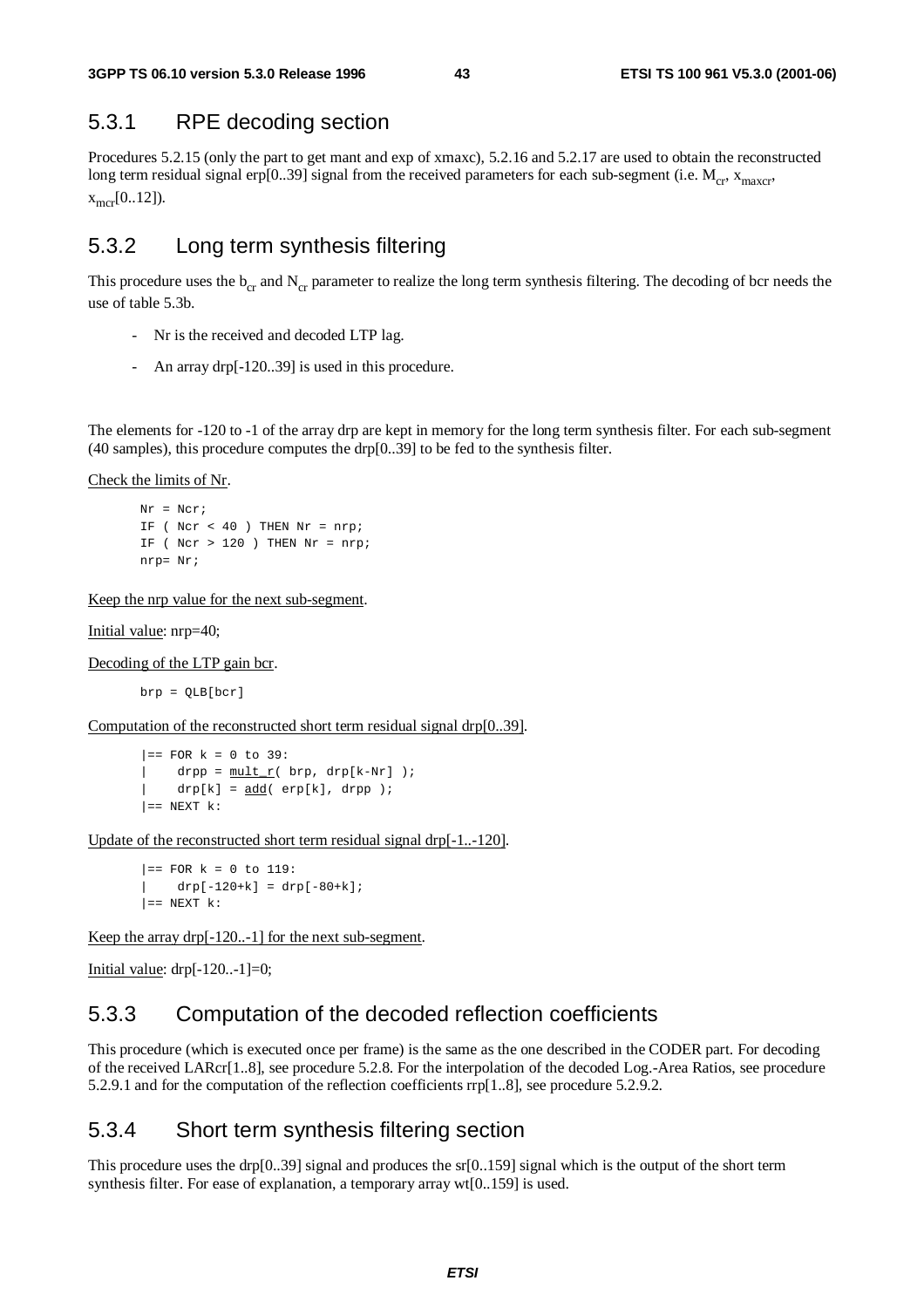Initialization of the array wt[0..159].

For the first sub-segment in a frame:

 $|==$  FOR  $k = 0$  to 39:  $|$  wt[k] = drp[k];  $| ==$  NEXT  $k$ :

For the second sub-segment in a frame:

 $| ==$  FOR  $k = 0$  to 39:  $|$  wt[40+k] = drp[k];  $| ==$  NEXT  $k$ :

For the third sub-segment in a frame:

 $|==$  FOR  $k = 0$  to 39:  $|$  wt[80+k] = drp[k];  $| ==$  NEXT  $k$ :

For the fourth sub-segment in a frame:

 $|==$  FOR  $k = 0$  to 39:  $wt[120+k] = drp[k];$  $| ==$  NEXT  $k$ :

As the call of the short term synthesis filter procedure can be done in many ways (see the interpolation of the LAR coefficient), it is assumed that the computation begins with index k start (for arrays wt[..] and sr[..]) and stops with index k\_end (k\_start and k\_end are defined in 5.2.9.1). The procedure also needs to keep the array v[0..8] in memory between calls.

```
|== FOR k = k_start to k_end:
\vert sri = wt[k];
| == = FOR i = 1 to 8:
| \text{sri} = \text{sub}(\text{sri}, \text{mult } \text{r}(\text{rrp}[9-i], \text{v}[8-i]) ) );
       v[9-i] = add(v[8-i], min \t[ r(rp[9-i], sri ) );
| == == NEWT i:|\text{sr}[k] = \text{sr}i;| v[0] = sri;| == NEXT k:
```
Keep the array  $v[0..8]$  in memory for the next call.

Initial value:  $v[0..8]=0$ ;

**Post-processing**

## 5.3.5 De-emphasis filtering

```
|== FOR k = 0 to 159:
| temp = \frac{\text{add}}{\text{sr[k]}}, \frac{\text{mult}_r}{\text{mult}_r} msr, 28180 ) );
| msr = temp;
| sro[k] = msr;
| == NEXT k:
```
Keep msr in memory for the next frame.

Initial value: msr=0;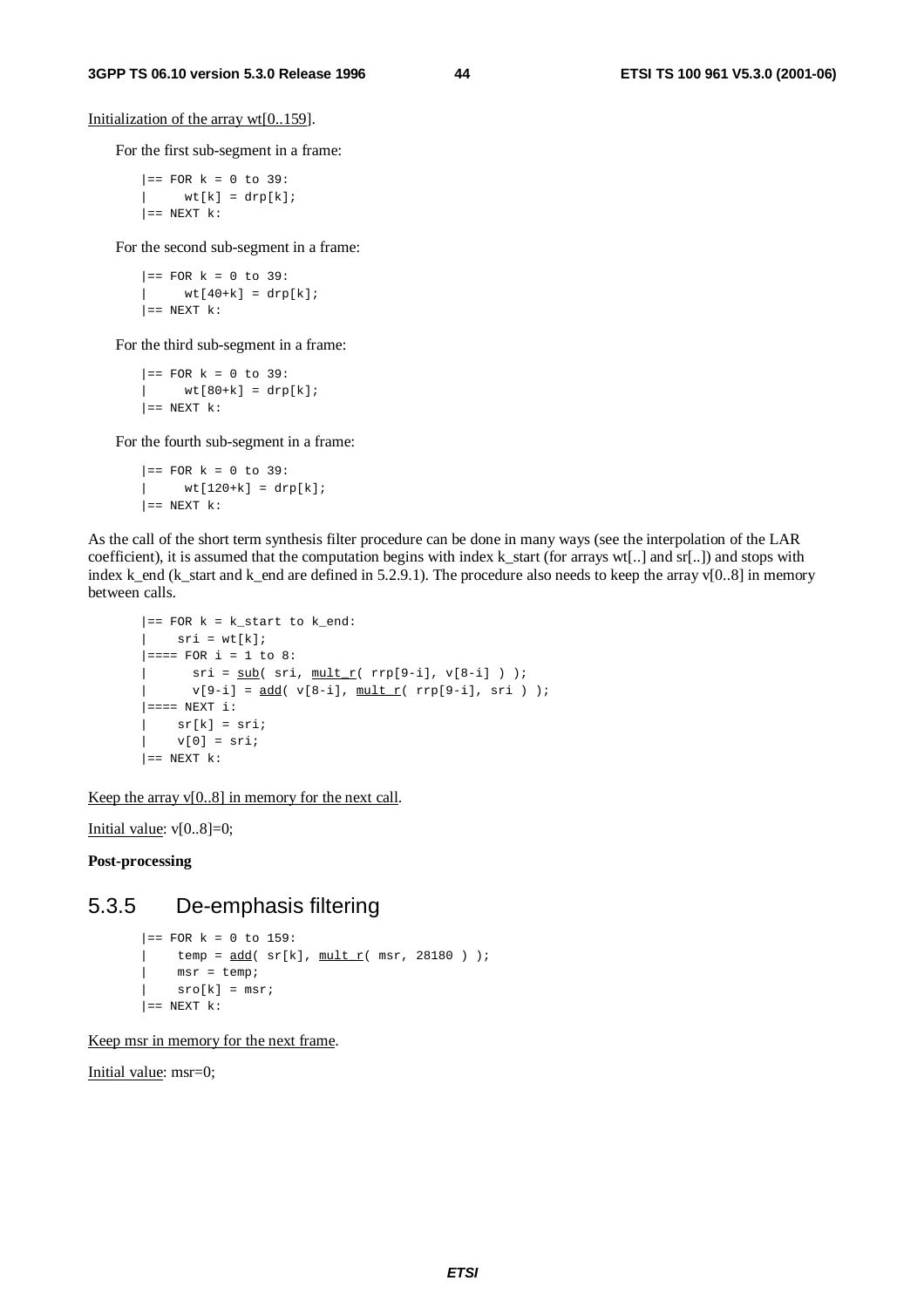## 5.3.6 Upscaling of the output signal

```
|== FOR k = 0 to 159:
   srop[k] = add(sro[k], sro[k]);
| == NEXT k:
```
## 5.3.7 Truncation of the output variable

```
|= FOR k = 0 to 159:
| srop[k] = srop[k] >> 3;
| \text{srop}[k] = \text{srop}[k] << 3;| == NEXT k:
```
The output format is the following:

```
S.v.v.v.v.v.v.v.v.v.v.v.v.0.0.0 (2's complement).
Where S is the sign bit, v a valid bit.
```
NOTE: When a linear to A-law compression is needed, then the sub-block COMPRESS of CCITT G721 recommendation shall be used with inputs:

```
SR = srop[k] \gg 3;LAW = 1;
```
## 5.4 Tables used in the fixed point implementation of the RPE-LTP coder and decoder

#### **Table 5.1: Quantization of the Log.-Area Ratios**

| A[i]  | B[i]    | MIC[i] | MAC[i] |
|-------|---------|--------|--------|
| 20480 |         | $-32$  |        |
| 20480 |         | $-32$  | 31     |
| 20480 | 2048    | $-16$  | 15     |
| 20480 | $-2560$ | $-16$  | 15     |
| 13964 | 94      | -8     |        |
| 15360 | $-1792$ | -8     |        |
| 8534  | $-341$  | -4     |        |
| 9036  | $-1144$ |        |        |

#### **Table 5.2: Tabulation of 1/A[1..8]**

|   | <b>INVA[i]</b> |
|---|----------------|
|   | 13107          |
| っ | 13107          |
| っ | 13107          |
|   | 13107          |
| 5 | 19223          |
|   | 17476          |
|   | 31454          |
|   | 29708          |

#### **Table 5.3a: Decision level of the LTP gain quantizer**

| bc | DLB[bc] |
|----|---------|
|    | 6554    |
|    | 16384   |
|    | 26214   |
|    | 32767   |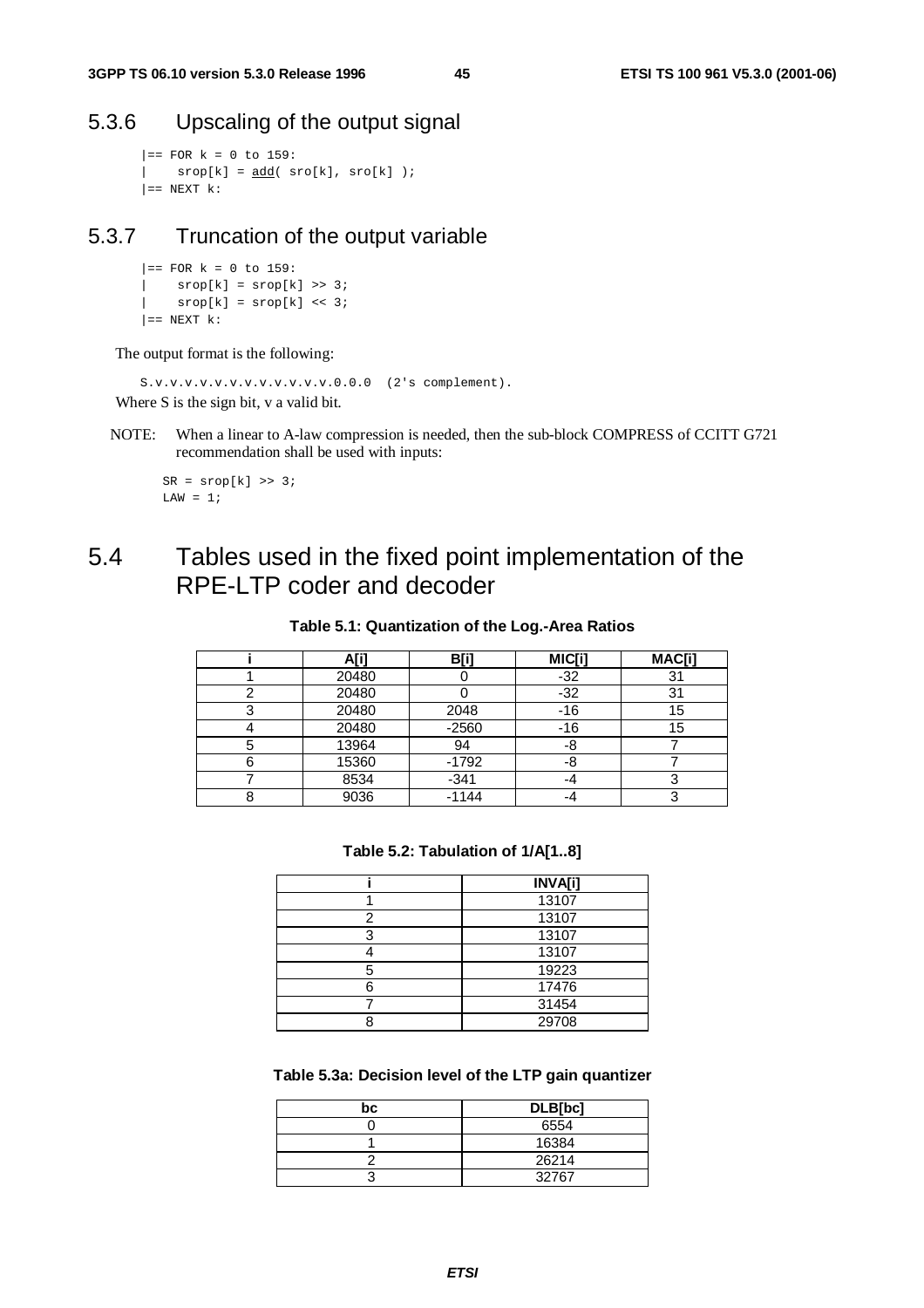| bc | QLB[bc] |
|----|---------|
|    | 3277    |
|    | 11469   |
|    | 21299   |
|    | 32767   |

#### **Table 5.3b: Quantization levels of the LTP gain quantizer**

#### **Table 5.4: Coefficients of the weighting filter**

|    | H[i]             |
|----|------------------|
|    | $-134$           |
| ◢  | $-374$           |
| 2  |                  |
| 3  | 2054             |
|    | 5741             |
| 5  | 8192             |
| 6  | 5741             |
|    | 2054             |
| 8  |                  |
| 9  | $-374$<br>$-134$ |
| 10 |                  |

#### **Table 5.5: Normalized inverse mantissa used to compute xM/xmax**

|   | <b>NRFAC[i]</b> |
|---|-----------------|
|   | 29128           |
|   | 26215           |
| っ | 23832           |
| 3 | 21846           |
|   | 20165           |
| 5 | 18725           |
| ค | 17476           |
|   | 16384           |

**Table 5.6: Normalized direct mantissa used to compute xM/xmax**

|   | <b>FAC[i]</b> |
|---|---------------|
|   | 18431         |
|   | 20479         |
| 2 | 22527         |
| 3 | 24575         |
|   | 26623         |
|   | 28671         |
|   | 30719         |
|   | 32767         |

## 6 Digital test sequences

This chapter provides information on the digital test sequences that have been designed to help in the verification of implementations of the RPE-LTP codec. Copies of these sequences are available (see annex A3). As the codec homing procedure (see clause 4) is an optional feature two sets of test vectors are provided, one set without codec homing frames and a second set with codec homing frames. In addition A-law and µ-law compressed testsequences are provided ffor each set as a further option for TRAU testing.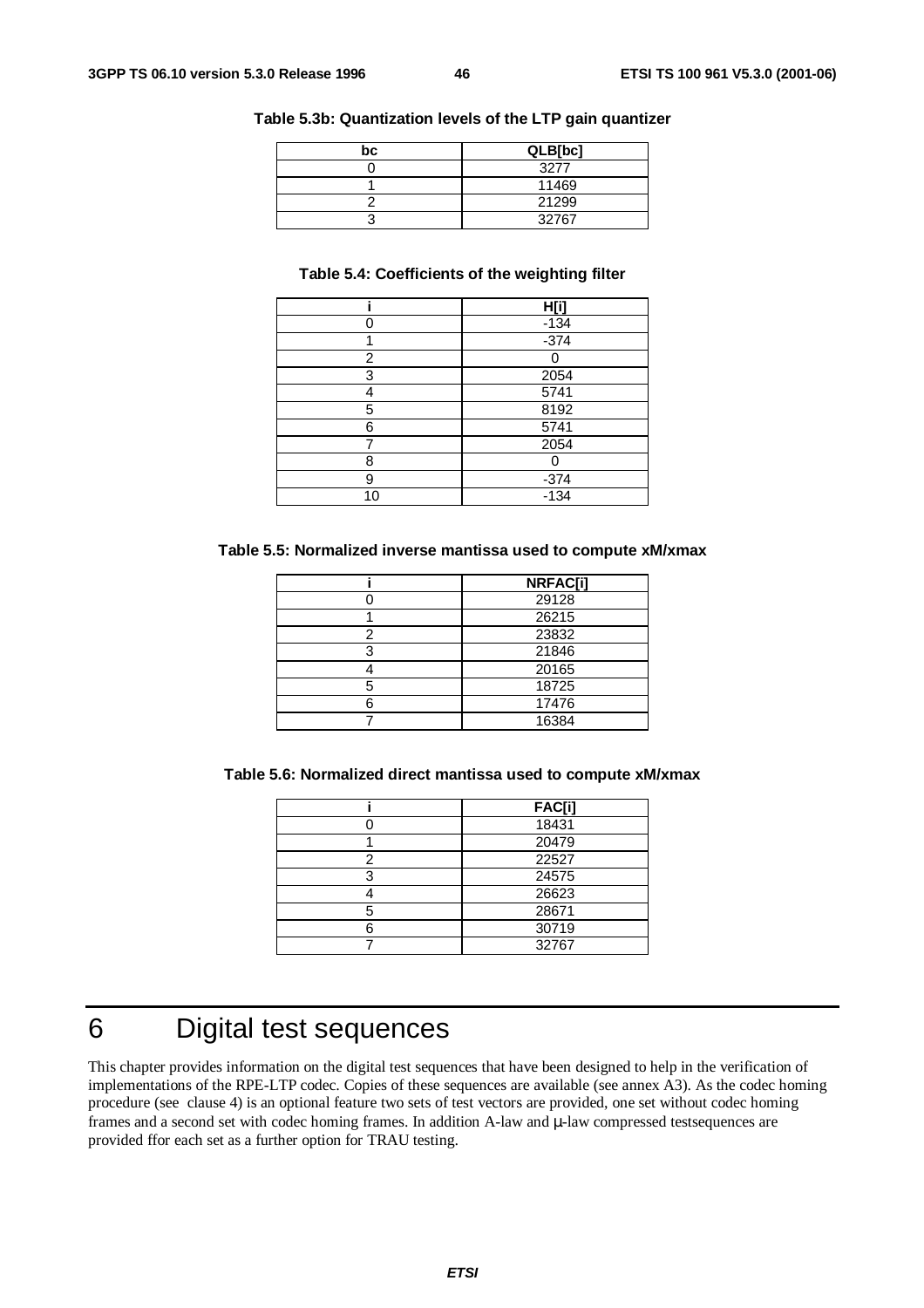## 6.1 Input and output signals

Table 6.1 defines the input and output signals for the test sequences. The words defined in this table use 16 bits. The left or right justification is indicated in the table. The codewords described in the table correspond to one frame of coder input or decoder output signal; i.e. for 20 ms of input signal the 76 codewords are obtained at the output of the coder and 76 codewords provided at the input of the decoder will yield 20 ms of output signal in the decoder. Three types of files are provided:

- − speech encoder input samples, sop[..] \*.INP
- − coded parameters (encoded speech data) \*.COD
- − speech decoder output samples, srop[..] \*.OUT

## 6.2 Configuration for the application of the test sequences

Two configurations are appropriate in order to test an implementation of the RPE-LTP codec. The first is for testing the coder part of the RPE-LTP algorithm which means that a sop[..] signal (on files: \*.INP) is provided at the input of the encoder which responds with frames of coded parameters. The encoder output has to be checked against reference files (files: \*.COD). The other configuration is for testing the decoder part of the RPE-LTP algorithm. In this case, frames of coded parameters (see table 5.1, files: \*.COD) are sent to the RPE-LTP decoder which responds with the srop[..] signal. These samples have to be checked against reference files (files: \*.OUT).

### 6.2.1 Configuration 1 (encoder only)

A reset signal (RS) shall be applied to the RPE-LTP encoder under test to set all internal variables to the exact states specified in section 5 of the present document prior to the start of an input test sequence in order to obtain the correct output values for this test. But please note, this reset signal is only required for a codec implementation without codec homing porcedure. If codec homing is implemented the reset of the internal state variables is done by the means of software. This test shall be done in real-time with a sampling rate of 8 kHz at the input of the encoder under test (see figure 6.1). All the necessary hardware and software should be installed by the user in order to capture in real time the output coded parameters of the RPE-LTP encoder and to compare them to the dedicated reference file.

Codec homing not implemented:

In the case of a correct hardware implementation undergoing test, all speech encoder output frames must be identical to the corresponding frames in the \*.COD file.

Codec homing implemented:

Each \*H.INP file includes two homing frames at the start of the test sequence. The function of these is to reset the speech encoder state variables to their initial value. In the case of a correct hardware implementation undergoing test, the first speech encoder output frame is undefined and need not be identical to the first frame in the \*H.COD file. All subsequent speech encoder output frames must be identical to the corresponding frames in the \*H.COD file.



**Figure 6.1: Configuration 1: RPE-LTP encoder under test**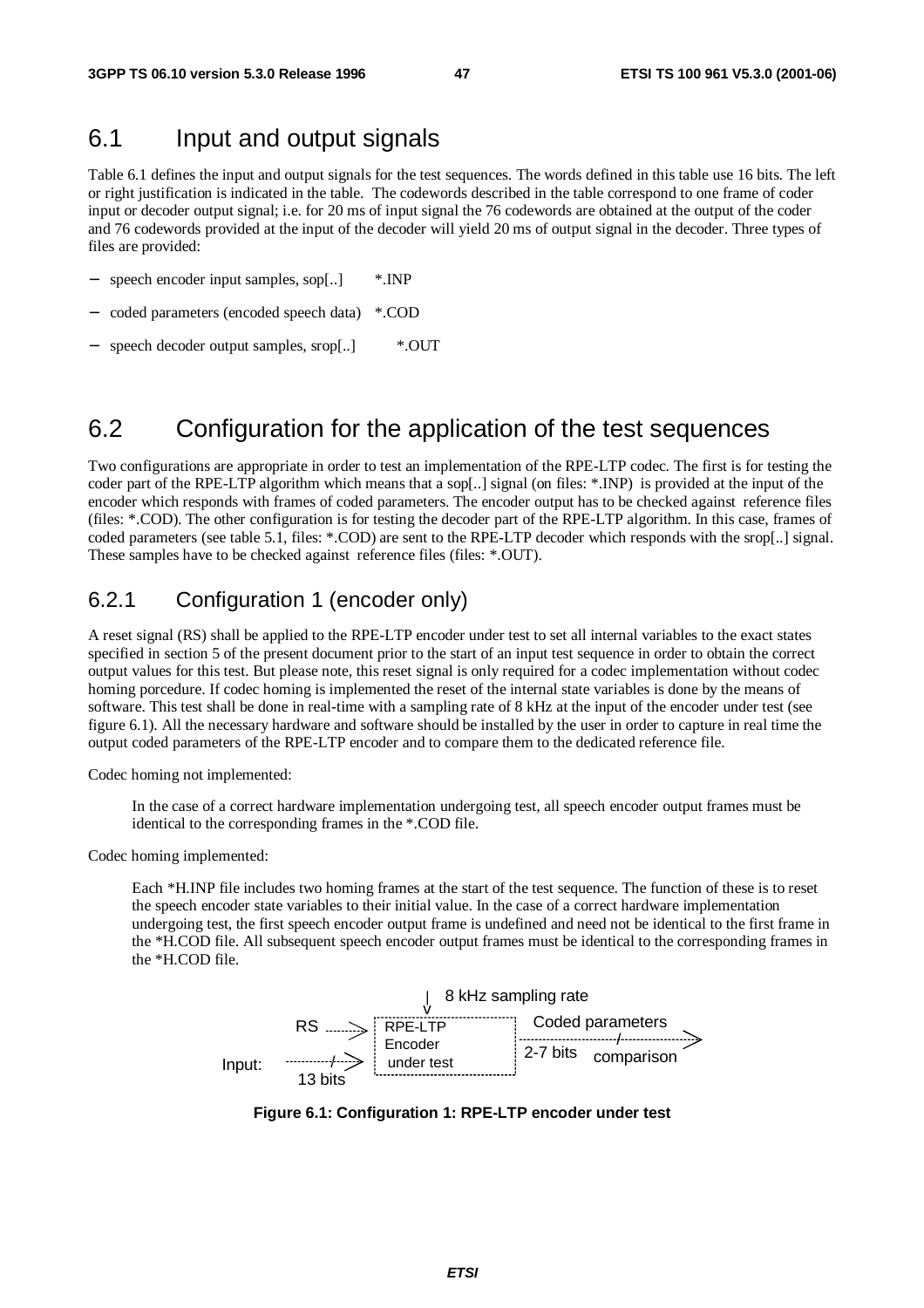## 6.2.2 Configuration 2 (decoder only)

Figure 6.2 shows a RPE-LTP decoder under test. In the same way as described in the coder part, a reset signal (RS) shall be used before the processing of the first frame of coded parameters. But please note that also for the decoder this reset signal is only required if the codec homing procedure is not implemented. The decoder shall be tested for a continuous output with a sampling rate of 8 kHz. At the input of the decoder, the 76 parameters shall be sent in a time interval of 20 ms.

Codec homing not implemented:

In the case of a correct hardware implementation undergoing testing, all speech decoder output frames must be identical to the corresponding frames in the \*.OUT file.

Codec homing implemented:

Each \*H.COD file includes two homing frames at the start of the test sequence. The function of these is to reset the speech decoder state variables to their initial value. In the case of a correct hardware implementation undergoing testing, the first speech decoder output frame is undefined and need not be identical to first frame in the \*H.OUT file. All subsequent speech decoder output frames must be identical to the corresponding frames in the \*H.OUT file.



**Figure 6.2: Configuration 2: RPE-LTP decoder under test**

## 6.3 Test sequences

The letter `H´ at the end of a file name denotes a test sequences with codec homing frames.

## 6.3.1 Test sequences for configuration 1

For configuration 1, four different input test sequence are provided:

SRQ01/SEQ01H Sequence for testing the overflow controls in the encoder;

SEQ02/SEQ02H Sequence for testing the LPC part of the encoder;

SEQ03/SEQ03H Sequence for testing the LTP part of the encoder;

SEQ04/SEQ04H Sequence for testing various critical parts of the algorithm.

Sequence SEQ01/SEQ01H uses a large number of saturated samples. The residual LPC signal reaches very high values, which has two effects on the processing:

- occurrence of a large number of overflows in addition/subtraction operations. Table 6.2 describes each overflow point and the number of occurrences for each.
- the excitation RPE samples have a large dynamic range and the 64 codewords of the sub-block maximum are each obtained at least once on output.

Sequence SEQ02/SEQ02H focuses successively on each reflection coefficient calculated in the Schur recursion. Table 6.3 shows which frames deal with which reflection coefficient and its dynamic range. The Log.-Area codewords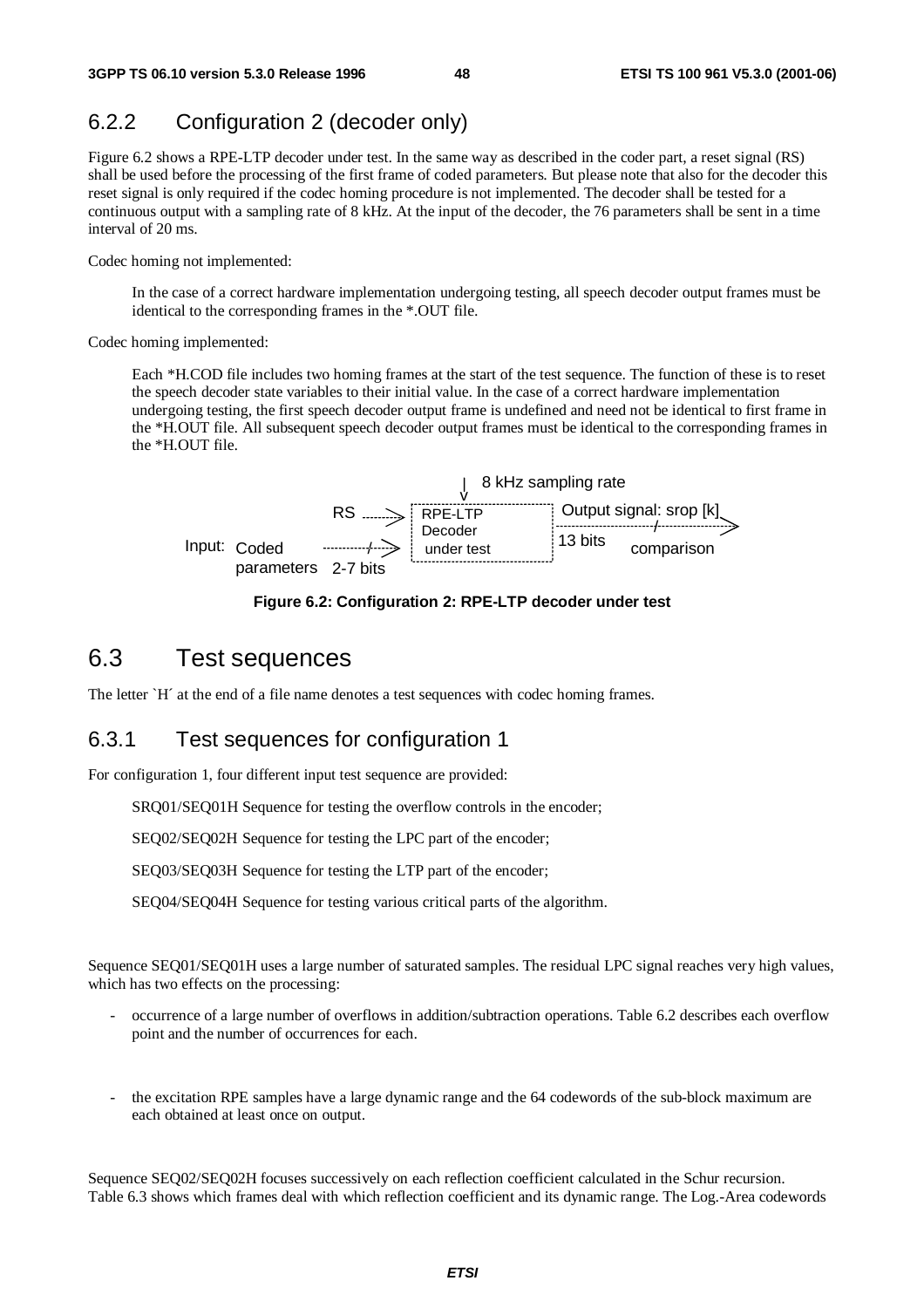output by the coder cover the full range of their possible values except the 2nd LARc that does not reach the value 0 and 63 (min and max). The maximum value (63) is however obtained in sequence 4.

Sequence SEQ03/SEQ03H tests the long term predictor part of the algorithm. It has been generated by exciting a sharply resonant filter with a periodic train of impulses; this produces a pitched signal. Each part corresponding to a given pitch is 128 ms (4 blocks of 256 words) long. The pitch periods have been randomly drawn in the range [2,15] ms and the random order is shown in table 6.4.

Sequence SEQ04/SEQ04H accounts for various remaining non tested points of the algorithm where implementing errors may be suspected. Tables 6.5 and 6.6 summarize the critical points that this sequence has been designed to check (i.e. where the three previous sequences were ineffective). Table 6.5 shows the list of tested points where errors can be detected. Each tested error is described and the frame number corresponding to the first occurrence of a divergence between the exact and the degraded algorithm is also indicated.

Table 6.6 illustrates three paths of the algorithm that are never explored during the processing of the three previous sequences; the table shows which condition leads to each path and the number of associated occurrences in sequence SEQ04/SEQ04H.

Notice finally one point where special care shall be taken:

A small degradation (i.e.  $+/-$  1) of DLB[2] (the third decision level of the LTP gain quantizer (see table 5.3a) is unable to provide any noticeable effect on the output of the four sequences described above).

## 6.3.2 Test sequences for configuration 2

Five different input test sequence are provided for this configuration. Four sequences obtained in configuration 1 at the output of the encoder (coded parameters) are used as input for the decoder under test in configuration 2.

Table 6.7 gives the list of tested overflow points and their occurrence on sequence SEQ01/SEQ01H for this configuration.

Sequence SEQ05/SEQ05H is provided to scan all possible codes for each parameter. This sequence is an artificial sequence and does not correspond to any encoder output. The codewords have been randomly generated and cover the entire range of codewords values. Moreover, the delay value Nr belonging to [40,120] in an error-free transmission condition, takes in this sequence its value in [0,127]. In this case the decoder behaviour on non-allowed values of Nr will be tested.

| Name                 | Description                    | Justification |
|----------------------|--------------------------------|---------------|
| <b>ENCODER INPUT</b> |                                |               |
| sop[k]               | 13 bits: encoder input signal. | lleft         |

#### **Table 6.1a: Signals used in digital test sequences (\*.INP)**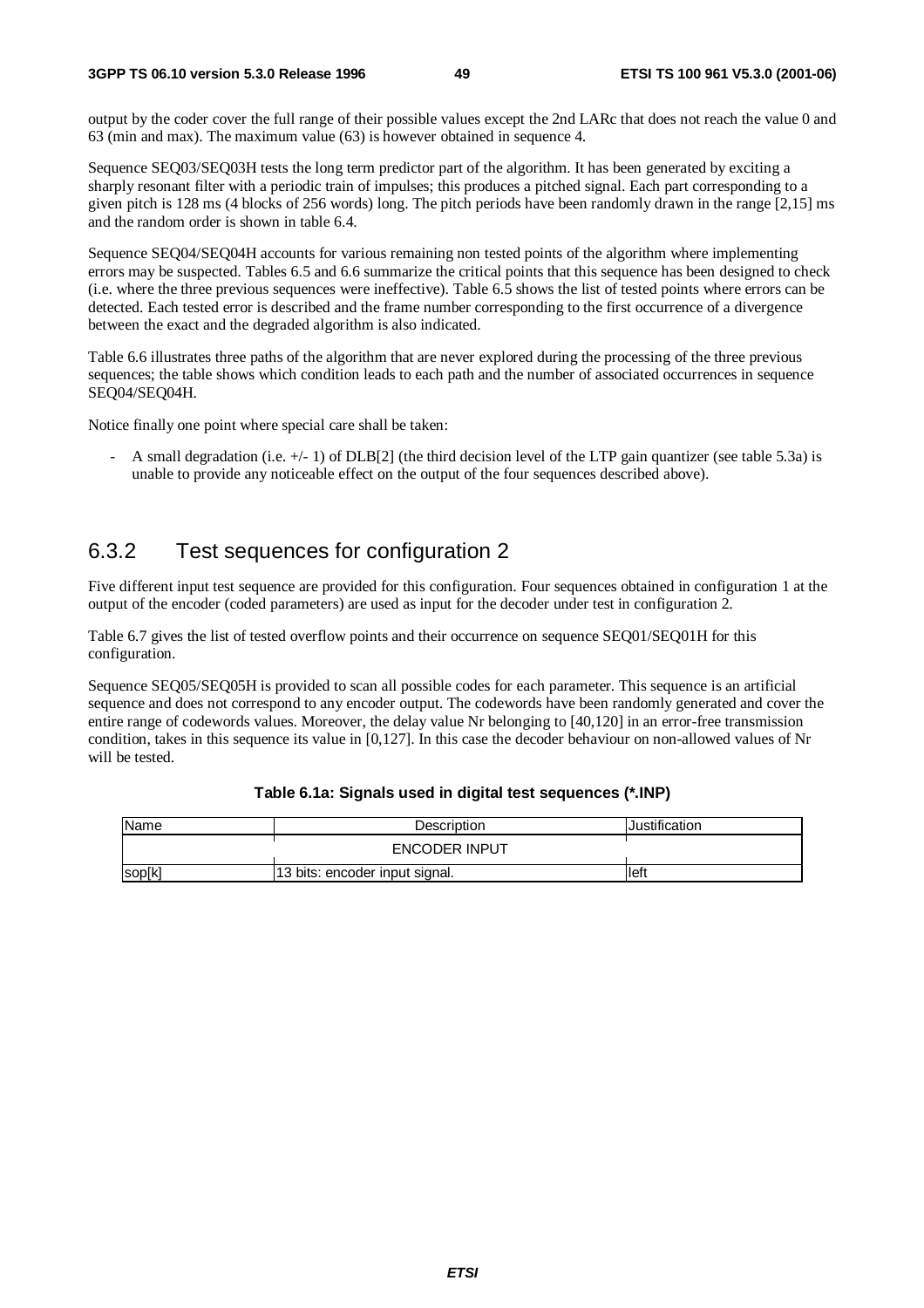| <b>Name</b> | <b>Description</b>                    | <b>Justification</b> |
|-------------|---------------------------------------|----------------------|
|             |                                       |                      |
|             | <b>ENCODER OUTPUT / DECODER INPUT</b> |                      |
|             |                                       |                      |
| LARc[1]     | 6 bits : 1st Log.-Area Ratio          | right                |
| LARc[2]     | 6 bits: 2nd Log.-Area Ratio           | right                |
| LARc[3]     | 5 bits : 3rd Log.-Area Ratio          | right                |
| LARc[4]     | 5 bits: 4th Log.-Area Ratio           | right                |
| LARc[5]     | 4 bits : 5th Log.-Area Ratio          | right                |
| LARc[6]     | 4 bits : 6th Log.-Area Ratio          | right                |
| LARc[7]     | 3 bits: 7th Log.-Area Ratio           | right                |
| LARc[8]     | 3 bits : 8th Log.-Area Ratio          | right                |
|             | Sub-frame no 1                        |                      |
| <b>Nc</b>   | 7 bits : LTP lag                      | right                |
| bc          | 2 bits : LTP gain                     | right                |
| Mc          | 2 bits : RPE grid position            | right                |
| xmaxc       | 6 bits : Block amplitude              | right                |
| xMc[012]    | 3 bits : RPE pulses index 0 to 12     | right                |
|             | Sub-frame no 2                        |                      |
| <b>Nc</b>   | 7 bits : LTP lag                      | right                |
| bc          | 2 bits : LTP gain                     | right                |
| Mc          | 2 bits : RPE grid position            | right                |
| xmaxc       | 6 bits : Block amplitude              | right                |
| xMc[012]    | 3 bits : RPE pulses index 0 to 12     | right                |
|             |                                       |                      |
|             | Sub-frame no 3                        |                      |
| <b>Nc</b>   | 7 bits : LTP lag                      | right                |
| bc          | 2 bits : LTP gain                     | right                |
| Mc          | 2 bits : RPE grid position            | right                |
| xmaxc       | 6 bits : Block amplitude              | right                |
| xMc[012]    | 3 bits : RPE pulses index 0 to 12     | right                |
|             | Sub-frame no 4                        |                      |
| <b>Nc</b>   | 7 bits : LTP lag                      | right                |
| bc          | 2 bits : LTP gain                     | right                |
| Mc          | 2 bits : RPE grid position            | right                |
| xmaxc       | 6 bits : Block amplitude              | right                |
| xMc[012]    | 3 bits : RPE pulses index 0 to 12     | right                |

## **Table 6.1b: Signals used in digital test sequences (\*.COD)**

### **Table 6.1c: Signals used in digital test sequences (\*.OUT)**

| Name    | Description                                                                  | Justification |
|---------|------------------------------------------------------------------------------|---------------|
|         | DECODER OUTPUT                                                               |               |
| srop[k] | 13 bits: decoder output signal. The 3 LSB's of the 16<br>bits are equal to 0 | left          |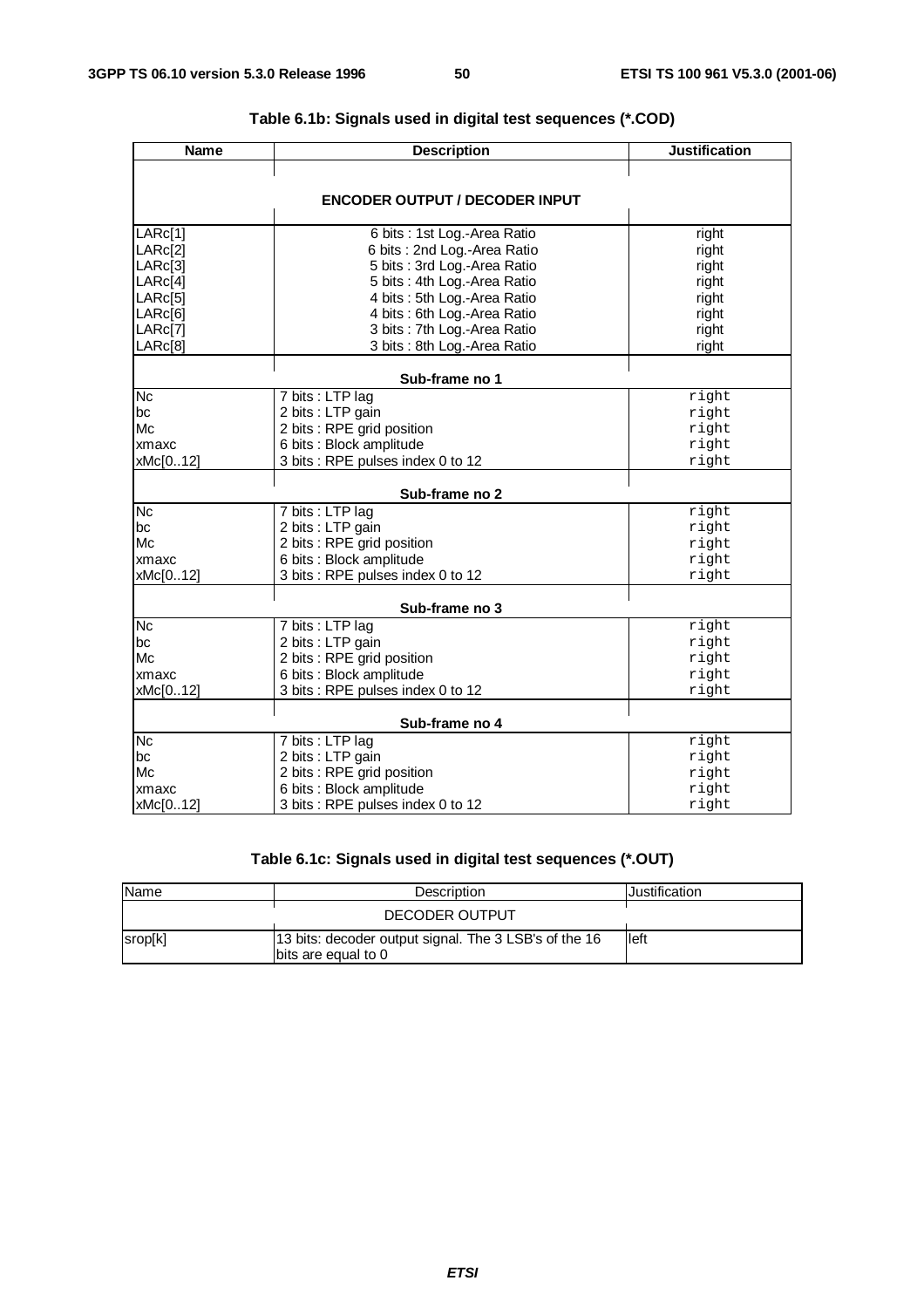| <b>Overflow point</b>                                        | No of occurrences |
|--------------------------------------------------------------|-------------------|
| Short term analysis filter (5.2.10)                          |                   |
| 1st add                                                      | 1059              |
| 2nd add                                                      | 134               |
| LTP parameters computation (5.2.11)                          |                   |
| Abs( $d[k]$ )                                                | 5                 |
| Long term analysis filter (5.2.12)                           |                   |
| sub                                                          | 11                |
| Weighting filter (5.2.13)                                    |                   |
| scaling the result (both x2 and x4)                          | 302               |
| APCM quantizer (5.2.15)                                      |                   |
| Find max abs of xm: Abs                                      | 49                |
| Update of Array dp of the long term analysis filter (5.2.18) |                   |
| add                                                          | 126               |

| Table 6.2: List of tested overflow points for sequence 1 (coder part) |  |  |  |
|-----------------------------------------------------------------------|--|--|--|
|-----------------------------------------------------------------------|--|--|--|

### **Table 6.3**

| <b>Reflection Coeff.</b> | <b>Frames</b> | <b>Dynamic range</b> |
|--------------------------|---------------|----------------------|
|                          | $1 - 135$     | -32564.32558         |
|                          | 136-311       | -32356,32242         |
| 3                        | 316-423       | -32157.32744         |
| 4                        | 424-524       | -31594,31960         |
| 5                        | 525-633       | -31697.31735         |
| 6                        | 634-738       | -30055,31575         |
|                          | 739-839       | -29090.31386         |
|                          | 840-944       | -31052.31208         |

Table 6.3 gives the position of the frames dedicated to the study of each reflection coefficient and dynamic range of the coefficient for sequence 2 in configuration 2.

### **Table 6.4: Pitch periods of sequence 3 (configuration 1)**

| 86  | 56 | 68  | 120 | 52 | 93 | 20  | 66  | 82  | 115 | 114 | 60 | 42 | 45  |     | 64  | 16 |
|-----|----|-----|-----|----|----|-----|-----|-----|-----|-----|----|----|-----|-----|-----|----|
| 88  | 83 | 63  | 90  | 73 | 23 | 77  | 100 | 33  | 29  | 106 | 35 | 67 | 57  | 103 | 116 | 30 |
| 71  | 69 | 81  | 47  | 32 | 97 | 65  | 62  | 111 | 49  | 109 | 25 | 96 | 50  | 54  | 91  | 85 |
| 99  | 70 | 76  | 46  | 26 | 34 | 104 | 108 | 107 | 22  | 119 | 48 | 58 | 37  | 72  | 110 | 27 |
| 24  | 36 | 87  | 51  | 59 | 38 | 21  | 44  | 113 | 39  | 61  | 53 | 18 | 40  | 94  | 105 | 55 |
| 112 | 75 | 98  | 118 | 41 | 80 | 31  | 74  | 28  | 84  | 89  | 79 | 43 | 101 | 95  | 19  | 78 |
| 117 | 92 | 102 |     |    |    |     |     |     |     |     |    |    |     |     |     |    |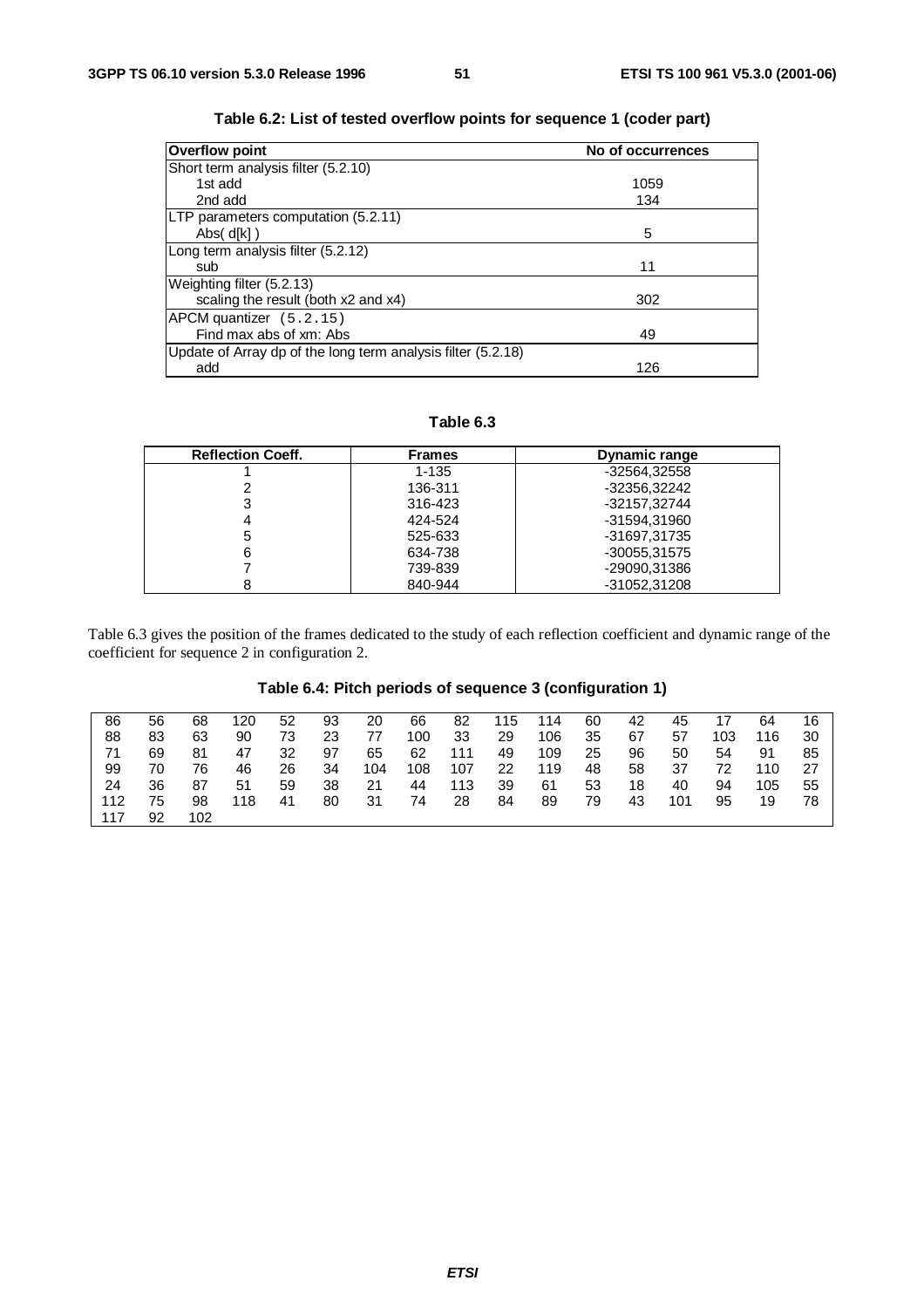| <b>Test point</b>                                                                                              | Error checked:<br>incorrect / correct<br>statement / statement                                                                                                                               | No of the<br>1st frame<br>with error               |
|----------------------------------------------------------------------------------------------------------------|----------------------------------------------------------------------------------------------------------------------------------------------------------------------------------------------|----------------------------------------------------|
| Autocorrelation function<br>(5.2.4)                                                                            | $k=0$ to 158/k=0 to 159                                                                                                                                                                      | 27                                                 |
| Computation of the reflect.<br>coefficients (5.2.5)                                                            | $ $ if( P[0] <= / if( P[0] <<br>$abs(P[1])$ ) / $abs(P[1])$ )                                                                                                                                | 514                                                |
| Quantization and coding<br>of the LARs $(5.2.7)$                                                               | $A[4] + 1 /A[4]$<br>$A[5] - 1 / A[5]$<br>$A[5] + 1 / A[5]$<br>$A[6] - 1 / A[6]$<br>$A[8] - 1 / A[8]$<br>MAC[2] - 1 / MAC[2]<br>$MAC[2] + 1 / MAC[2]$                                         | 21<br>35<br>430<br>427<br>8<br>24<br>516           |
| Comput. of the rp from the<br>interp. LARp (5.2.9)                                                             | 11058 / 11059<br>20069 / 20070                                                                                                                                                               | 19<br>25                                           |
| Calc. of the LTP parameters<br>->Search of the opt scaling<br>(5.2.11)<br>->Coding of the LTP gain<br>(5.2.11) | $k = 0$ to 38 / $k = 0$ to 39<br>mult r/ mult<br>$DLB[0]+1/DLB[0]$<br>$DLB[1] + 1/DLB[1]$                                                                                                    | 32<br>373<br>511<br>373                            |
| ADPCM inverse quantizer<br>(5.2.16)                                                                            | $FAC[2] + 1 / FAC[2]$<br>FAC[3] - 1 / FAC[3]<br>$FAC[4] + 1 / FAC[4]$<br>FAC[5] - 1 / FAC[5]<br>$FAC[5] + 1 / FAC[5]$<br>FAC[6] - 1 / FAC[6]<br>$FAC[6] + 1 / FAC[6]$<br>FAC[7] - 1 / FAC[7] | 422<br>179<br>74<br>439<br>74<br>479<br>330<br>139 |

### **Table 6.5: Errors specially detected by sequence 4/Config 1**

### **Table 6.6: Paths specially explored by sequence 4/Config 1**

| <b>Test point</b>                                                                                                              | Number of<br>occurrences |
|--------------------------------------------------------------------------------------------------------------------------------|--------------------------|
| Autocorrelation function (5.2.4)<br>condition smax $== 0$                                                                      | 8                        |
| Computation of the reflection coefficients :<br>-> condition L_ACF[0] == $0$ (5.2.5)<br>-> condition $P[0] < abs(P[1])(5.2.5)$ | 8                        |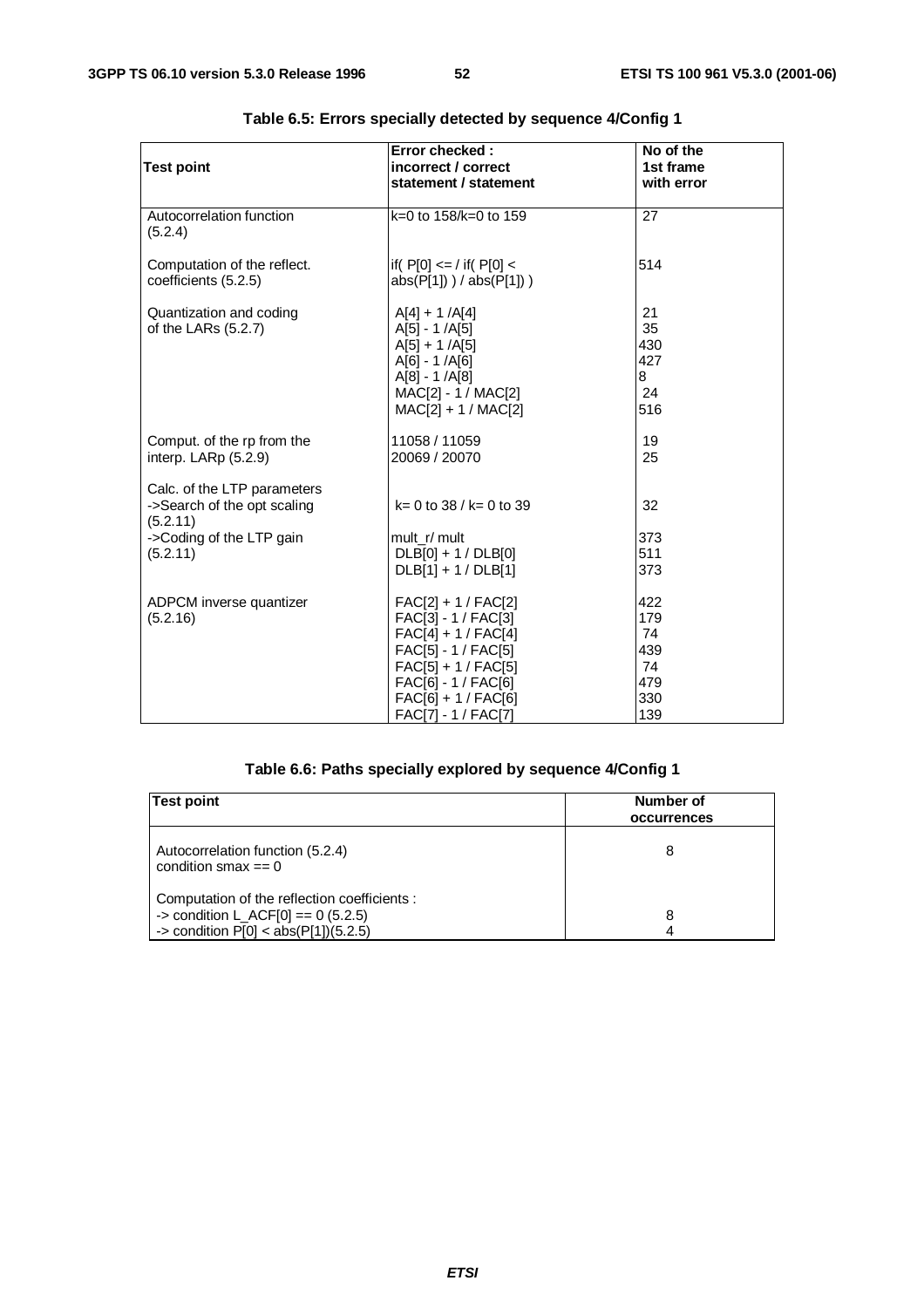| <b>Overflow Point</b>        |            | Nb of occurrences |            |
|------------------------------|------------|-------------------|------------|
|                              | Sequence 1 | Sequence 2        | Sequence 3 |
| Long term synthesis filter   |            |                   |            |
| (5.3.2) : add                | 126        | 0                 | 0          |
| Short term synthesis filter: |            |                   |            |
| (5.3.4)                      |            |                   |            |
| 1st add:                     | 4499       | 0                 | 0          |
| 2nd add:                     | 405        |                   | 0          |
| De-emphasize filter          |            |                   |            |
| $(5.3.5)$ : add              | 89         | Ω                 | 0          |
|                              |            |                   |            |
| Scaling of the output signal |            |                   |            |
| $(5.3.6)$ : add              | 16691      | 339               | 19         |

**Table 6.7: List of tested overflows points for sequence 1 (decoder part)**

## 6.3.3 Additional Test sequences for Codec Homing

The test sequences decribed below are only required if the codec homing procedure is implemented.

### 6.3.3.1 Codec homing frames

In addition to the test sequences described above, two homing sequences are provided to assist in codec testing. SEQ06H.INP contains one encoder-homing-frame. SEQ06H.COD contains one decoder-homing-frame.

#### 6.3.3.2 Sequence for an extensive test of the decoder homing

If the decoder receives a complete decoder-homing-frame (which is not marked as a bad frame), then it is suffient that the following frame contains only the LARs and the first subframe data of the decoder-homing-frame to cause a decoder reset and the output of the encoder-homing-frame. To check this behaviour the test sequence HOMING01.COD/OUT was produced. As the test sequences SEQ01H...05H the sequence HOMING01 contains 2 complete decoder-homing-frames at the beginning and inside there is a mixture of complete and fractional (incomplete) decoder-homing-frames.

### 6.3.3.3 Sequences for finding the 20 ms framing of the GSM full rate speech encoder

When testing the decoder, alignment of the test sequences used to the decoder framing is achieved by the air interface (MS test) or can be reached easily on the  $A_{\text{bis}}$ -interface (test on network side).

When testing the encoder, usually there is no information available about where the encoder starts its 20 ms segments of speech input to the encoder.

In the following, a procedure is described to find the 20 ms framing of the encoder using special synchronization sequences. This procedure can be used for MS as well as for network side.

Synchronization can be achieved in two steps. First, bit synchronization has to be found. In a second step, frame synchronization can be determined. This procedure takes advantage of the codec homing feature of the full rate codec, which puts the codec in a defined home state after the reception of the first homing frame. On the reception of further homing frames, the output of the codec is predefined which can be use as a trigger reference.

#### **- Bit synchronization**

The input to the speech encoder is a series of 13 bit long words (104 kbits/s, 13 bit linear PCM). When starting to test the speech encoder, no knowledge is available of bit synchronization, i.e., where the encoder expects its least significant bits, and where it expects the most significant bits.

The encoder-homing-frame consists of 160 samples, all set to zero with the exception of the least significant bit, which is set to one (0 0000 0000 0001 binary, or 0x0008 hex if written into 16 bit words left justified). If two such encoder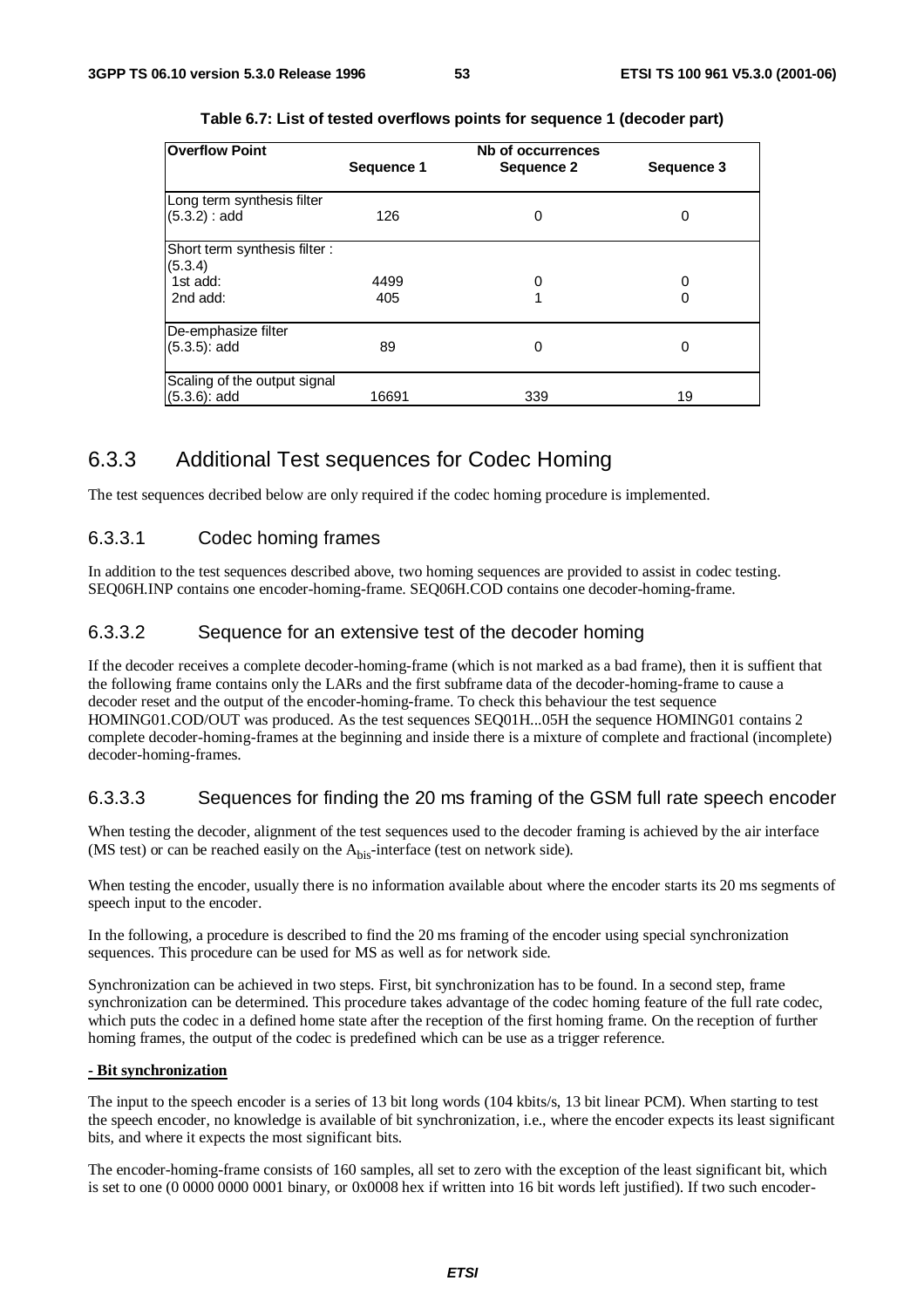homing-frames are input to the encoder consecutively, the decoder-homing-frame is expected at the output as a reaction of the second encoder-homing-frame.

Since there are only 13 possibilities for bit synchronization, after a maximum of 13 trials bit synchronization can be reached. In each0 trial three consecutive encoder-homing-frames are input to the encoder. If the decoder-homing-frame is not detected at the output, the relative bit position of the three input frames is shifted by one and another trial is performed. As soon as the decoder-homing-frame is detected at the output, bit synchronization is found, and the first step can be terminated.

The reason why three consecutive encoder-homing-frames are needed is that frame synchronization is not known at this stage. To be sure that the encoder reads two complete homing frames, three frames have to be input. Wherever the encoder has its 20 ms segmentation, it will always read at least two complete encoder-homing-frames.

An example of the 13 different frame triplets is given in sequence BITSYNC.INP.

#### **- Frame synchronization**

Once bit synchronization is found, frame synchronization can be found by inputting one special frame that delivers 160 different output frames, depending on the 160 different positions that this frame can possibly have with respect to the encoder framing.

This special synchronization frame was found by taking one input frame and shifting it through the positions 0 to 159. The corresponding 160 encoded speech frames were calculated and it was verified that all 160 output frames were different. When shifting the input synchronization frame, the samples at the beginning were set to 0x0008 hex, which corresponds to the samples of the encoder-homing-frame.

Before inputting this special synchronization frame to the encoder, again the encoder has to be reset by one encoderhoming-frame. A second encoder-homing-frame is needed to provoke a decoder-homing-frame at the output that can be used as a trigger reference. Since the framing of the encoder is not known at that stage, three encoder-homing-frames have to precede the special synchronization frame to ensure that the encoder reads at least two homing frames, and at least one decoder-homing-frame is produced at the output, serving as a trigger for recording.

The special synchronization frame preceded by the three encoder-homing-frames are given in SEQSYNC.INP. The corresponding 160 different output frames are given in SYNC000.COD through SYNC159.COD. The three digit number in the filename indicates the number of samples by which the input is retarded with respect to the encoder framing. By a corresponding shift in the opposite direction, alignment with the encoder framing can be attained.

#### 6.3.3.4 Formats and sizes of the synchronization sequences

#### BIT SYNC.INP:

This sequence consists of 13 frame triplets. It has the format of the speech encoder input test sequences (13 bit left justified with the three least significant bits set to zero).

The size of it is therefore:

SIZE (BITSYNC.INP) =  $13 * 3 * 160 * 2$  bytes = 12 480 bytes

#### SEQSYNC.INP:

This sequence consists of 3 encoder reset frames and the special synchronization frame. It has the format of the speech encoder input test sequences (13 bit left justified with the three least significant bits set to zero).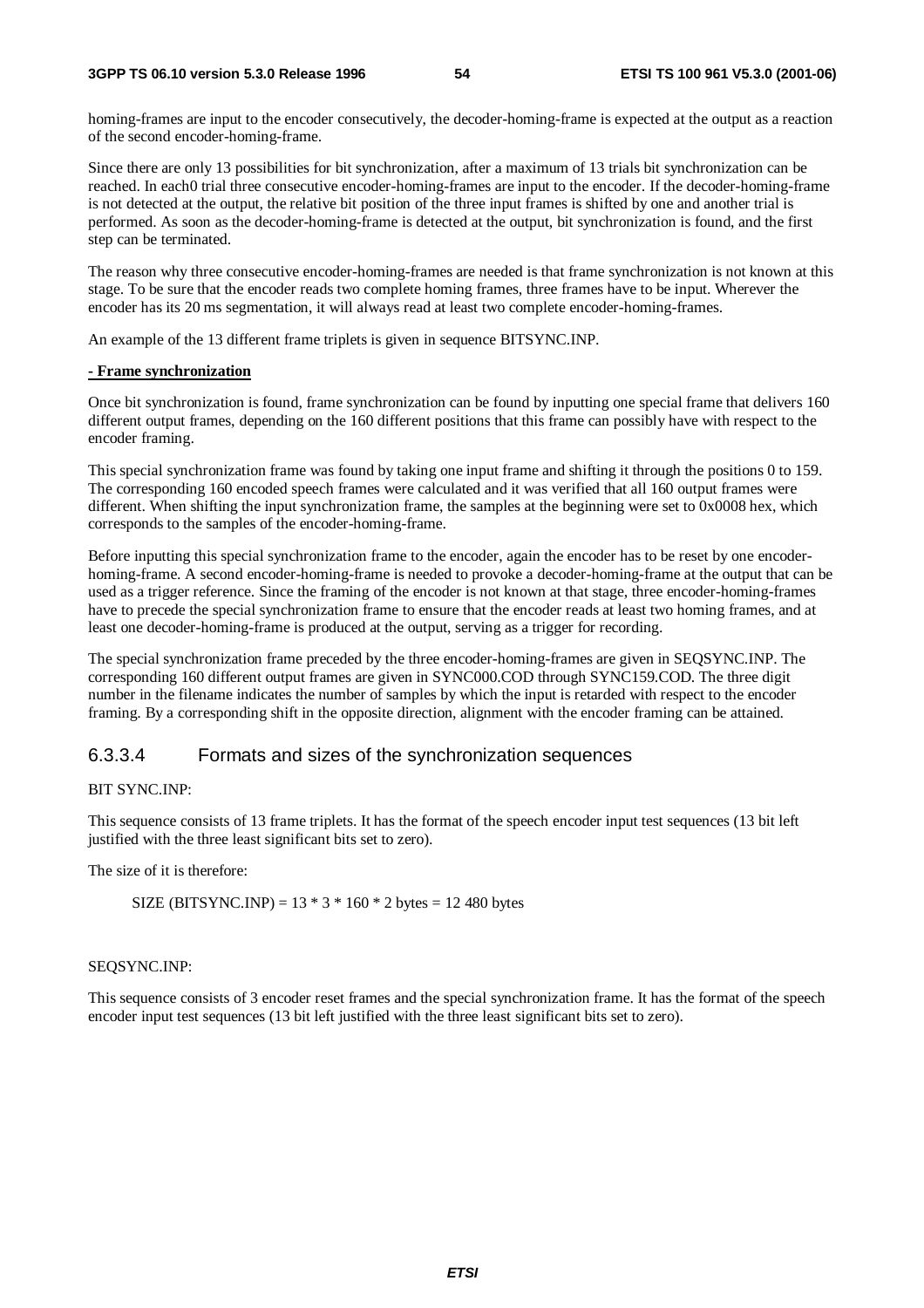The size of it is therefore:

SIZE (SEQSYNC.INP) =  $4 * 160 * 2$  bytes = 1 280 bytes

SYNCXXX.COD:

These sequences consists of 1 encoder output frame each. They have the format of the speech encoder output test sequences (16 bit words right justified).

The size of them is therefore:

SIZE (SYNCXXX.COD) =  $76 * 2$  bytes = 152 bytes

#### **Optional 8 bit Test Sequences**

In addition to the test sequences with and without homing as described above, two complete sets of test sequences with A-law and µ-law compressed are provided. These sequences allow the test of TRAU equipment by means of the A-Interface. On the A-Interface speech data is available as a 64 kbps PCM data stream of compressed samples with 8 bits each.

The usage of these 8 bit test sequences is exactly the same as described above for the 13 bit linear test sequences except that the A-Interface is used instead of feeding/taking them directly into/from the speech codec. Therefore bit synchronization is not necessary, too.

Provided are the encoder input sequences \_x.INP, the encoder output sequences \_x.COD and the decoder output sequences \_x.OUT.

The  $x$ . INP sequences are used at the encoder input and result in the  $x$ . COD sequences at the encoder output.

The linear decoder input sequences .COD (without -x in their names) have to be used to force the 8 bit compressed decoder output sequences -x.OUT.

The format of the \_x.INP and \_x.OUT sequences is such that 160 samples of a speech frame are contained in one byte each. This results in a file size of half the size of the 13 bit linear test sequences

The format of the \*.cod files remains unchanged.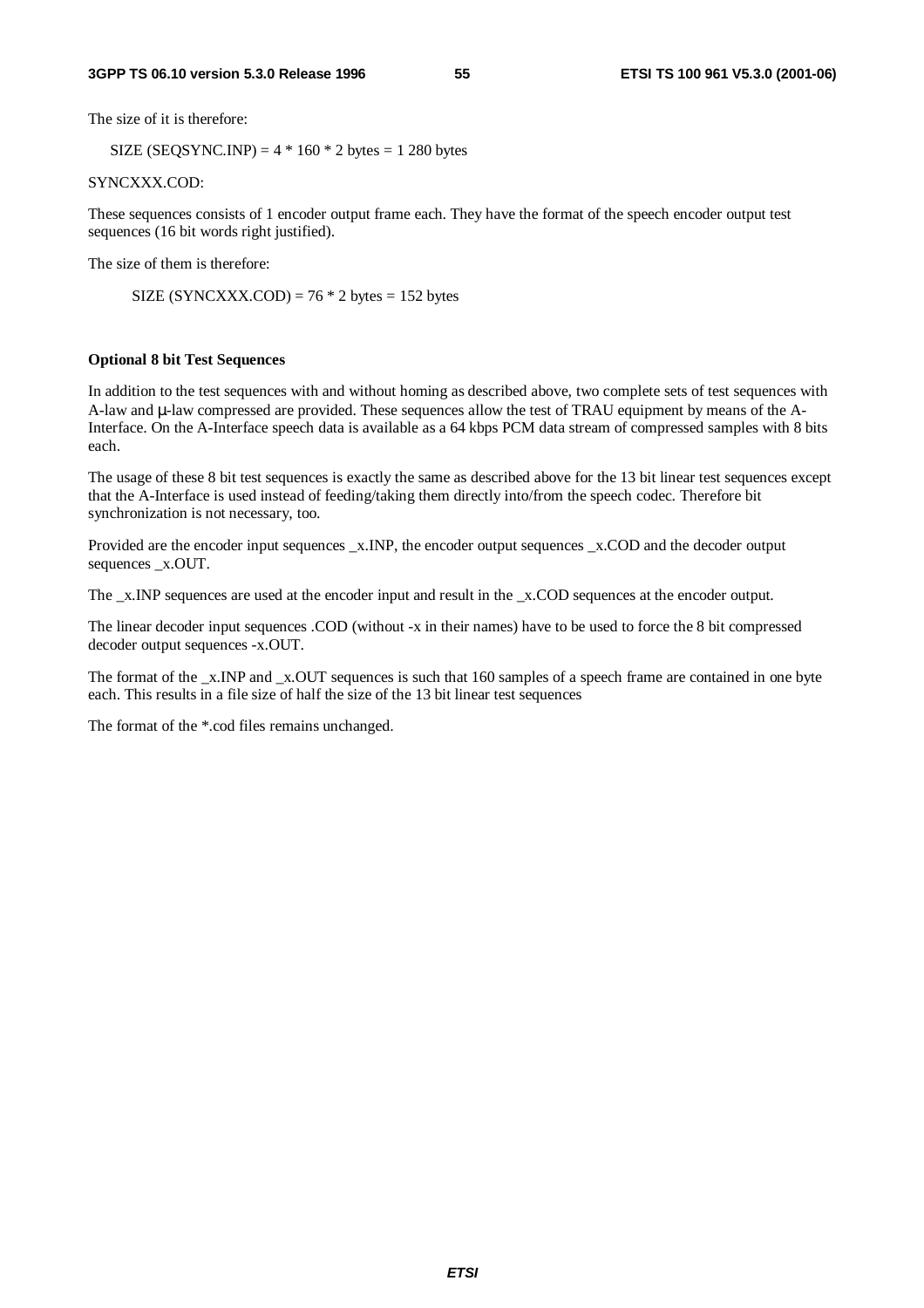## Annex A (informative): Codec performance

## A.1 Performance of the RPE-LTP

## A.1.1 Introduction

The purpose of this annex is to give a broad outline of the performance of the RPE-LTP codec with other parts of the digital network. Some general guidance is also offered on non-voice services.

## A.1.2 Speech performance

Planning rules for digital processes are defined in terms of quantizing distortion units (qdu) which can be realized from the following formula (reference 1) using the assumption that the formula accuracy represents the determination of qdus from QN measurements:

 $QN = 37 - 15 \log_{10}(n)$ , where n is the gdu (A1.1)

By definition 1 qdu is the quantization distortion arising from one commercial PCM codec.

NOTE: The subjective testing methodology to determine QN for the RPE-LTP codec was consistent with current ITU-T methods (reference 2).

## A.1.2.1 Single encoding

Under error-free transmission conditions the perceived quality of the RPE-LTP codec (see figure A.1.1) is lower than both codecs conforming to recommendations ITU-T G.711 and ITU-T G.721 (superseded by G.726). Table A.1.1 indicates the relative performance of the codec and can be compared with codecs conforming to recommendations ITU-T G.711 and ITU-T G.721 (superseded by G.726).

The performance of the RPE-LTP codec has been found to be substantially unaffected down to a carrier to interference (C/I) ratio of 10 dB, but may be considered to have acceptable performance down to 7 dB. Smaller C/I ratios produce unacceptable degradation of speech performance and should be avoided.

NOTE 1: It should be noted that there are doubts as to whether the simulations which generated the error pattern properly represent real operating conditions. The C/I values quoted should therefore only be considered as parameters of this simulation. They may not correspond to real radio interference conditions. Results from early GSM validation hardware show that the C/I values which give the performance quoted may be several dBs higher. Some error statistics of the simulations are shown in table A.1.2.

NOTE 2: The real condition  $C/I = 10$  dB is believed to correspond to about 90 % coverage.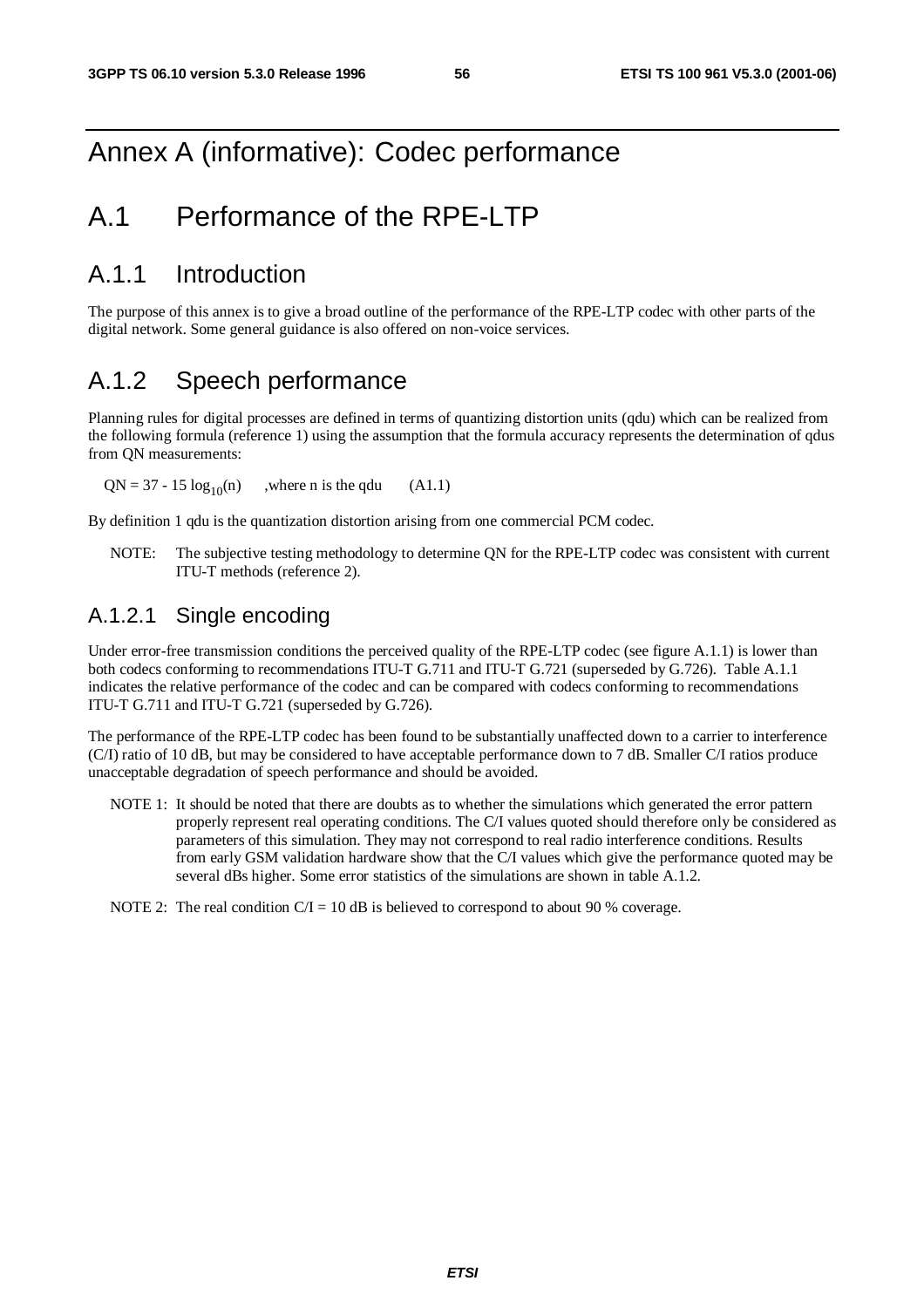| Codec                                                                                                                                                                          | QN (dB)   | qdu      |  |  |
|--------------------------------------------------------------------------------------------------------------------------------------------------------------------------------|-----------|----------|--|--|
| G.711<br>(64 kbit/s, A-law PCM)                                                                                                                                                | 37        |          |  |  |
| G.721 (superseded by G.726)<br>(32 kbit/s, ADPCM)                                                                                                                              | 29        | $3.5(*)$ |  |  |
| <b>RPE-LTP</b>                                                                                                                                                                 | $23 - 25$ | $7-8(*)$ |  |  |
| (*) Commercial A-law PCM input and output circuitry included.                                                                                                                  |           |          |  |  |
| NOTE:<br>The qdu value for the RPE-LTP codec is a conservative estimate. At present<br>there are no specific CCITT rules for determining gdus for encoding below 32<br>kbit/s. |           |          |  |  |

#### **Table A.1.1: Relative levels of speech performance under error-free conditions**

| Simulated C/I ratio:                                                            | 10dB   | 7 dB  | 4 dB  |
|---------------------------------------------------------------------------------|--------|-------|-------|
| Total number of errors in class I (182 bits<br>protected by a 1/2 rate code)    | 0.016% | 0.61% | 4.1%  |
| Total number of errors in class II (78 bits<br>unprotected)                     | 4.5%   | 8.3%  | 13.0% |
| Number of "frame erasure"<br>indications by CRC                                 | 1      | 15    | 95    |
| Number of "frame erasures"<br>Inot detected by CRC                              |        | 14    | 76    |
| NOTE:<br>The total number of frames was 750. CRC means Cyclic Redundancy Check. |        |       |       |

#### **Table A1.2: Bit error statistics for C/I test conditions**

## A.1.2.2 Speech performance when interconnected with coding systems on an analogue basis

### A.1.2.2.1 Performance with 32 kbit/s ADPCM (G.721, superseded by G.726)

The speech performance of the RPE-LTP codec when interconnected with encoding at 32 kbit/s (see figure A.1.3 and A.1.4) decreases in accordance with the formula in section A.1.2, and appears to obey the law of additivity when qdus have been determined for the individual codecs.

#### A.1.2.2.2 Performance with another RPE-LTP codec

The speech performance of the RPE-LTP codec when interconnected with another codec of the same type (see figure A1.2) is lower than that of A1.2.2.1. It again appears to obey the law of additivity when qdus have been determined for the individual codecs.

### A.1.2.2.3 Performance with encoding other than RPE-LTP and 32 kbit/s ADPCM (G.721, superseded by G.726)

No information is available on this point, so great care shall be exercised when interconnection is made to codecs with encoding different from that of A.1.2.2.1 and A.1.2.2.2.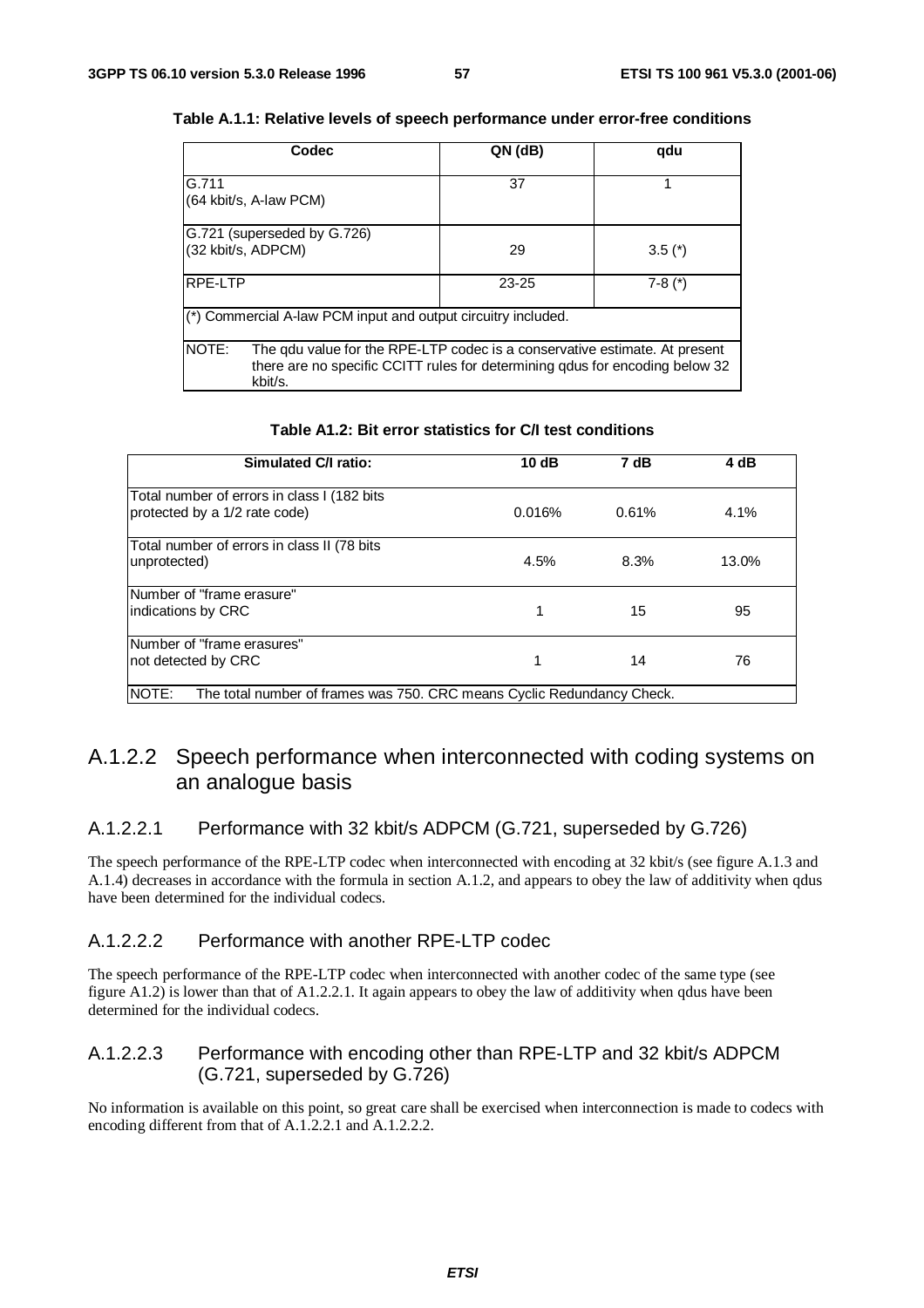## A.1.3 Non-speech performance

It should be noted that the RPE-LTP speech codec is an adaptive system which has been optimized for speech inputs. Great care shall be taken when making measurements with non-speech signals because the normal assumptions of time invariance and linearity cannot be made.

## A.1.3.1 Performance with single sine waves

Detailed experiments have shown that the RPE-LTP codec will pass sine waves with segmental signal to noise ratios generally in excess of 20 dB in the frequency range of 100 - 2000 Hz. However, in some cases reproduction above 2000 Hz is not as good.

It should be noted that sine waves above 1300 Hz may be reproduced with significant fluctuations in amplitude and frequency due to the adaptive sub-sampling technique employed. This results in irregularities in the measured frequency response.

A typical frequency response measured with A-law PCM input circuitry is shown in figure A.1.5. If 13 bit linear PCM input circuitry is used, the irregularity is less.

## A.1.3.2 Performance with DTMF tones

It has been shown that the RPE-LTP codec transfers DTMF signals of 80 ms duration. However, questions like minimum allowable signal duration, pause duration and the behaviour in the presence of transmission errors have not been investigated.

## A.1.3.3 Performance with information tones

Experiments have shown that network originated signalling tones, conforming to Recommendation ITU-T Q.35, are easily recognizable when passed through the RPE-LTP codec.

## A.1.3.4 Performance with voice-band data

Tests have shown that voice-band data transmission does not work satisfactorily with 1200 bit/s modems according to recommendation ITU-T V.23. Voice-band data according to recommendation ITU-T V.21 (300 bit/s) will not be subject to any significant degradation.

This behaviour has been tested for one RPE-LTP link (encoder-decoder). The effect of transmission errors has not been tested.

## A.1.4 Delay

The theoretical minimum delay of the RPE-LTP codec is 20 ms. However, practical realizations may have an additional processing time in the order of 3 - 8 ms.



**Figure A.1.1: One - transcoding scheme**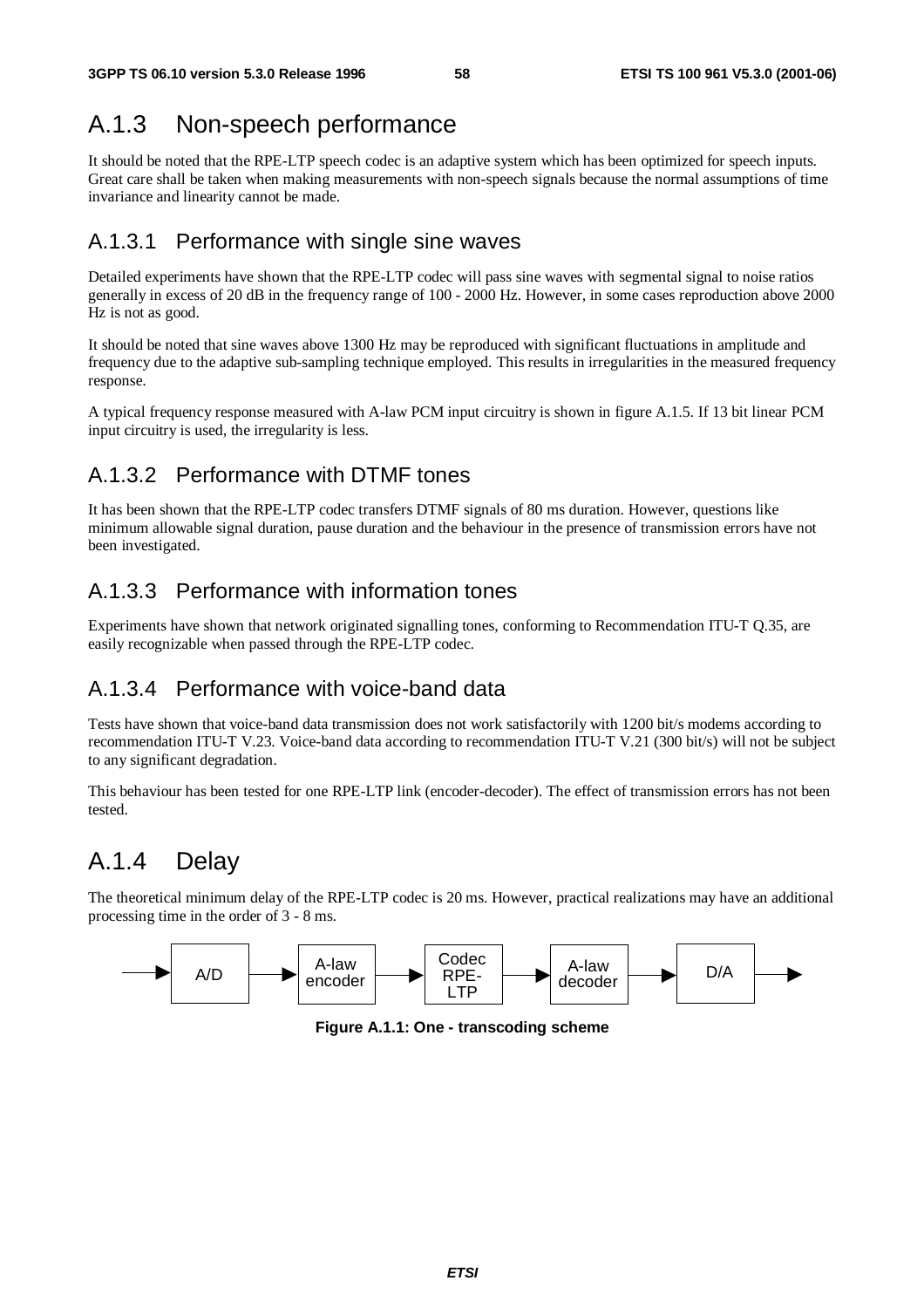

**Figure A.1.2: Two - transcodings scheme**



**Figure A 1.4: Mixed transcodings - scheme 2**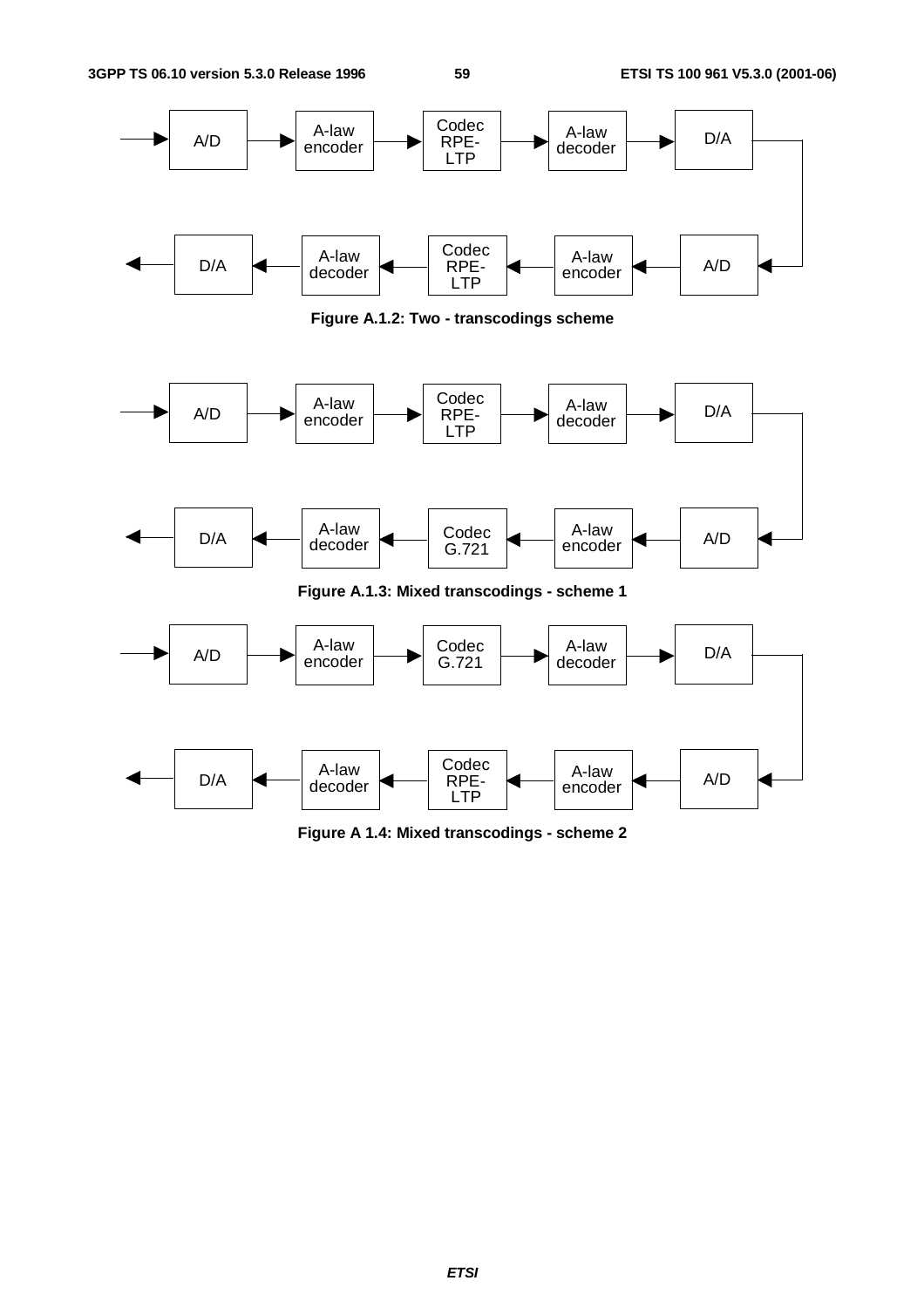

**Figure A.1.5: Frequency response for RPE-LTP codec (with commercial A-law PCM input and output circuitry)**

## A.1.5 Bibliography

- 1) ITU-T: "Subjective performance assessment of digital processes using the Modulated Noise Reference Unit (MNRU)", annex C, Supplement no 14, Red book, volume V, 1985.
- 2) ITU-T: "Subjective performance assessment of digital processes using the Modulated Noise Reference Unit (MNRU)", annex A, Supplement no 14, Red book, volume V, 1985.
- 3) ITU-T: "Technical characteristics of tones for the telephone service", recommendation Q.35, Red book, volume VI.1, 1985.

## A.2 Subjective relevance of the speech coder output bits

Since no valid objective quality criterion for speech signals is available, the only way to build up such a relevance table is to perform listening tests. The procedure described below was used to obtain the relevance classification given in table A.2.1 of the recommendation.

To classify a single bit, say bit i of parameter k, a short speech signal (2 sec) was encoded, then this bit was inverted in each frame (the other bits were left unchanged) and the resulting bit stream was fed into the speech decoder. The listeners had to compare the quality of the signal with the quality of six reference signals with different levels of distortion. Repeating this procedure for all bits would result in a subdivision of the 260 bits into six relevance classes. It can be observed that many of the bits have the same physical meaning and it can be expected that bits with the same meaning have the same relevance (e.g. the MSB's of the RPE samples). Relying on this assumption, only one of the equivalent parameters was considered. Since there are 13 parameters with different physical meaning with 56 bits in total, the number of tests is reduced from 260 to 56.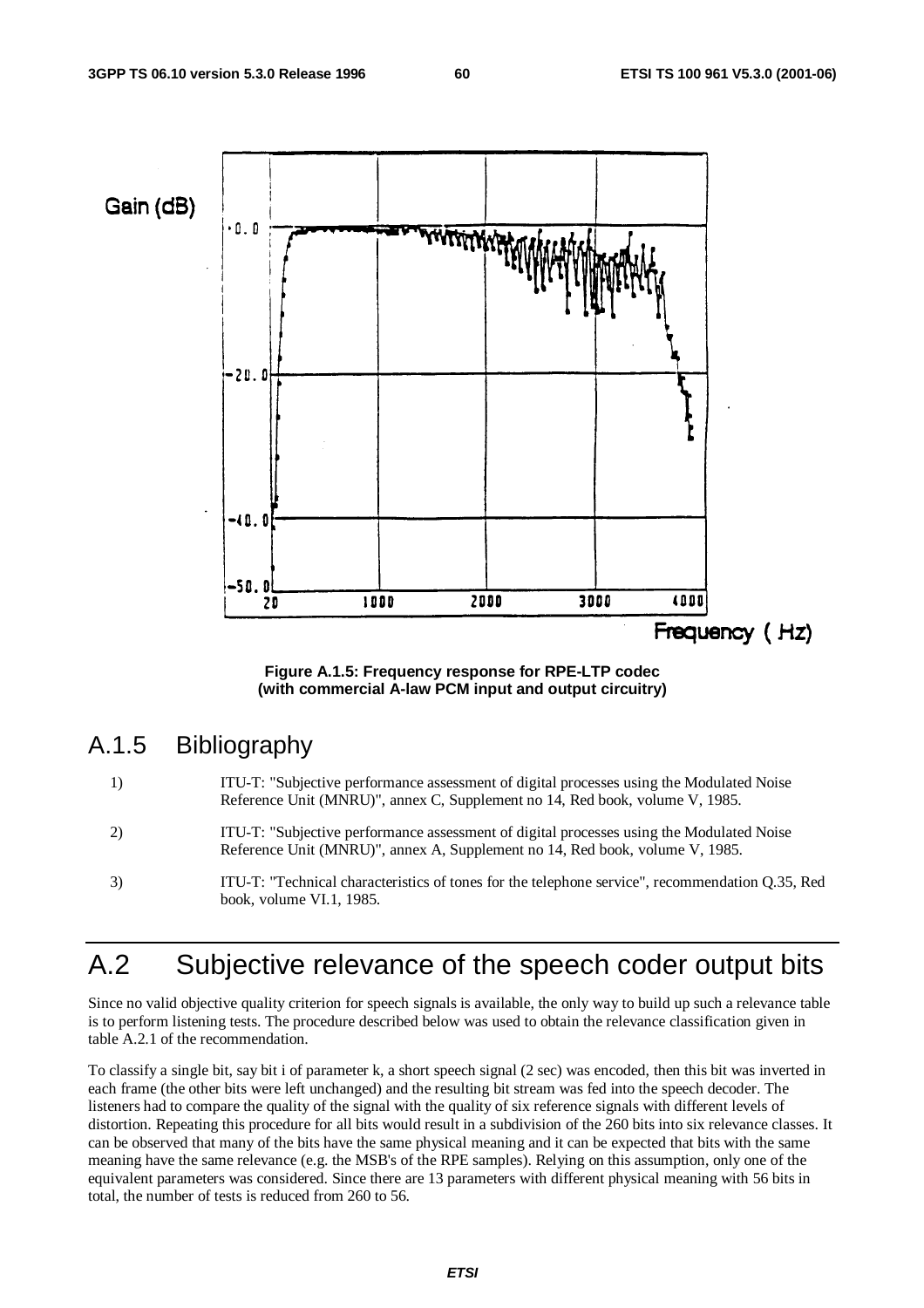The reference signals were the same speech signal distorted by inverting one of the six bits of LAR coefficient number one. This resulted in an adequate quantization of distortion levels ranging from "not intelligible" (MSB inverted) to "negligible distortion" (LSB inverted).

The test was carried out using three listeners and one female speaker. Since the three listeners came to rather similar results, no more listeners were considered to be required. Averaging the three outcomes led to the relevance table given in table A.2.1, where the order of all bits between two successive bits of the first parameter (LAR 1) are arbitrarily chosen.

| Importance<br>class | <b>Parameter</b><br>name                                                                                                                                                       | <b>Parameter</b><br>number                                                                           | <b>Bit number</b>                                                                                                                                                            |
|---------------------|--------------------------------------------------------------------------------------------------------------------------------------------------------------------------------|------------------------------------------------------------------------------------------------------|------------------------------------------------------------------------------------------------------------------------------------------------------------------------------|
| 1                   | Log.area ratio 1<br><b>Block amplitude</b>                                                                                                                                     | 12,29,46,63                                                                                          | b <sub>6</sub><br>b53,b109,b165,b221                                                                                                                                         |
| $\overline{c}$      | Log.area ratio 1<br>Log.area ratio 2<br>Log.area ratio 3                                                                                                                       | $\overline{c}$<br>3                                                                                  | b5<br>b12<br>b17                                                                                                                                                             |
| 3                   | Log.area ratio 1<br>Log.area ratio 2<br>Log.area ratio 3<br>Log.area ratio 4<br>LTP lag<br>Block amplitude<br>Log.area ratio 2,5,6<br>LTP lag<br>LTP lag<br>LTP lag<br>LTP lag | 2<br>3<br>9,26,43,60<br>12,29,46,63<br>2,5,6<br>9,26,43,60<br>9,26,43,60<br>9,26,43,60<br>9,26,43,60 | b4<br>b11<br><b>b16</b><br>b22<br>b43,b99,b155,b211<br>b52,b108,b164,b220<br>b10,b26,b30<br>b42,b98,b154,b210<br>b41,b97,b153,b209<br>b40,b96,b152,b208<br>b39,b95,b151,b207 |
| 4                   | Block amplitude<br>Log.area ratio 1<br>Log.area ratio 4<br>Log.area ratio 7<br>LTP lag<br>Log.area ratio 5,6<br>LTP gain<br>LTP lag<br>Grid position                           | 12,29,46,63<br>9,26,43,60<br>5,6<br>10,27,44,61<br>9,26,43,60<br>11,28,45,62                         | b51,b107,b163,b219<br>b3<br>b21<br><b>b33</b><br>b38,b94,b150,b206<br>b25,b29<br>b45,b101,b157,b213<br>b37,b93,b149,b205<br>b47,b103,b159,b215                               |

#### **Table A.2.1a: Subjective importance of encoded bits (the parameter and bit numbers refer to table 1.1)**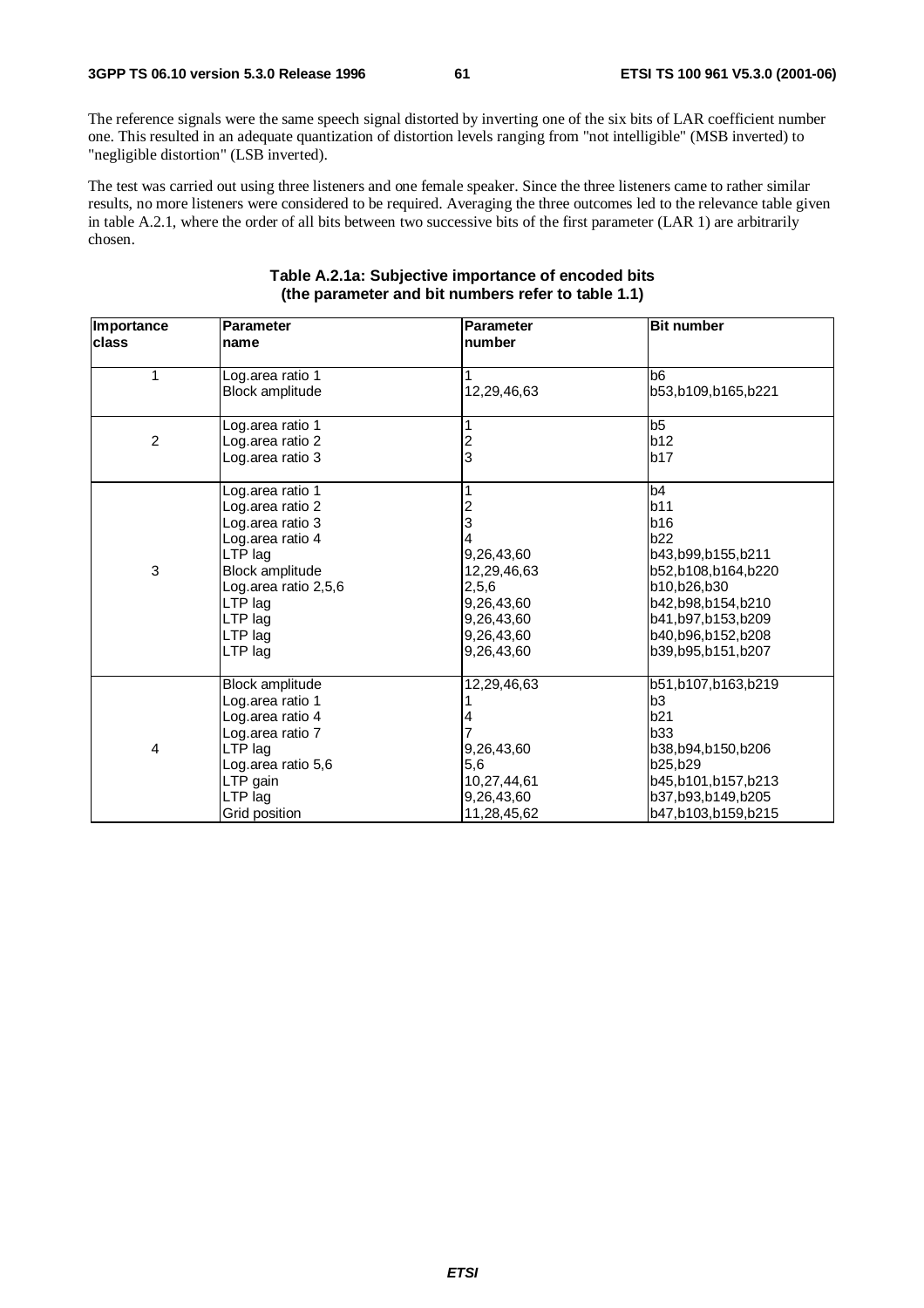| <b>Importance</b> | <b>Parameter</b>                                                                                                                                                                                                                                                                                            | <b>Parameter</b>                                                                                                                                         | <b>Bit number</b>                                                                                                                                                                                                                                                                                |
|-------------------|-------------------------------------------------------------------------------------------------------------------------------------------------------------------------------------------------------------------------------------------------------------------------------------------------------------|----------------------------------------------------------------------------------------------------------------------------------------------------------|--------------------------------------------------------------------------------------------------------------------------------------------------------------------------------------------------------------------------------------------------------------------------------------------------|
|                   | class                                                                                                                                                                                                                                                                                                       | name                                                                                                                                                     | <b>Inumber</b>                                                                                                                                                                                                                                                                                   |
| 5                 | Log.area ratio 1<br>Log.area ratio 2,3,8,4<br>Log.area ratio 5,7<br>LTP gain<br><b>Block amplitude</b><br>RPE pulses<br><b>RPE</b> pulses<br>RPE pulses<br><b>RPE</b> pulses<br>Grid position<br><b>Block amplitude</b><br><b>RPE</b> pulses<br>RPE pulses<br>RPE pulses<br><b>RPE</b> pulses<br>RPE pulses | 2,3,8,4<br>5,7<br>10,27,44,61<br>12,29,46,63<br>1325<br>30.42<br>47.59<br>6476<br>11,28,45,62<br>12,29,46,63<br>1325<br>30.42<br>47.59<br>64.67<br>68.76 | b2<br>b9.b15.b36.b20<br>b24,b32<br>b44,b100,b156,b212<br>b50,b106,b162,b218<br>b56,b59,,b92<br>b112,b115,,b148<br>b168,b171,,b204<br>b224,b227,,b260<br>b46,b102,b158,b214<br>b49,b105,b161,b217<br>b55,b58,,b91<br>b111,b114,,b147<br>b167,b170,,b203<br>b223,b226,b229,b232<br>b235,b238,,b259 |
| 6                 | Log.area ratio 1<br>Log.area ratio 2,3,6<br>Log.area ratio 7<br>Log.area ratio 8<br>Log.area ratio 8,3<br>Log.area ratio 4<br>Log.area ratio 4,5<br>Block amplitude<br><b>RPE</b> pulses<br>RPE pulses<br>RPE pulses<br><b>RPE</b> pulses<br>Log.area ratio 2,6                                             | 2,3,6<br>7<br>$\bf8$<br>8,3<br>4<br>4,5<br>12,29,46,63<br>1325<br>30.42<br>47.59<br>64.76<br>2,6                                                         | b <sub>1</sub><br>b8,b14,b28<br>b31<br>b35<br>b34,b13<br>b19<br>b18,b23<br>b48,b104,b160,b216<br>b54,b57,,b90<br>b110,b113,,b146<br>b166,b169,,b202<br>b222,b225,,b258<br>b7,b27                                                                                                                 |

| Table A.2.1b: Subjective importance of encoded bits |  |
|-----------------------------------------------------|--|
| (the parameter and bit numbers refer to table 1.1)  |  |

## A.3 Format for test sequence distribution

## A.3.1 Type of files provided

Three types of files are provided:

- Files for input of the encoder: \*.INP;
- Files for input of decoder or comparison with encoder output: \*.COD;
- Files for comparison with the decoder output: \*. OUT;

Five diskettes are provided containing all the digital test sequences. Disk 1 contains all test sequences that are required for a codec implementation without codec homing while disk 2 and 3 contain the test sequences required for a codec implementation with codec homing. Disk 4 and 5 contain the 8 bit test sequences with A-law and  $\mu$ -law compression, respectively.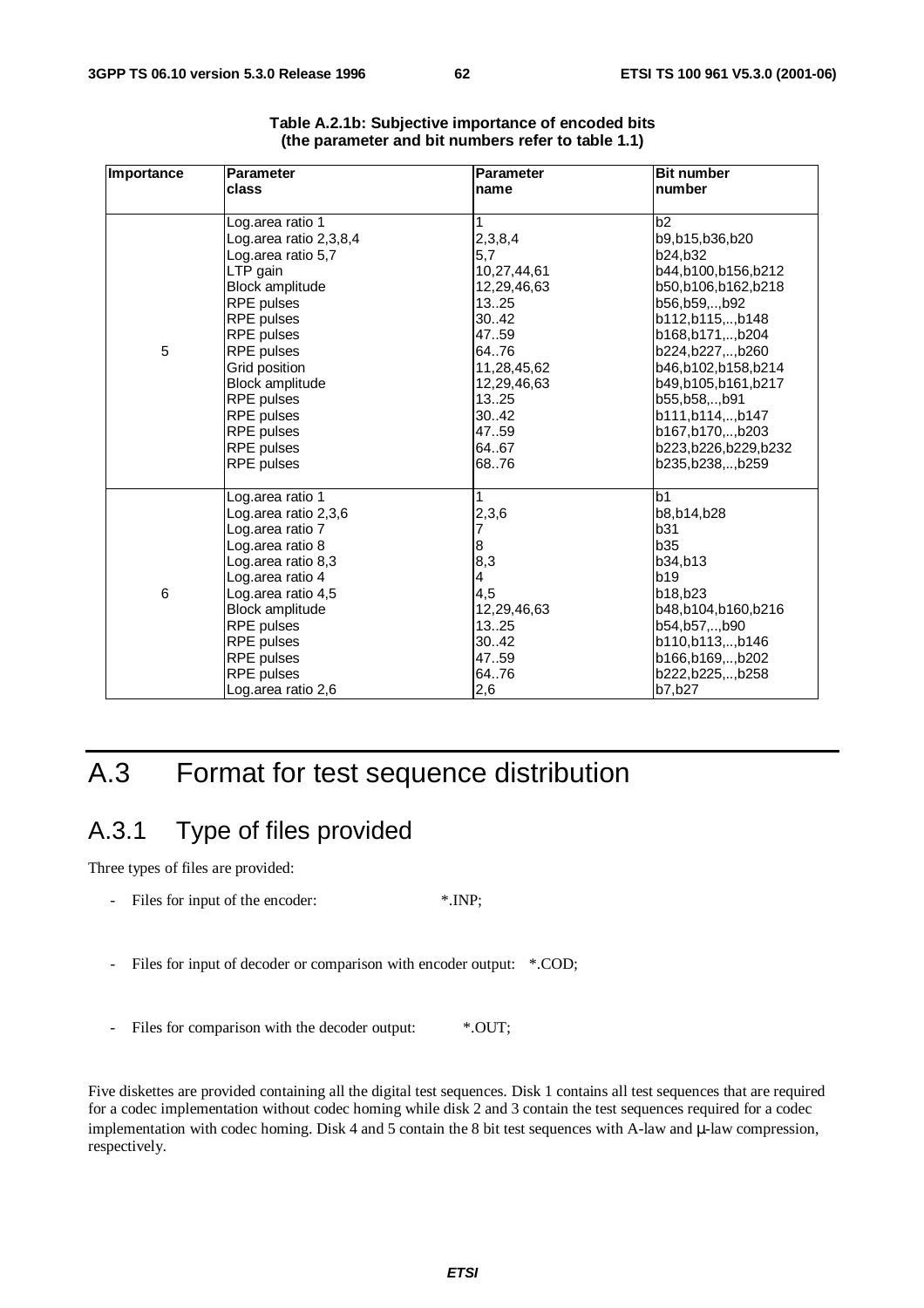Disk 1 contains the SEQ01.INP, SEQ01.COD, SEQ01.OUT, SEQ02.INP, SEQ02.COD, SEQ02.OUT, SEQ03.INP, SEQ03.COD, SEQ03.OUT, SEQ04.INP, SEQ04.COD, SEQ04.OUT, SEQ05.COD, SEQ05.OUT files. Disk 2 contains the SEQ01H.INP, SEQ01H.COD, SEQ01H.OUT, SEQ02H.INP, SEQ02H.COD, SEQ02H.OUT files.

Disk 3 contains the SEQ03H.INP, SEQ03H.COD, SEQ03H.OUT, SEQ04H.INP, SEQ04H.COD, SEQ04H.OUT, SEQ05H.COD, SEQ05H.OUT, SEQ06H.INP, SEQ06H.COD, HOMING01.COD, HOMING01.OUT, BITSYNC.INP, SEQSYNC.INP and SYNC000...159.COD files.

Disk 4 contains the A-law compressed 8 bit test sequences with and without homing. All the files of diskettes 1- 3 except for BITSYNC.INP, which is not necessary for TRAU testing, are on disk 4. The extension \_A is added to the filenames in order to indicate A-law. The files HOMING01, SEOSYC and SYNC000... are renamed to HOM01 A, SEQSYN A and SYN000 A, respectively.

Disk 5 contains the u-law compressed 8 bit test sequences with and without homing similar to disk 4. The u in the filenames stands for µ-law.

Table A.3.1a/b gives the contents of the five disks and also the size in bytes and the number of frames for each test sequence file.

## A.3.2 File format description

All the files with the linear 13 bit test sequences are written in binary using 16 bit words. This means that input samples (sop[k], on files: \*.INP), output samples (srop[k], on files: \*.OUT) and coded parameters (on files: \*.COD) use 2 bytes each. Hence the sizes of the files are directly related to the number of processed frames.

For files with linear 13 bit sequences and .INP or .OUT extension type:

Size (in bytes) = No of frames  $* 160 * 2$ ;

All files x.INP and x.OUT with the compressed 8 bit test sequences are written in binary using 1 byte per sample.

For files with compressed 8 bit sequences and \_x.INP or \_x.OUT type:

Size (in bytes) = No of frames  $* 160 *$ ;

For all files with .COD extension type:

Size (in bytes) = No of frames  $* 76 * 2$ ;

Table A.3.1 shows the size of all the 13 bit linear files written in direct binary format. The size of the files containing the optional 8 bit test sequences with type \_x.INP and \_x.OUT is half the size shown in the table (diskette No. 4 and diskette No. 5).

The diskettes are formatted according to the high capacity (1,44 Mb) specifications for MS/DOS PC-AT compatible computers.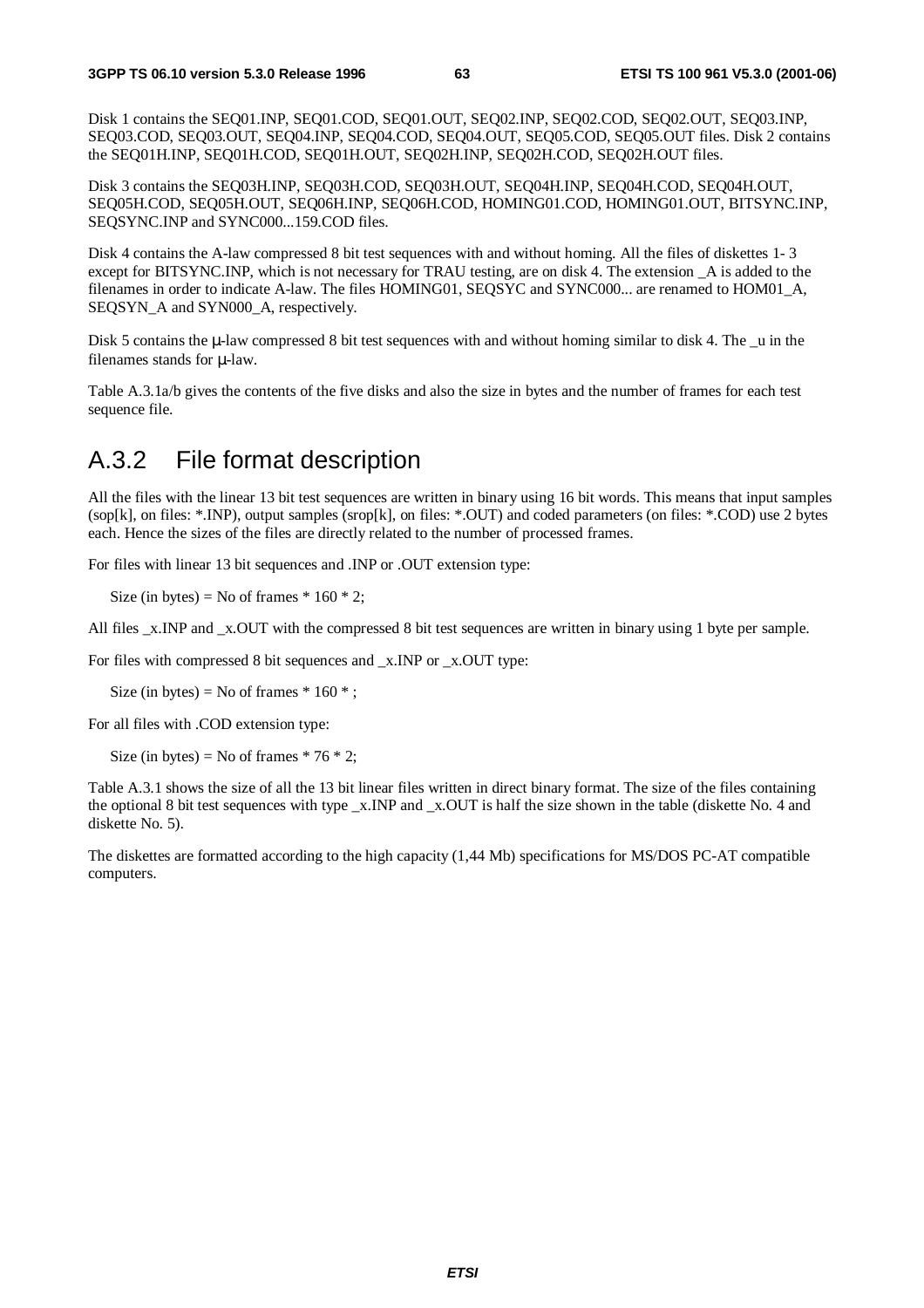| <b>Disk</b> | <b>Purpose of Sequence</b> | <b>Name of Sequence</b> | <b>No. Of Frames</b> | <b>Size in Bytes</b> | <b>Justification</b> |
|-------------|----------------------------|-------------------------|----------------------|----------------------|----------------------|
| No.         |                            |                         |                      |                      |                      |
| 1/5         | Codec test sequence        | SEQ01.INP               | 584                  | 186 880              | Left                 |
| 1/5         | Codec test sequence        | SEQ01.COD               | 584                  | 88768                | Right                |
| 1/5         | Codec test sequence        | SEQ01.OUT               | 584                  | 186 880              | Left                 |
| 1/5         | Codec test sequence        | SEQ02.INP               | 947                  | 303 040              | Left                 |
| 1/5         | Codec test sequence        | SEQ02.COD               | 947                  | 143 944              | Right                |
| 1/5         | Codec test sequence        | SEQ02.OUT               | 947                  | 303 040              | Left                 |
| 1/5         | Codec test sequence        | SEQ03.INP               | 673                  | 215 360              | Left                 |
| 1/5         | Codec test sequence        | SEQ03.COD               | 673                  | 102 296              | Right                |
| 1/5         | Codec test sequence        | SEQ03.OUT               | 673                  | 215 360              | Left                 |
| 1/5         | Codec test sequence        | SEQ04.INP               | 520                  | 166 400              | Left                 |
| 1/5         | Codec test sequence        | SEQ04.COD               | 520                  | 79 040               | Right                |
| 1/5         | Codec test sequence        | SEQ04.OUT               | 520                  | 166 400              | Left                 |
| 1/5         | Decoder test sequence      | SEQ05.COD               | 64                   | 9728                 | Right                |
| 1/5         | Decoder test sequence      | SEQ05.OUT               | 64                   | 20 480               | Left                 |

#### **Table A.3.1a: Contents of diskette 1 (test sequences without codec homing frames and file sizes)**

### **Table A.3.1b: Contents of diskettes 2 and 3 (test sequences with codec homing frames and file sizes)**

| <b>Disk</b><br>No. | <b>Purpose of Sequence</b>     | <b>Name of Sequence</b> | No. Of Frames  | <b>Size in Bytes</b> | <b>Justification</b> |  |
|--------------------|--------------------------------|-------------------------|----------------|----------------------|----------------------|--|
| 2/5                | Codec test sequence            | SEQ01H.INP              | 586            | 187 520              | Left                 |  |
| 2/5                | Codec test sequence            | SEQ01H.COD              | 586            | 89 0 72              | Right                |  |
| 2/5                | Codec test sequence            | SEQ01H.OUT              | 586            | 187 520              | Left                 |  |
| 2/5                | Codec test sequence            | SEQ02H.INP              | 949            | 303 680              | Left                 |  |
| 2/5                | Codec test sequence            | SEQ02H.COD              | 949            | 144 248              | Right                |  |
| 2/5                | Codec test sequence            | SEQ02H.OUT              | 949            | 303 680              | Left                 |  |
| 3/5                | Codec test sequence            | SEQ03H.INP              | 675            | 216 000              | Left                 |  |
| 3/5                | Codec test sequence            | SEQ03H.COD              | 675            | 102 600              | Right                |  |
| 3/5                | Codec test sequence            | SEQ03H.OUT              | 675            | 216 000              | Left                 |  |
| 3/5                | Codec test sequence            | SEQ04H.INP              | 522            | 167 040              | Left                 |  |
| 3/5                | Codec test sequence            | SEQ04H.COD              | 522            | 79 344               | Right                |  |
| 3/5                | Codec test sequence            | SEQ04H.OUT              | 522            | 167 040              | Left                 |  |
| 3/5                | Decoder test sequence          | SEQ05H.COD              | 66             | 10 032               | Right                |  |
| 3/5                | Decoder test sequence          | SEQ05H.OUT              | 66             | 21 1 20              | Left                 |  |
| 3/5                | Encoder-homing-frame           | SEQ06H.INP              | 1              | 320                  | Left                 |  |
| 3/5                | Decoder-homing-frame           | SEQ06H.COD              | 1              | 152                  | Right                |  |
| 3/5                | Decoder homing test            | HOMING01.COD            | 100            | 15 200               | Right                |  |
| 3/5                | Decoder homing test            | HOMING01.OUT            | 100            | 32 000               | Left                 |  |
| 3/5                | <b>Bit Synchronization</b>     | BITSYNC.INP             | 39             | 1 2480               | Left                 |  |
| 3/5                | Frame Synchronization (input)  | SEQSYNC.INP             | $\overline{4}$ | 1 2 8 0              | Left                 |  |
| 3/5                | Frame Synchronization (output) | SYNC000.COD             |                | 152                  | Right                |  |
| 3/5                |                                | SYNC001.COD             |                | 152                  | Right                |  |
| 3/5                |                                | SYNC002.COD             |                | 152                  | Right                |  |
|                    |                                |                         |                |                      |                      |  |
| Ħ                  |                                |                         |                |                      |                      |  |
|                    |                                |                         |                |                      |                      |  |
| 3/5                |                                | SYNC159.COD             |                | 152                  | Right                |  |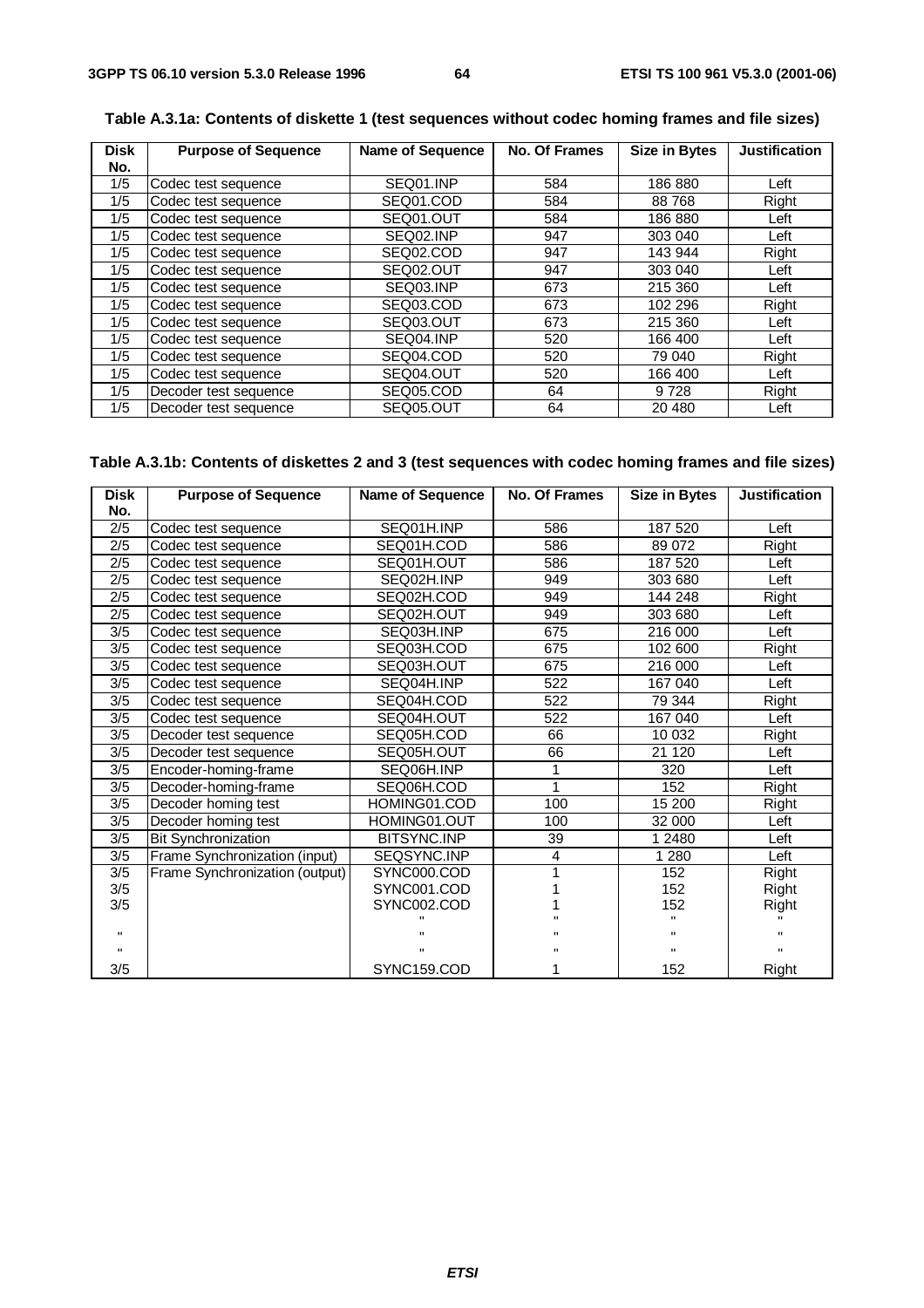## Annex B (informative): Change History

| SMG# | Tdoc<br><b>SMG</b> | <b>Spec</b> | <b>CR</b> | Cat | <b>PH</b> | <b>Vers</b> | <b>New</b><br>Vers | <b>Subject</b>                          |
|------|--------------------|-------------|-----------|-----|-----------|-------------|--------------------|-----------------------------------------|
| 32   | 272                | 06.10       | A006      | Α   | R96       | 5.1.1       |                    | $ 5.2.0 $ Correction of figure 3.1      |
| 32   |                    | 06.10       |           |     |           | 5.2.0       | 5.2.1              | Update to Version 5.2.1 for Publication |

| <b>Change history</b> |      |                    |  |  |                            |            |            |
|-----------------------|------|--------------------|--|--|----------------------------|------------|------------|
| <b>Date</b>           | TSG# | <b>TSG Doc.</b> CR |  |  | <b>Rev Subject/Comment</b> | <b>Old</b> | <b>New</b> |
| 2001-06               | 12   | SP-010303 A011     |  |  | Correction of figure 3.2   | 5.2.1      | 5.3.0      |
|                       |      |                    |  |  |                            |            |            |
|                       |      |                    |  |  |                            |            |            |
|                       |      |                    |  |  |                            |            |            |
|                       |      |                    |  |  |                            |            |            |